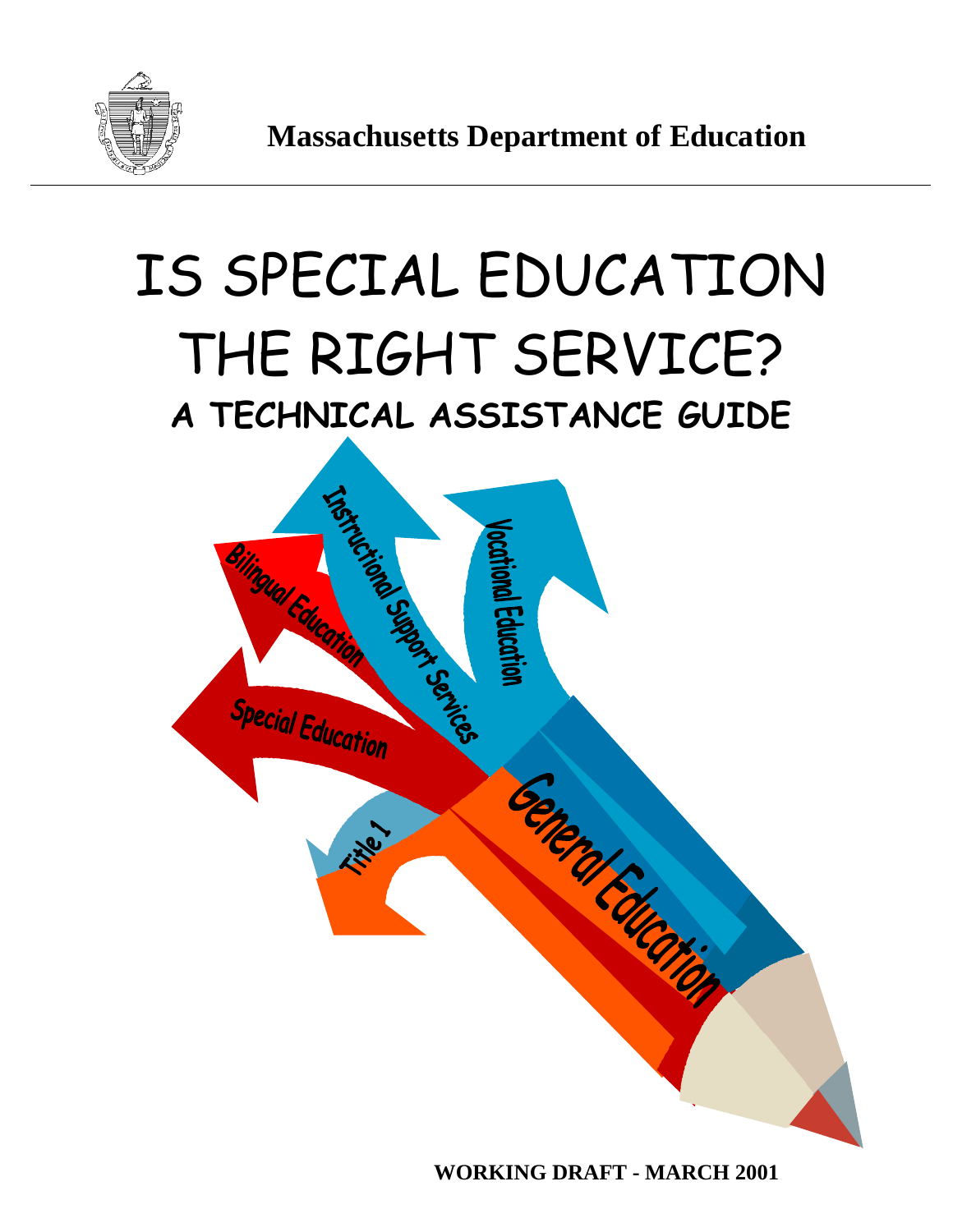|                |                                                                                                 | <u>Page</u>    |
|----------------|-------------------------------------------------------------------------------------------------|----------------|
| $\mathbf{I}$ . | <b>Introduction</b>                                                                             | 1              |
|                | How did we get where we are today?                                                              | 1              |
|                | Purpose of this document<br>٠                                                                   | $\overline{2}$ |
| Ш.             | Increasing the Capacity of the General Education Environment                                    | 3              |
|                | Overview<br>٠                                                                                   | 3              |
|                | <b>Student Development</b><br>٠                                                                 | 4              |
|                | <b>Instructional Support</b><br>٠                                                               | 4              |
|                | Table 1: INSTRUCTIONAL SUPPORT INTERVENTION PROCESS                                             | $\overline{7}$ |
|                | Table 2: QUESTIONS THAT MAY HELP GUIDE THE ASSESSMENT OF<br><b>STUDENT INSTRUCTIONAL NEEDS</b>  | 8              |
| III.           | <b>Considering Referral</b>                                                                     | 9              |
| IV.            | <b>Assessment</b>                                                                               | 9              |
|                | <b>Parent Participation</b><br>٠                                                                | 9              |
|                | Required Assessment: An Assessment Related to the Suspected<br>٠<br><b>Disability</b>           | 10             |
|                | Required Assessment: An Educational Assessment<br>٠                                             | 11             |
|                | Narrative description of the student's educational and developmental<br>٠<br>potential          | 11             |
|                | Optional Assessments: Health, Psychological, or Home Assessment                                 | 12             |
|                | Table 3: DISABILITY DEFINITIONS                                                                 | 13             |
|                | Table 4: ASSESSMENT FACTORS RELATED TO TYPE OF DISABILITY                                       | 15             |
| ٧.             | <b>Making an Eligibility Determination</b>                                                      | 18             |
|                | Question #1: Does the student have one or more of the types of<br>$\blacksquare$<br>disability? | 18             |
|                | <b>Three Year Reevaluations</b><br>٠                                                            | 19             |
|                | Question #2(a): Is the student making effective progress in school?<br>٠                        | 20             |
|                | <b>Three Year Reevaluations</b><br>٠                                                            | 21             |
|                | Question #2(b): Is the lack of progress a result of the student's<br>٠                          |                |
|                | disability?<br>Question #2(c): Does the student require special education<br>٠                  | 21<br>21       |
|                | <b>Specially Designed Instruction</b><br>٠                                                      | 21             |
|                | Related Service(s) in Order to Access the General Curriculum<br>п                               | 22             |
|                | <b>ED-1 Eligibility Flowchart</b>                                                               | 23             |
|                | Table 5A: SPECIAL CONSIDERATIONS RELATED TO DISABILITY IN                                       |                |
|                | <b>DETERMINING ELIGIBILITY</b>                                                                  | 24             |
|                | Table 5B: SPECIAL CONSIDERATIONS RELATED TO STUDENTS WITH<br><b>CERTAIN CHARACTERISTICS</b>     | 28             |
| VI.            | <b>Conclusion</b>                                                                               | 30             |
|                | What's next?                                                                                    | 30             |
|                | Annondiy Dicobility Work Croups                                                                 |                |

# **TABLE OF CONTENTS**

**Appendix – Disability Work Groups**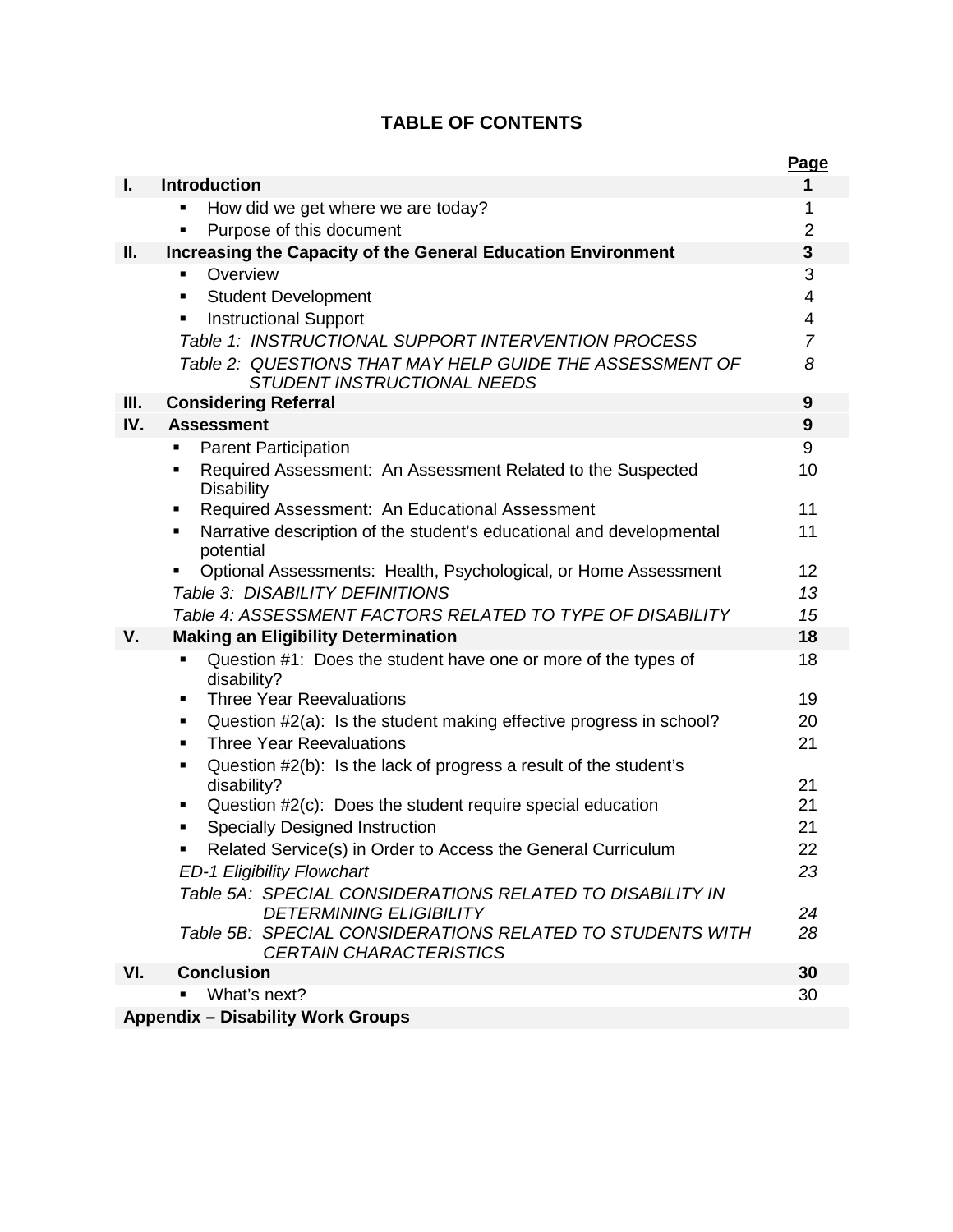# **I. INTRODUCTION**

# **How did we get where we are today?**

Special education is intended to provide services to students who have disabilities, and who, because of those disabilities, need help to make progress in the general education program of the school. Following are selected milestones from the past thirty years:

- ♦ In July 1972, Massachusetts Governor Francis Sargent signed into law Chapter 766 of the Acts of 1972, the Massachusetts special education law.
- ♦ In 1974, the U.S. Congress passed the Education of the Handicapped Act, the federal special education law, modeled in part on the Massachusetts statute.
- ♦ In 1986, the Massachusetts Senate Committee on Post Audit and Oversight released a report on special education highlighting the high percentage of students needing special education in Massachusetts as compared to the nation. The report called for reforms.
- ♦ In August 1991, the Massachusetts Department of Education submitted a report to the Legislature entitled A Review of the Eligibility Criteria for Children with Special Needs. This report recommended: change in the statutory definition of "a school age child with special needs;" the development of statewide eligibility guidelines to ensure clarity and consistency of application of the special education statute across local school districts; and a comprehensive guidelines training program for professionals and parents. The report's recommendations came with an overall statement that adequate fiscal resources must be provided to strengthen the educational system's capacity to meet the learning needs of all students.
- ♦ In January 1992, Massachusetts Governor Weld signed into law legislation that amended the definition of a school age child with special needs to incorporate use of the term "disability" for the first time in the Massachusetts statute.
- ♦ In 1993, Governor Weld signed into law the Massachusetts Education Reform Act that required sweeping reforms, statewide accountability measures, and high standard for all students, including students with disabilities. Attached were billions of new dollars added to the state budget for implementation of education reforms.
- ♦ In 1997, the U.S. Congress reauthorized the federal special education law, now called the Individuals with Disabilities Education Act (IDEA). The Congress emphasized that a major purpose of special education was to ensure access to the general curriculum and required that all students with disabilities participate in statewide assessment programs.
- ♦ In 2000, the Massachusetts Board of Education adopted major revisions to the state special education regulations, requiring for the first time the identification of a type of disability upon determining eligibility for special education services.
- ♦ In 2000, Governor Cellucci signed into law major special education reforms. New requirements included: (a) the use of federal definitions for Specific Learning Disabilities and Serious Emotional Disturbance, and (b) an overhaul of the funding of special education. Additionally, the state statute authorizing special education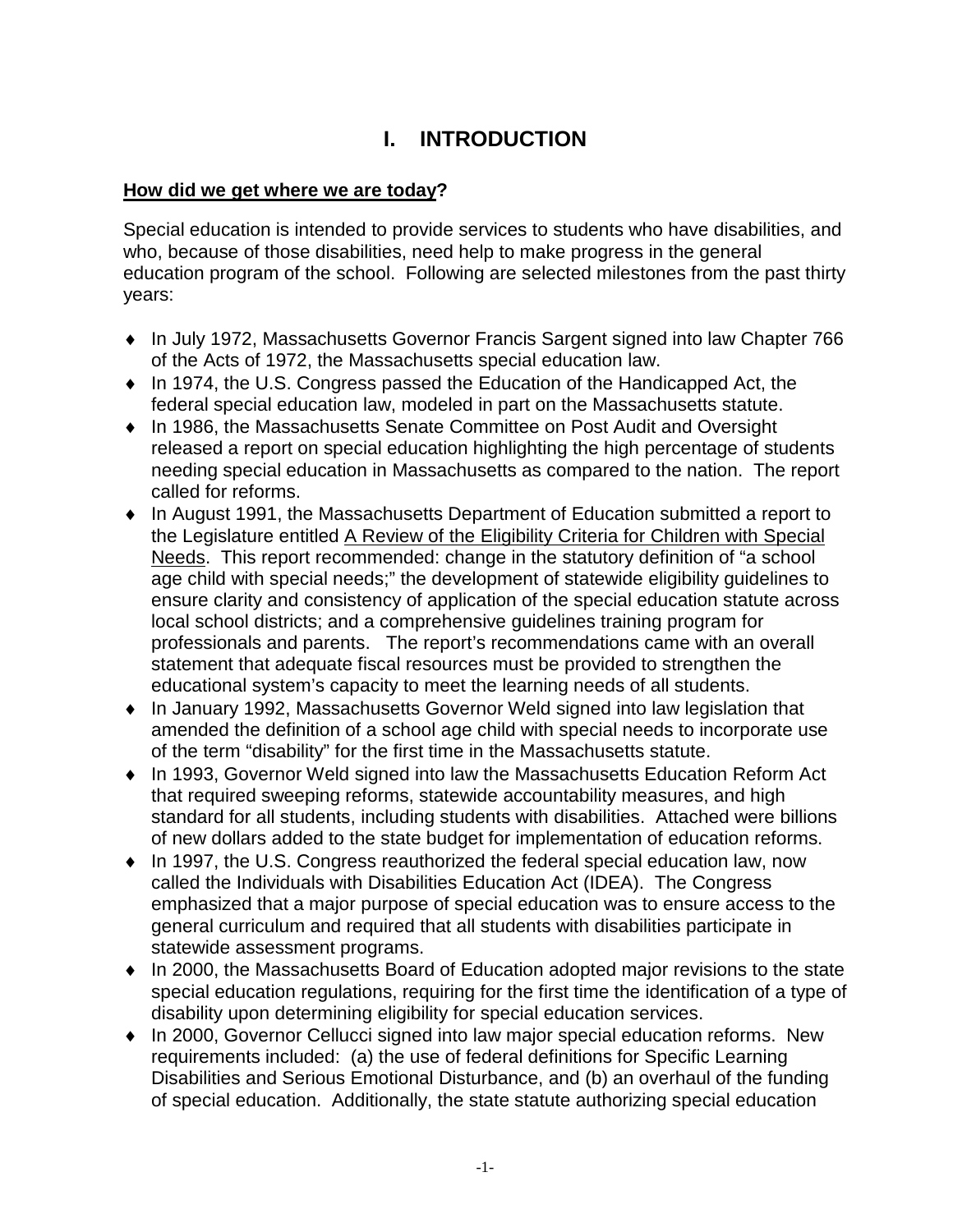was revised throughout to incorporate use of the term "child with a disability" in place of the term "child with special needs."

All of these activities have clarified that special education is intended to address the effect of the disability on the student's progress and to mitigate any barriers or problems that arise because of the disability. Special education is a program of services to provide, as much as possible, access to services so that students with disabilities have the best chance to receive the full educational benefit of the district's programs.

Learning and performance expectations apply equally to all students, including students with disabilities.

# **Purpose of this document**

Along with statutory requirements and state regulations, this document offers guidance on how to ensure a responsive general education environment and guidelines to assist practitioners and parents in identifying students with disabilities in the following ways:

- Establish an understanding of what is a disability and the distinctions between and similarities among different types of disability
- Explain the role of the assessment process in determining whether a student has a disability and is eligible for special education services
- Provide direction to Team members in establishing the relationship between a student's disability and the student's inability to progress effectively in general education in order to determine whether a student is eligible for special education services.

The task of determining eligibility is a complex one. Making a determination that a student has a disability and that the disability is causal to an inability to make progress in general education is one of the most significant judgments professionals and families will make in the educational life of a student. There is no simple way to identify students in need of special education. These guidelines are not meant to prevent students from receiving necessary services. However, special education resources need to be reserved for students with disabilities and because of those disabilities, need the specialized services that special education can provide in order to make educational progress. This document also emphasizes how the capacity of general education can be maximized to ensure that referrals to special education are made appropriately.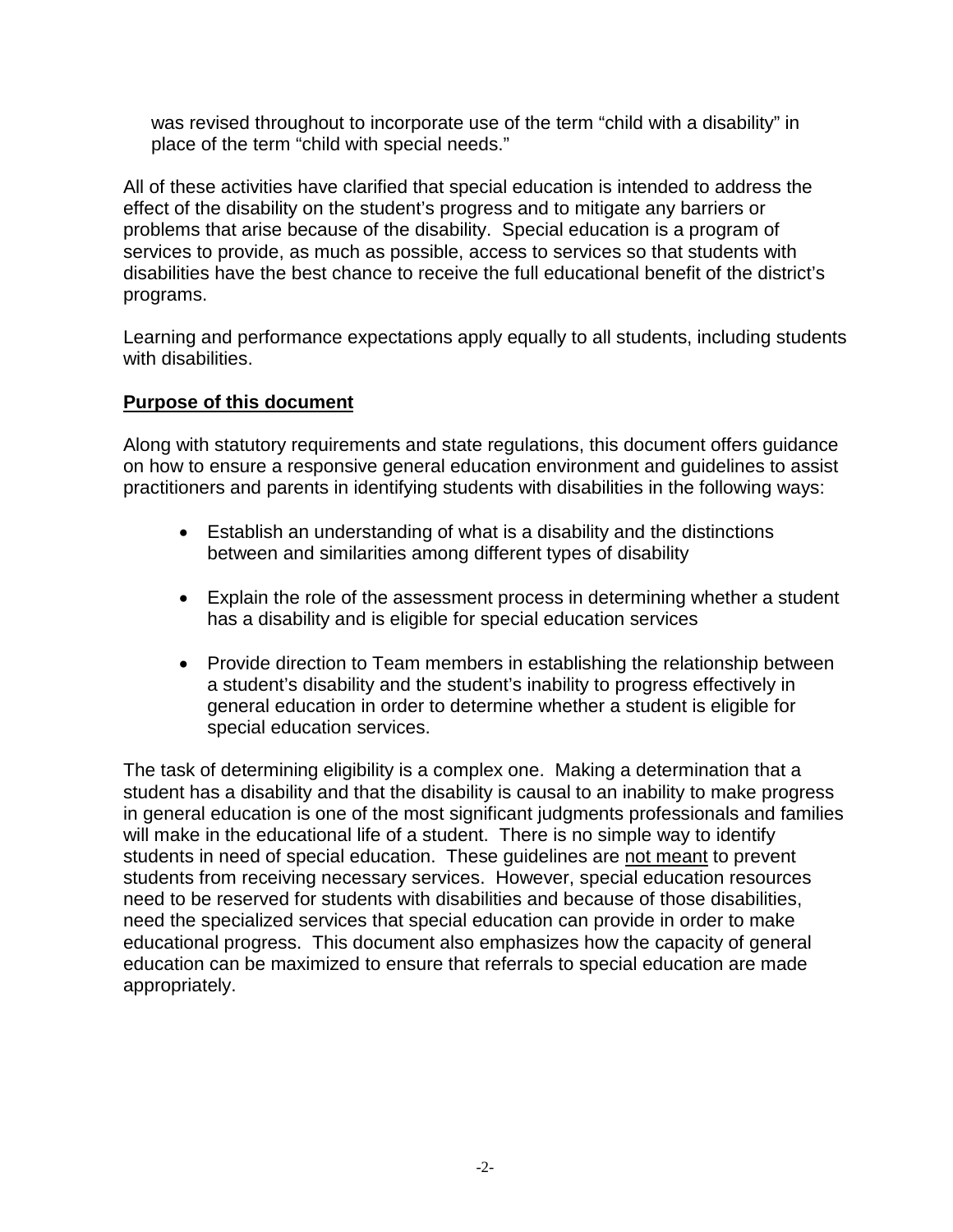# **II. INCREASING THE CAPACITY OF THE GENERAL EDUCATION ENVIRONMENT**

# **Overview**

General education is the door to learning through which all students are expected to enter; it should be the **goal** of every school district to make the general education environment the appropriate placement for all students. Special education should not be a separate program, but rather should be one aspect of a continuum of supportive services and programs that are provided to ensure that the general education environment is a responsive environment. Several key activities have taken place in Massachusetts that support the responsiveness of the general education environment:

- ♦ Recently enacted changes to Ch. 71 (Public Schools) of the Mass. General Laws added a new section, Section 38Q½. This section requires adoption and implementation of a district curriculum accommodation plan (DCAP) to assist school principals in ensuring that all efforts have been made to meet students' needs in the general education environment. The DCAP is intended to assist the regular classroom teacher in analyzing and accommodating diverse learning needs of all students in the general education classroom and in providing appropriate services and support within the general education program and is not limited to preventing the need for special education services. The responsibilities articulated in statute include the requirement that the DCAP address direct and systematic instruction in reading and provision of services to address the needs of students whose behavior may interfere with learning. The DCAP additionally includes provisions encouraging teacher mentoring and collaboration and parental involvement. Further, Section 59C of Ch. 71 was amended to require the involvement of the school council in the development and evaluation of the DCAP.
- ♦ Changes in the certification and recertification requirements and in the requirements for the district professional development plan ensure that all educators, both special educators and general educators and paraprofessionals, will receive training to build capacity for a more responsive general education program. The required training emphasizes analyzing and accommodating diverse learning needs of all students and methods of collaboration among teachers, paraprofessionals, and teacher assistants to enhance the ability to be responsive to all students in the general education classroom.

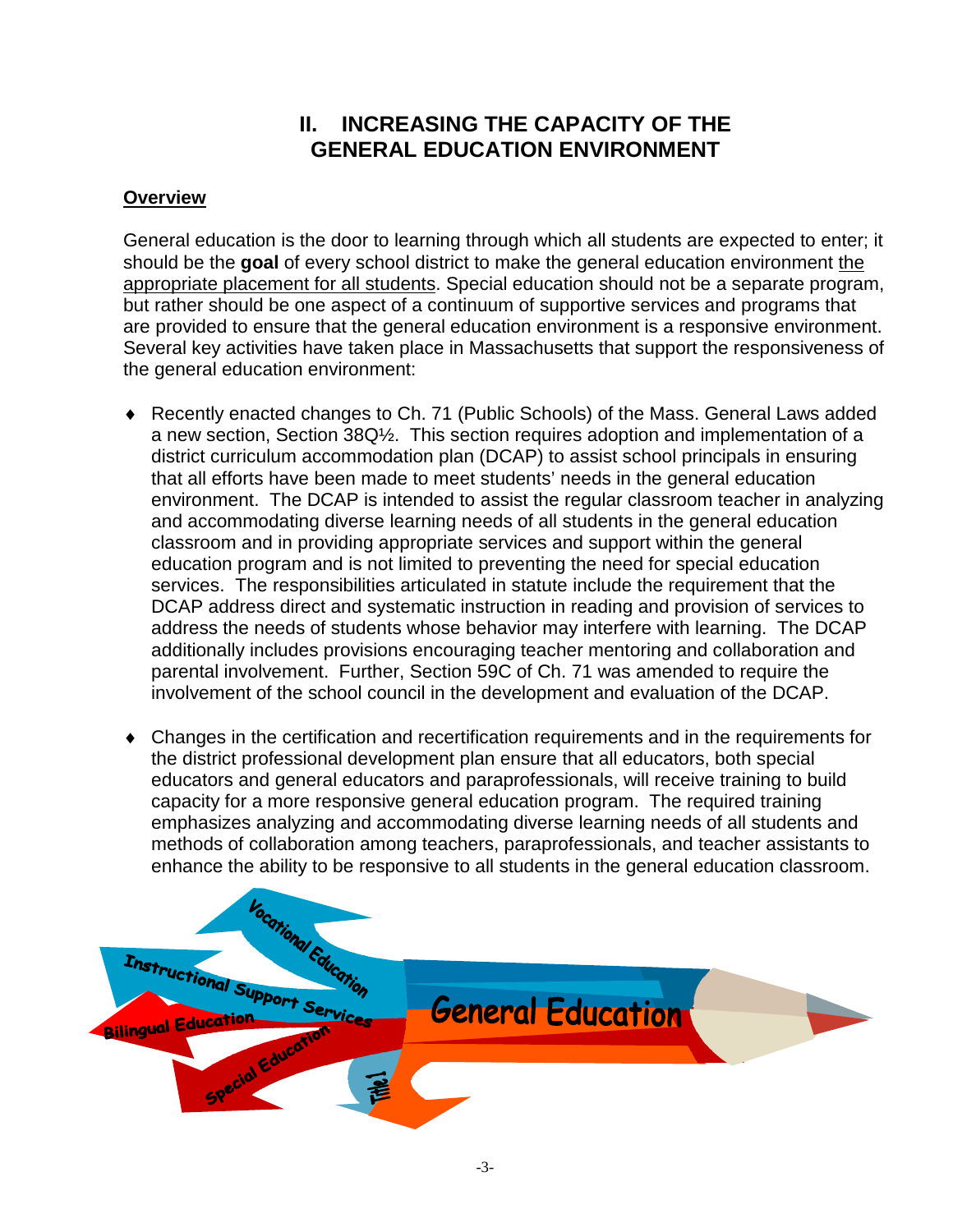Working together, general and special educators can provide professional support to each other to address student learning. Schools can provide a rich curriculum; instructional practices and varied programs of services geared to individual needs; including opportunities for strong family involvement and awareness of the educational services in the school. In this way special education becomes one of the many supportive programs that is available within the general education environment.

An effective District Curriculum Accommodation Plan may provide for one or more of the following, to help meet the needs of diverse learners in the general education environment.

- increased support services and instructional delivery options available within general education;
- more effective educational policies and practices, such as reduced class size policies;
- responsive, flexible curriculum presentation in general education;
- multiple instructional support strategies;
- staff time for professional collaboration and problem solving;
- availability of standardized and criterion-referenced assessment data as one measure of student learning and indicator of student needs;
- referral services to provide child care, or health care services; and
- information services for parents to understand school programs and options available for their children.

Barriers that contribute to learning difficulties are not always clearly related to education. School districts must consider addressing barriers related to coming to school ready to learn and conditions supportive of learning in an ongoing way.

# **Student Development**

School communities must believe and expect that all students can learn because expectations play an important role in student success. With high expectations comes respect for different approaches to learning, recognition of cultural and linguistic considerations, and recognition of effects of disabilities and developmental variations.

- Students have different rates and styles of learning.
- Students are diverse in their cognitive, physical, linguistic, social, and emotional development.
- Students differ in their current skill level to work and study independently.
- At various times, students experience different reactions and responses to curriculum and instructional task demands.
- Students require different amounts of supervision and instruction.

# **Instructional Support**

Curricula and instruction geared to the individual student's developmental levels, and respectful of cultural and linguistic differences, result in increased student learning.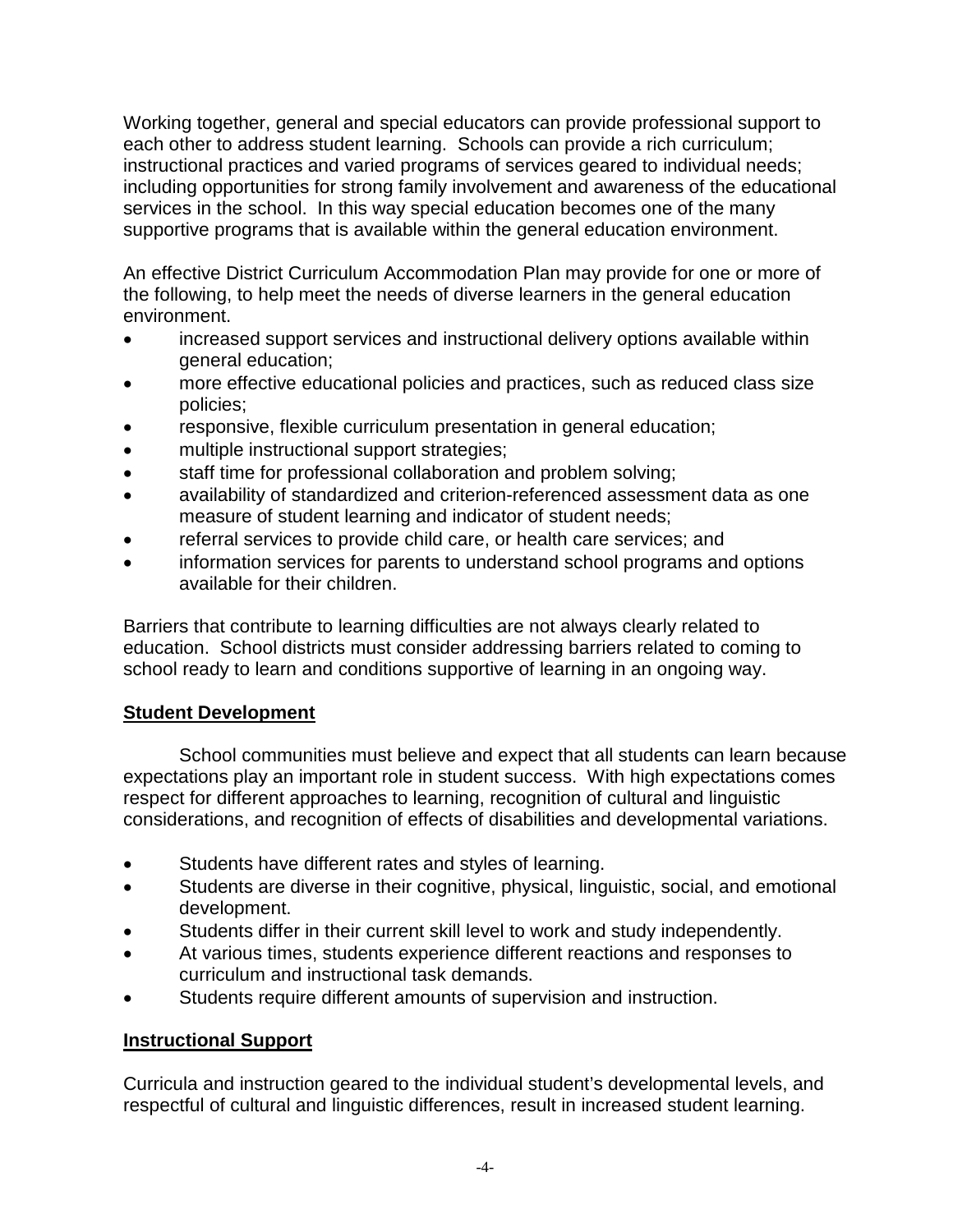Instructional support must be viewed as a viable intervention strategy; one that is expected to occur for any student encountering difficulties in learning. Critical to the process of offering effective instructional support is the gathering of information about the learning environment and the individual student. Data collection prior to making adaptations to the general education program might include analysis of curriculum tasks and materials, examples of oral and written directions for tasks, observation of classroom activities, and consultation with teacher(s) and other professionals. Data about the student prior to making adaptations might include: information about the student's cultural and linguistic background, areas of competence, areas of need, guidance files, examples of classroom written work, and ongoing communication with student and family members.

Adaptations to teaching and learning styles and classroom climates can and should be designed and implemented before making an assumption that a student's lack of progress can only be ameliorated by

We offer one caveat to this assertion, however: If a disability is clearly evident or strongly suspected and known to be causing learning problems, then referral for special education should be made promptly**.** For example: When a student is known to be deaf or hard of hearing, immediate specially designed intervention is the best response.

special education**.** In many cases, however, learning problems are not caused by a disability, and schools are encouraged to have strong instructional support practices.

Instructional support practices aimed at assisting all learners to achieve the learning standards contained in the Massachusetts Curriculum Frameworks include (but are not limited to)

Supportive practices related to the curriculum and materials:

- having available a wide variety of curricular and instructional materials including computers, tape recorders, and taped/large print books
- developmentally appropriate, culturally and linguistically sensitive materials
- providing the student with choices in assigned reading materials
- Supportive practices related to instruction and learning:
- clear learning objectives
- an emphasis on effort as the key to achievement
- active and varied learning activities across subject areas
- providing both oral and visual directions for assignments, along with visual, auditory, and tactile prompts
- using a variety of teaching approaches, including teacher-directed instruction and practice, group discussion, problem solving, cooperative learning, and research projects
- using a variety of formal and informal assessment procedures
- providing immediate and specific feedback about student performance
- providing reinforcement of desired student behaviors
- co-teaching and team teaching
- homework assignments that further student learning and reinforce it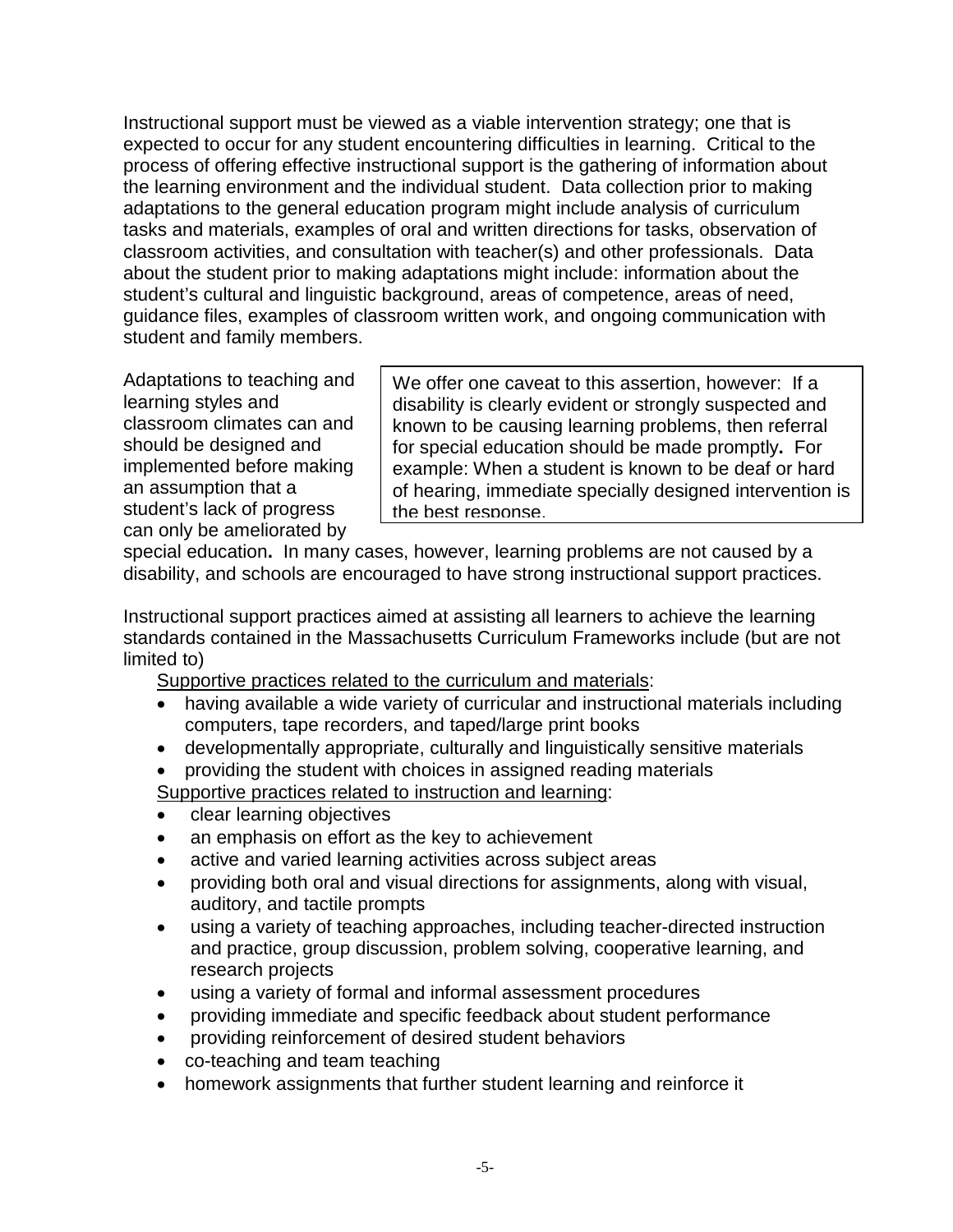Supportive classroom and climate variables:

- using contracts, e.g., student/teacher, behavioral
- providing a clear structure for class activities
- allowing additional time for the completion of tasks, when appropriate
- providing preferential seating or other room design adaptations
- arranging physical space/materials to minimize disruptive movement

A strong instructional support intervention system enables school practitioners to identify which aspects of the student's educational environment must be changed to ensure learning and success in general education. Table 1 provides a description of this process, and Table 2 provides a list of possible assessment directions to assist in determining appropriate instructional support services. The instructional support system should consist of ongoing systemic efforts to accommodate any student's learning needs within the general education classroom. However, such instructional support strategies may not be used to delay action on a request for an evaluation for special education.

Instructional support efforts will be most effective when parents are involved. Parent input is valuable when gathering information about the student, the learning environment, and when making decisions about the best strategies to implement for the student. Furthermore, parent support and reinforcement of instructional strategies in the home environment can increase the effectiveness of such strategies. Additionally, the success of any school program rests on educating, involving, and including all families. Collaboration with human services and other community agencies assists in efforts to ensure that schools are family-friendly and responsive environments. Any family education program must pay careful attention to the different cultural and linguistic needs of the families it is supporting and encourage ambitious outreach programs.

Appropriate instructional support intervention strategies should be tried, documented, and analyzed. When instructional support activities are implemented properly but are not sufficient to enable the student to progress effectively in general education, there is greater information available to indicate if a referral for a special education evaluation is appropriate. When a referral has already been made, information on instructional support should be included in the evaluation information considered by the special education Team when determining eligibility for special education. By trying multiple means of responding to the student's needs, parents and school personnel may be better able to consider if the student has a disability that is causing continuing difficulties and requires specially designed instruction or support services.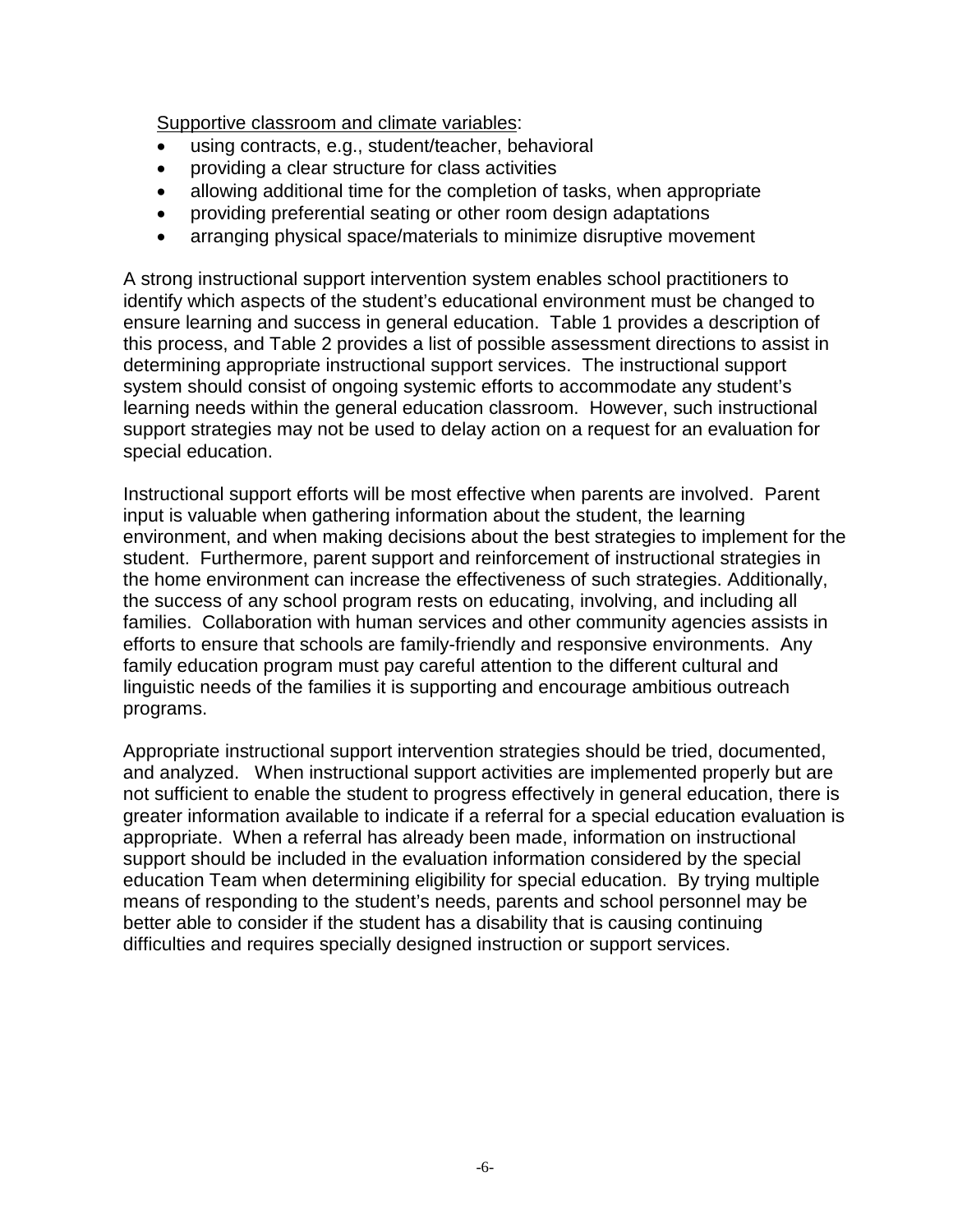# **TABLE 1 INSTRUCTIONAL SUPPORT INTERVENTION PROCESS**

# **Student Experiences School Difficulties**\*



**\*Note: The law requires that no instructional support program nor any other intervention limits the right of a parent to refer a student for a special education evaluation. However, if a referral for a special education evaluation has been made and the district has asked for and received parental consent to evaluate, then evaluation information from any instructional support program should be made available to the special education Team to consider when determining if the student is eligible for special education.**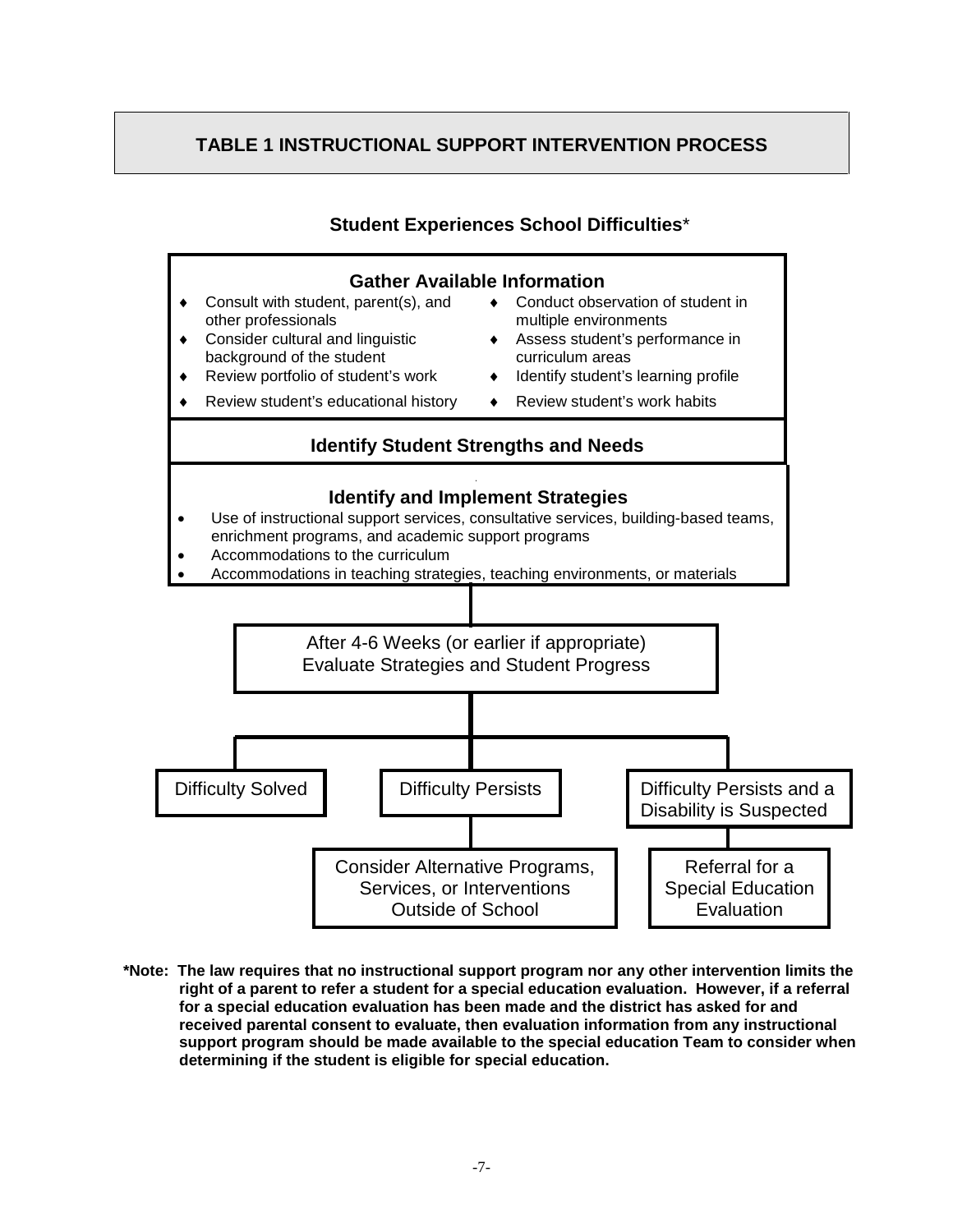# **TABLE 2**

# **Questions That May Help Guide the Assessment of Student Instructional Needs**

| Questions                                                      | <b>Assessment Strategies</b>                        |
|----------------------------------------------------------------|-----------------------------------------------------|
| How does the student perform within/outside of the             | Systematic Observation of student<br>$\bullet$      |
| classroom and in structured and unstructured                   | Student work products<br>$\bullet$                  |
| activities?                                                    | Teacher reports<br>$\bullet$                        |
| mastery of basic academic and social skills                    | Anecdotal records<br>$\bullet$                      |
| functioning in small group/whole class activities<br>$\bullet$ | Curriculum-based assessment<br>$\bullet$            |
| peer relations and teacher/adult relations<br>$\bullet$        | Formal/informal test result<br>$\bullet$            |
| strengths/weaknesses<br>٠                                      | Interview with the student and family<br>$\bullet$  |
| Are there gaps in the student's school history?                | Review of the school history/record<br>$\bullet$    |
| Frequent changes in schools? Erratic school                    | <b>Family interview</b><br>$\bullet$                |
| attendance?                                                    |                                                     |
| Is the student from a linguistically or culturally different   | Language assessment by assessor fluent<br>$\bullet$ |
| background?                                                    | in student's primary language                       |
| proficiency in oral/written tasks in English and the           | English proficiency assessment<br>$\bullet$         |
| primary language of the home                                   | Family interview/home visit<br>$\bullet$            |
| understands directions in English<br>$\bullet$                 | Interview with student<br>$\bullet$                 |
| primary language of casual conversation<br>$\bullet$           | Student work products<br>$\bullet$                  |
| experience with different types of learning tasks<br>٠         | <b>Classroom observation</b><br>$\bullet$           |
| child and parent attitude toward primary language<br>$\bullet$ | Teacher reports<br>$\bullet$                        |
| student comfort with school culture<br>$\bullet$               | Diagnostic teaching<br>$\bullet$                    |
| Are outside factors influencing student's performance?         | Family interview/home visit<br>$\bullet$            |
| family trauma/crisis                                           | Interview with student<br>$\bullet$                 |
| physical care<br>$\bullet$                                     | Interview with others with assessment<br>$\bullet$  |
| involvement of outside agencies<br>$\bullet$                   | information                                         |
| employment<br>$\bullet$                                        |                                                     |
| What types of effective teaching strategies are used in        | Systematic observation of settings in<br>$\bullet$  |
| the classroom?                                                 | which the student has difficulty and                |
| clear teacher expectations                                     | success                                             |
| opportunities for multisensory input/output<br>$\bullet$       | Student work products<br>$\bullet$                  |
| a range of instructional materials offered<br>$\bullet$        | Anecdotal records<br>$\bullet$                      |
| effective behavior management<br>$\bullet$                     | Teacher reports<br>$\bullet$                        |
| teaching style matched to student need                         | Curriculum-based assessment                         |
| prompt teacher feedback<br>$\bullet$                           | Formal/informal test results<br>$\bullet$           |
| ongoing assessment                                             | Consultation with parents on effective              |
| uses assessment to guide instruction                           | ways to learn or demonstrate learning               |
| Is the curriculum broad enough to meet the needs of            | Systematic observation<br>$\bullet$                 |
| diverse learners?                                              | Teacher reports<br>$\bullet$                        |
| developmentally appropriate                                    | Curriculum-based assessment<br>$\bullet$            |
| accommodates learner diversity                                 | Formal/informal test results                        |
| experientially based<br>$\bullet$                              |                                                     |
| Do school conditions provide the learner with needed           | Systematic observation of the school<br>$\bullet$   |
| resources and supports?                                        | environment                                         |
| availability of support services                               | Review of instructional materials<br>$\bullet$      |
| up to date instructional materials                             | Student work products<br>٠                          |
| availability of instructional technology<br>٠                  |                                                     |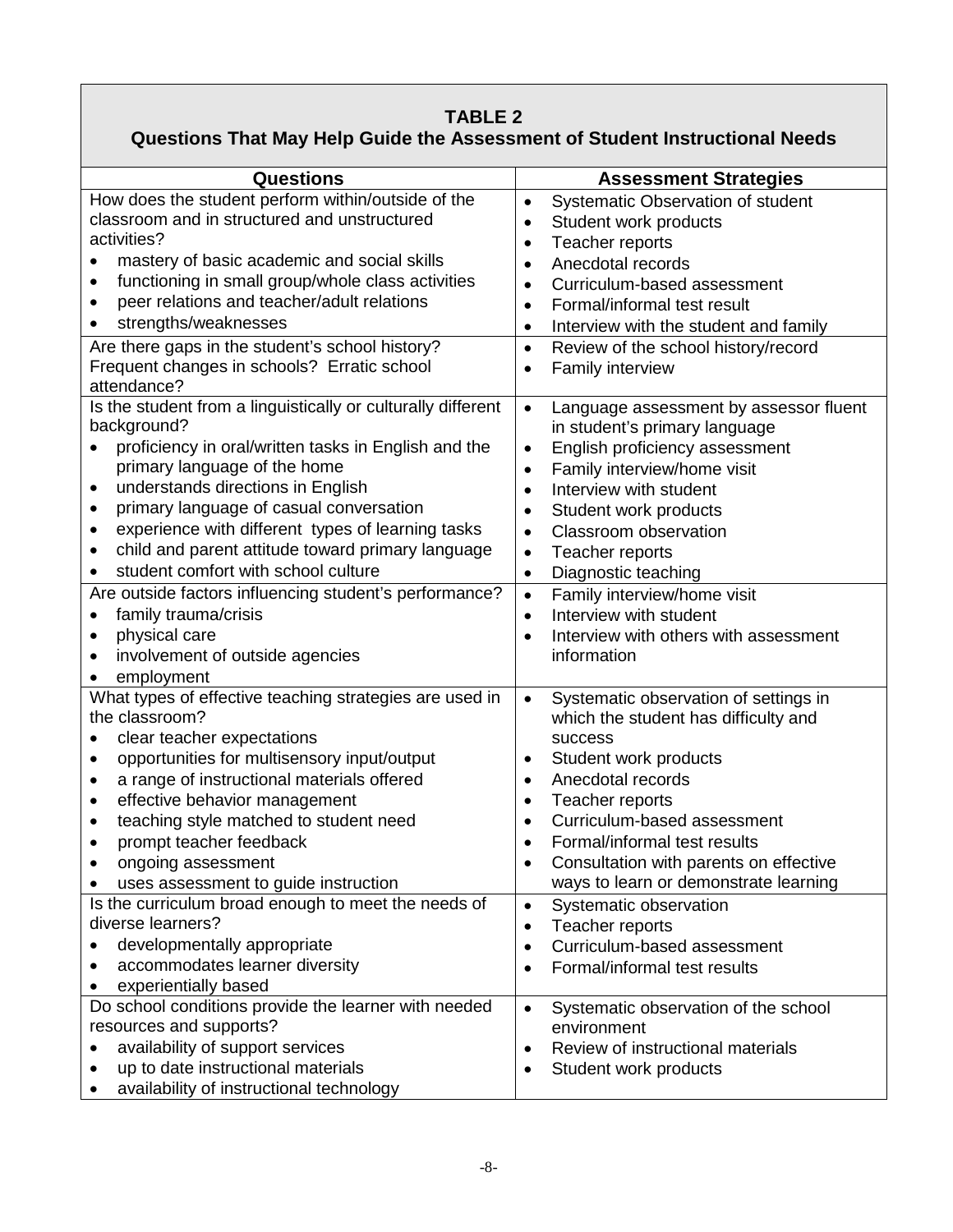# **III. CONSIDERING REFERRAL FOR AN EVALUATION TO DETERMINE ELIGIBILITY FOR SPECIAL EDUCATION SERVICES**

Parents may make a referral for a special education evaluation at any time. Any person in a caregiving capacity in relation to the student may make such a referral. Most referrals are made because of a real concern that a student may have a disability and some referrals are made because of certain knowledge that a student has a disability. Some students with disabilities are particularly vulnerable to lost educational opportunities if their disabilities are not promptly identified and provided with intervention. Some parents, however, may seek special education services for their children because they are unaware of other supportive services for their child. Some teachers may recommend special education assessment because of the teacher's lack of knowledge regarding how to meet the needs of the student. Some schools may depend on special education as the only program to provide "extra" services. Any of these latter scenarios may result in an inappropriate referral or an inappropriate finding of eligibility for special education. Special education was not designed to provide support services across the board, it was designed to serve students with disabilities so that such students are able to have the same full educational opportunities as their non-disabled peers.

It is, therefore, in the best interests of school districts to ensure a strong and responsive school environment including well prepared teachers able to address the needs of diverse student learners. It is also in the best interests of school districts to provide ongoing information to parents and the school community about the instructional support services that the school has available, as well as how and when to access those services appropriately.

With strong instructional support practices, the majority of referrals for an evaluation to determine special education eligibility will be appropriate referrals and schools must be prepared to conduct appropriate assessments.

# **IV. ASSESSMENT**

When the parent and the school district suspect that the student has a disability and the parent consents to a special education evaluation to determine if a student is eligible, the school district must be prepared to use existing evaluative information and to conduct assessment in all areas related to the child's suspected disability.

**Parent Participation:** The law requires that school districts provide parents with the opportunity to consult with the district regarding the types of assessments and assessors used for an evaluation. Best practice for a school district is to discuss with the parent (either by phone or in person) prior to the initiation of an evaluation what the parent hopes to learn from an evaluation. Parents have unique information about the needs of their children and may be able to point to effective types of assessments that would provide information relevant to particular issues or concerns held by the parent. Additionally, such behavior on the part of the district will have set the stage for a positive relationship between the school and the family that provides opportunities to build trust,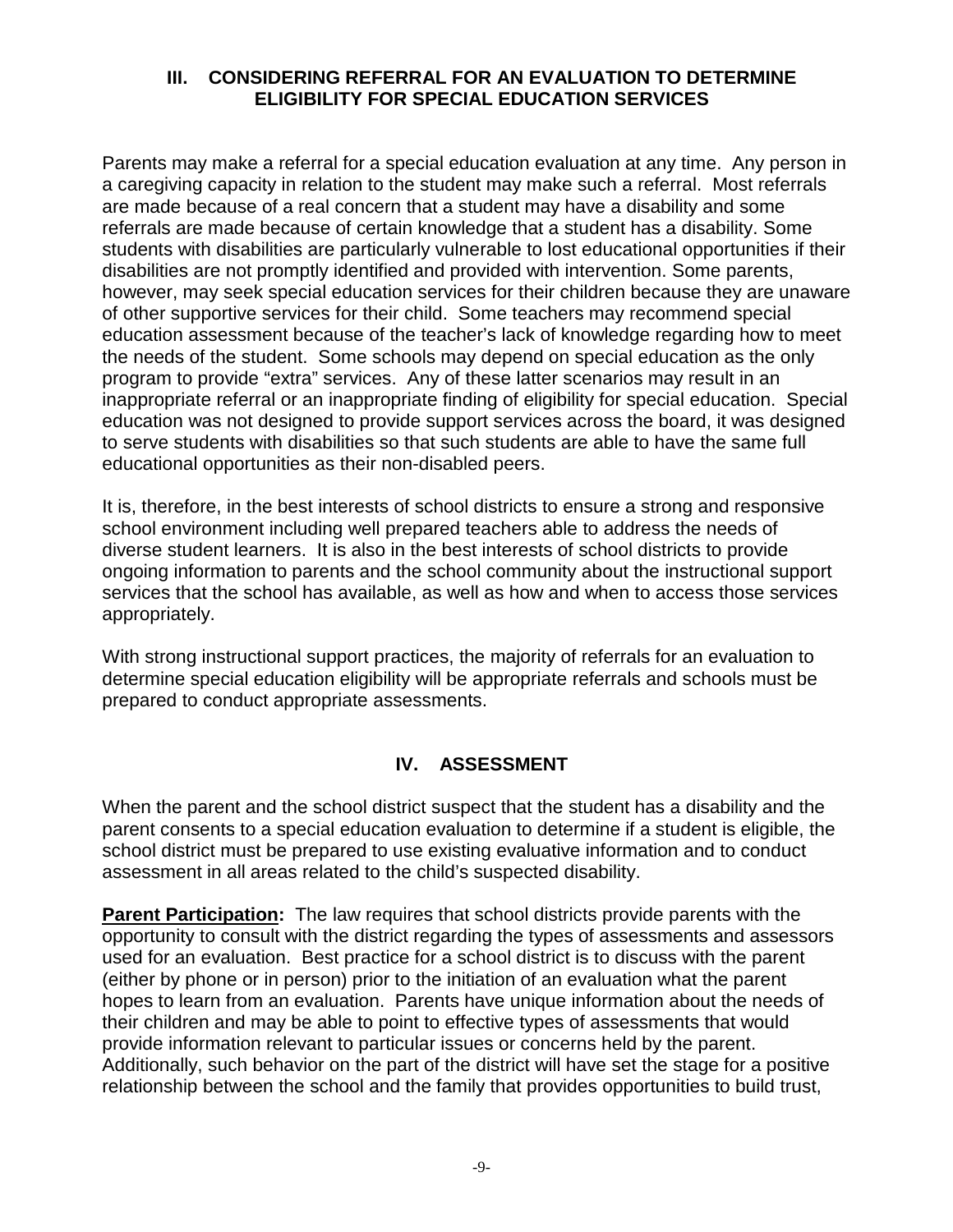mutual respect, and collaboration and provides the best hope for serving the student appropriately.

# **Required Assessment: An Assessment Related to the Suspected Disability**

Special education is reserved for students who have **disabilities that cause difficulty in learning**. Therefore, the first area that must be assessed is the area of the suspected disability(ies). The Department recommends that school districts review their capacity to provide appropriate assessments in the area of the suspected disability. The skills of the evaluator and his or her experience with the type of disability will play an important role in providing appropriate information to the Team. Neither federal nor state law is prescriptive on what type of evaluator is qualified to make certain assessments, however, it is clear that evaluators must be trained and knowledgeable in addition to having appropriate certification or license in their field. Although most school districts have strong assessment capacity for high incidence types of disabilities (such as Specific Learning Disabilities), some of the low-incidence disabilities (such as Sensory Impairments) will require assessors familiar with key manifestations of that type of disability, possibly from outside of the district. School districts may find that a regional approach to identifying experienced assessors in low incidence disability areas is fruitful. The Team must have sufficient assessment information available to make a determination of a disability(ies) and to assess the impact of the disability(ies), if any, on the student's learning. The disability definitions incorporated in the Massachusetts special education regulations at 603 CMR 28.02(7) are presented at the end of this section in Table 3. Definitions are presented in Table form to note specific wording in the definition that has bearing on a determination of disability.

When multiple disabilities are suspected, the recommendations for evaluation should encompass sufficient assessments that the Team will have good information related to each of the suspected disabilities and can determine the presence or absence of each the suspected disabilities as well as the educational impact.

Reading these definitions makes clear as well that the definition of disability in relation to special education is inextricably connected to educational impact. All of the definitions of disability, in one form or another, speak to the effect of the disability on the student's educational progress. Therefore, this document and all documents associated with making a determination of disability for the purposes of special education eligibility will also consider educational progress of the student and the interaction between the named disability and the educational impact of that disability. This is an important distinction and highlights that it is not the disability label alone that prompts a determination of eligibility for special education. Additionally, in the context of special education eligibility, the disability label has no standing alone without reference to impaired educational progress as a result of the disability.

Table 4 provides an indication of the types of assessments that may be helpful in making a determination of disability for each of the types of disabilities. We note that although experienced evaluators are highlighted in certain areas of low incidence disabilities, all areas of disability require experienced evaluators able to use and interpret appropriate assessment tools.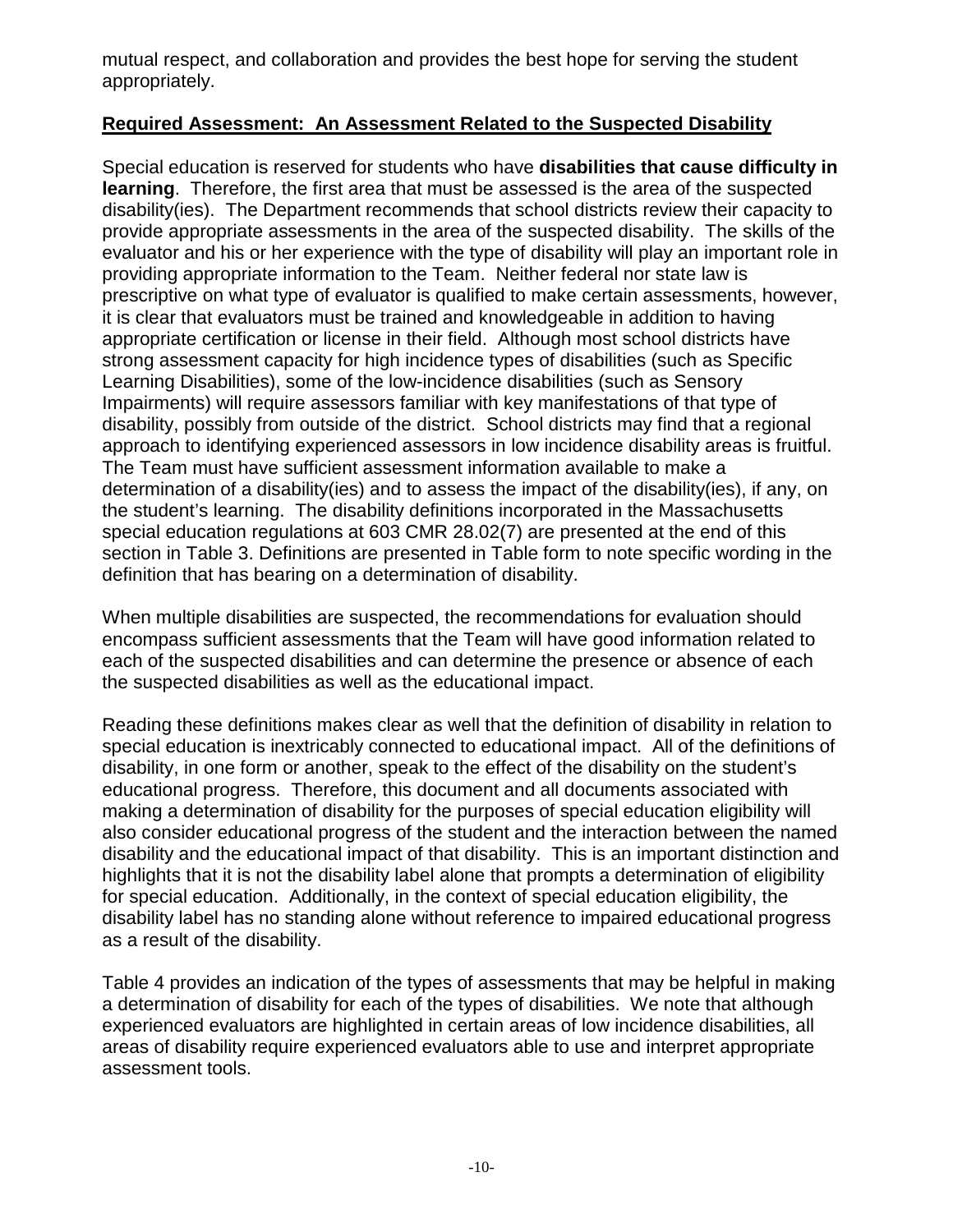# **Required Assessment: An Educational Assessment**

Since presence of a disability alone does not mean that a student is eligible for special education services, an educational assessment is also required for any determination of eligibility. The Team, in all cases, will consider if the disability of the student is causal to a student's inability to make effective progress in the general education environment. Therefore, it is important for the Team to consider the questions related to educational impact both separately and in relation to the disability.

Since the Team will be looking at the student's ability to progress effectively in the context of general education, assessment should focus on the individual student and his/her performance within the learning environment. School districts are recommended to include observational information about the student both within and outside of the classroom in order to provide a comprehensive look at the student's participation in the life of the school.

In addition to a review of education progress, school districts are recommended to consider information related to student attendance or avoidance, participation in extracurricular activities, and documentation of any instructional support activities that may have taken place prior to referral for special education, or in some cases, concurrently with such referral.

Additionally, school districts are recommended to consider providing information on factors which shape the learning experience of the individual student, such as class size, availability of general education support services,

A complete educational assessment includes:

603 CMR 28.04(2)(a)(2) …a history of the student's educational progress in the general curriculum . . . information . . . regarding the student's specific abilities in relation to learning standards of the Massachusetts Curriculum Frameworks and the district curriculum, . . . student's attention skills, participation behaviors, communication skills, memory, and social relations with groups, peers, and adults. . .also . . . the student's educational and developmental potential.

linguistic/cultural differences, curriculum expectations, and types of instructional materials. Table 2, presented earlier in this document, outlines a series of questions that may be fruitful in reviewing a student's educational history.

# **Narrative description of the student's educational and developmental potential:**

The law additionally requires that sufficient assessment information be provided to allow the district to include, as part of the educational assessment, a narrative description of the student's educational and developmental potential. This information will be particularly important when determining if the student is making effective progress, since effective progress is not solely measured against the expectations of the classroom but also against the individual student's potential and abilities.

A caveat to this assertion rests in the understanding that special education is intended to provide equal educational opportunities for children with disabilities, and to protect against discrimination on the basis of disability.

Providing a narrative description of the student's educational and developmental potential does not, however, require making a determination of eligibility. That is the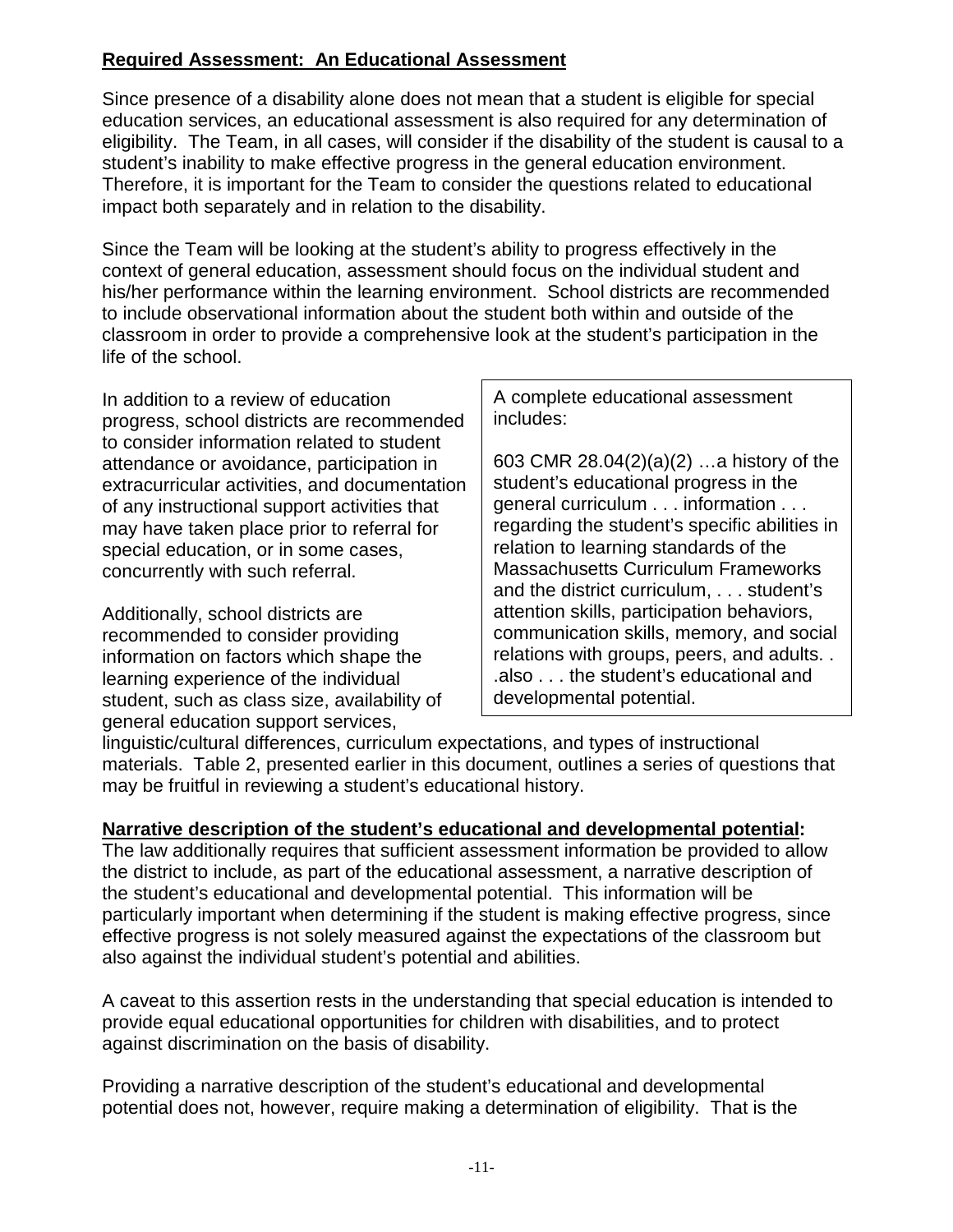responsibility of the Team. The educational assessment reflects both the educational history and the current educational standing of the student. In that context, the narrative relating to the students educational and developmental potential must contain the following elements:

- 1. A description of factors that inhibit or assist the student in making effective progress. The assessor must consider if the student's performance in school, in relation to academic and non-academic activities, has been consistent or inconsistent and/or has shown patterns that provide information relevant to assessing the student's potential.
- 2. An assertion as to whether this summative review suggests that the student:
	- Has consistently performed within the range of performance of typical students; or
	- Has consistently performed better than typical students; or
	- Has consistently performed less well than his/her typical peers; or
	- Has demonstrated inconsistent performance throughout his/her educational history.

It is important for the Team to have this information in order to determine impact of a disability. However, the description of educational and developmental potential cannot be used to deny a student access to the general curriculum or to challenging subject materials or activities.

# **Optional Assessments: Health, Psychological, or Home Assessment**

The law allows school districts and parents to make individual determinations about whether additional assessments are warranted. Assessment information must be comprehensive and sufficient to allow the Team to accomplish three tasks:

- 1. Determine the presence or absence of a type of disability
- 2. Evaluate various factors related to the student's performance in school
- 3. Plan appropriate services to respond to the student's needs

The law requires that no single assessment is used for any of these determinations. The law further requires that assessments be appropriate for the student and the task that is being assessed. Both formal and informal assessments are encouraged and provide valuable information.

School districts may recommend Health, Psychological, or Home Assessments. Parents can choose to consent or not for these assessments. If the parent(s) requests these assessments, the school district must provide them as part of the full evaluation or reevaluation. However, other assessments, in addition to health, psychological or home assessments, may also be recommended by the school or requested by the parent. For all other assessments parents continue to have the right to consent or refuse consent, and school districts have the right to refuse to conduct an additional assessment if such assessment is unrelated to the suspected disability of the student. However, if the district does refuse to conduct another type of assessment requested by the parent, the district must provide the parent with full written notice regarding why it believes that such an assessment is unrelated to the suspected disability of the student.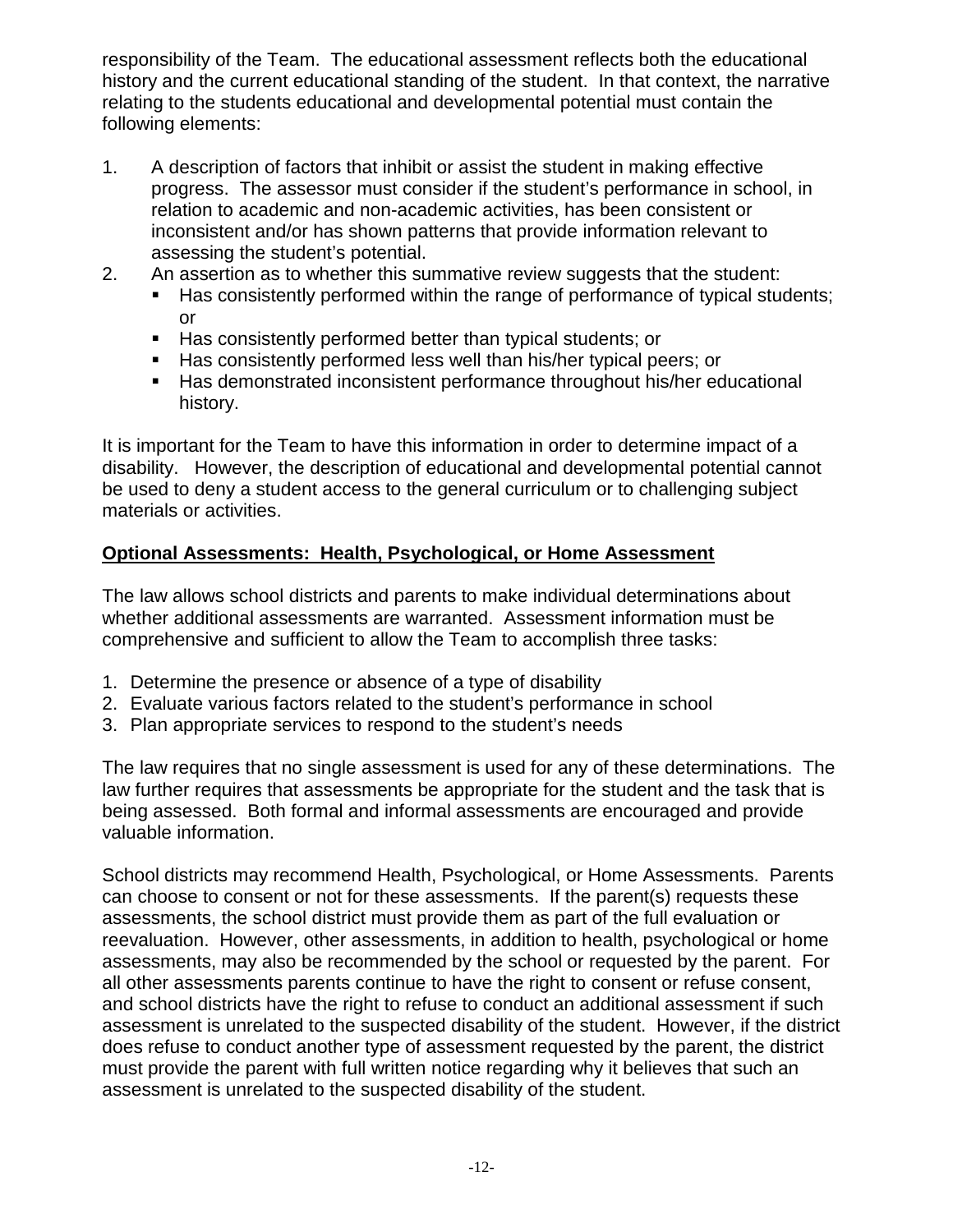School districts should avoid unnecessary or duplicative assessment or testing and must give careful consideration to current evaluative information that is already available. This consideration may be particularly true for young children who have been receiving services in early intervention and are being considered for special education eligibility because they are about to turn age three.

|                                                                                                                                                                                                                                                                                                                                                                                                                                               | TADIE 3. DISABILITY DEFINITIONS                                                                                                                                                                                                                                                                                                                                                                                                                                               |
|-----------------------------------------------------------------------------------------------------------------------------------------------------------------------------------------------------------------------------------------------------------------------------------------------------------------------------------------------------------------------------------------------------------------------------------------------|-------------------------------------------------------------------------------------------------------------------------------------------------------------------------------------------------------------------------------------------------------------------------------------------------------------------------------------------------------------------------------------------------------------------------------------------------------------------------------|
| Autism - A developmental disability significantly<br>affecting verbal and nonverbal communication and<br>social interaction. The term shall have the meaning<br>given it in federal law at 34 CFR 300.7.                                                                                                                                                                                                                                      | Key words from the state and federal definitions:<br>A developmental disability significantly affecting<br>verbal and nonverbal communication and<br>social interaction.<br>generally evident before age 3<br>٠<br>adversely affects educational performance.<br>٠<br>engagement in repetitive activities and<br>٠<br>stereotyped movements,<br>resistance to environmental change or change<br>٠<br>in daily routines, and<br>unusual responses to sensory experiences.<br>٠ |
| Developmental Delay - The learning capacity of a<br>young child (3-9 years old) is significantly limited,<br>impaired, or delayed and is exhibited by difficulties in<br>one or more of the following areas: receptive and/or<br>expressive language; cognitive abilities; physical<br>functioning; social, emotional, or adaptive functioning;<br>and/or self-help skills.                                                                   | Key words:<br>3-9 years old<br>learning capacity significantly limited,<br>٠<br>impaired, or delayed<br>difficulties in one or more areas<br>٠                                                                                                                                                                                                                                                                                                                                |
| Intellectual Impairment - The permanent capacity for<br>performing cognitive tasks, functions, or problem<br>solving is significantly limited or impaired and is<br>exhibited by more than one of the following: a slower<br>rate of learning; disorganized patterns of learning;<br>difficulty with adaptive behavior; and/or difficulty<br>understanding abstract concepts. Such term shall<br>include students with mental retardation.    | Key words:<br>permanent capacity for performing cognitive<br>tasks<br>is significantly limited or impaired<br>$\bullet$<br>shall include students with mental retardation.                                                                                                                                                                                                                                                                                                    |
| Sensory Impairment - Hearing - The capacity to hear,<br>with amplification, is limited, impaired, or absent and<br>results in one or more of the following: reduced<br>performance in hearing acuity tasks; difficulty with oral<br>communication; and/or difficulty in understanding<br>auditorally-presented information in the education<br>environment. The term includes students who are deaf<br>and students who are hard-of -hearing. | Key words:<br>capacity to hear, with amplification<br>limited, impaired, or absent<br>reduced performance in hearing acuity<br>difficulty with oral communication<br>difficulty understanding auditorally-presented<br>information                                                                                                                                                                                                                                            |
| Sensory Impairment - Vision - The capacity to see,<br>after correction, is limited, impaired, or absent and<br>results in one or more of the following: reduced<br>performance in visual acuity tasks; difficulty with written<br>communication; and/or difficulty with understanding<br>information presented visually in the education<br>environment. The term includes students who are blind<br>and students with limited vision.        | Key words:<br>capacity to see, after correction<br>$\bullet$<br>limited, impaired, or absent<br>$\bullet$<br>reduced performance in visual acuity<br>$\bullet$<br>difficulty with written communication<br>$\bullet$<br>difficulty with understanding information<br>$\bullet$<br>presented visually                                                                                                                                                                          |
| Sensory Impairment - Deaf-Blind - Concomitant<br>hearing and visual impairments, the combination of<br>which causes severe communication and other<br>developmental and educational needs.                                                                                                                                                                                                                                                    | Key words:<br>concomitant hearing and visual impairments<br>severe communication and other<br>$\bullet$<br>developmental and educational needs                                                                                                                                                                                                                                                                                                                                |

# **Table 3: DISABILITY DEFINITIONS**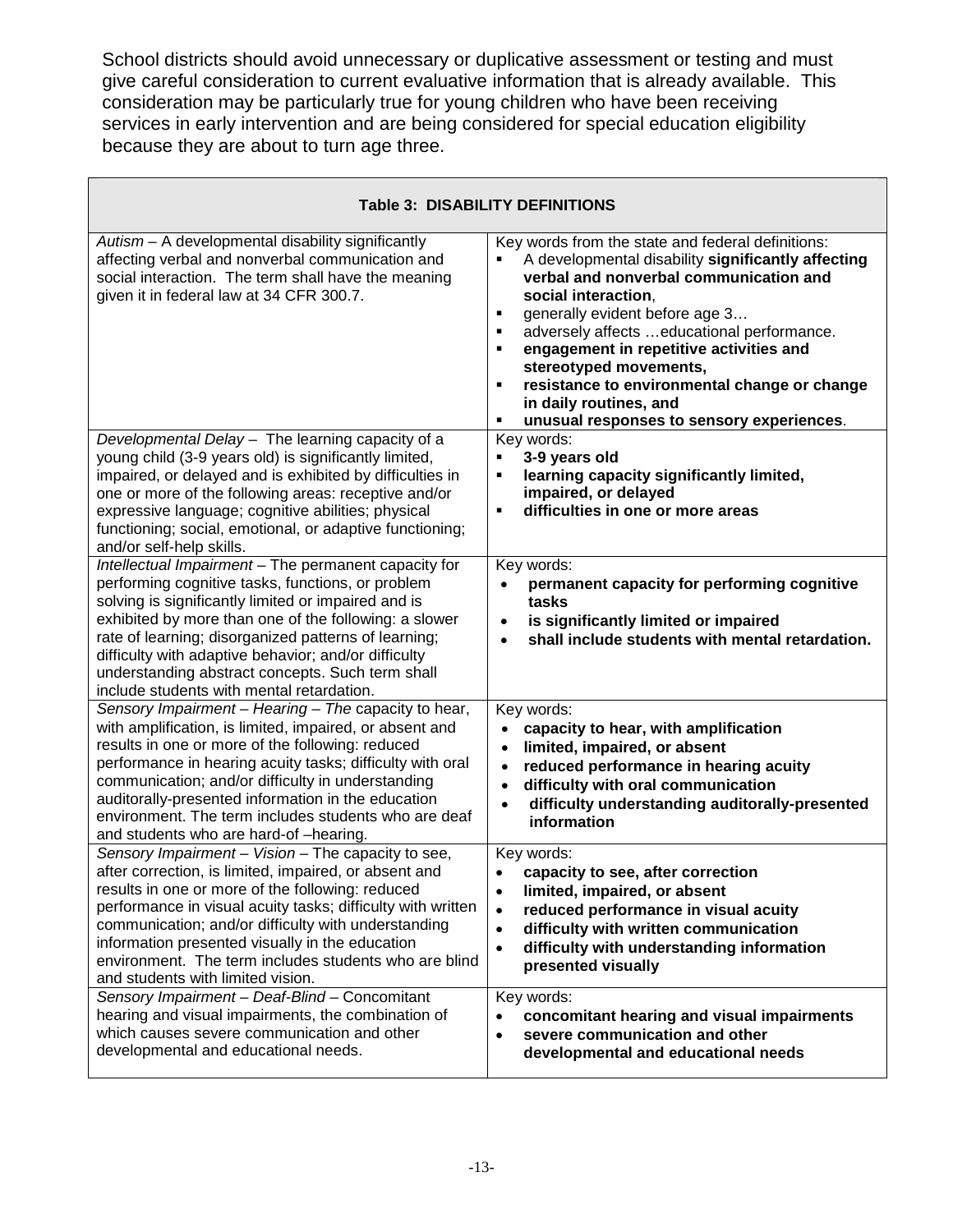| Table 3: DISABILITY DEFINITIONS - continued                                                                  |                                                                               |  |
|--------------------------------------------------------------------------------------------------------------|-------------------------------------------------------------------------------|--|
| Neurological Impairment - The capacity of the nervous                                                        | Key words:                                                                    |  |
| system is limited or impaired with difficulties exhibited                                                    | capacity of the nervous system is limited or<br>$\bullet$                     |  |
| in one or more of the following areas: the use of                                                            | impaired                                                                      |  |
| memory, the control and use of cognitive functioning,                                                        | includes traumatic brain injury<br>$\bullet$                                  |  |
| sensory and motor skills, speech, language,                                                                  |                                                                               |  |
| organizational skills, information processing, affect,                                                       | Note: Massachusetts' definition of neurological                               |  |
| social skills, or basic life functions. The term includes                                                    | impairment is more inclusive than the federal definition                      |  |
| students who have received a traumatic brain injury.                                                         | which is limited to students with traumatic brain injury.                     |  |
| Emotional Impairment - As defined under federal law                                                          | Note: The federal definition uses the terminology                             |  |
| at 34 CFR §300.7, the student exhibits one or more of                                                        | "serious emotional disturbance." State statutory                              |  |
| the following characteristics over a long period of time                                                     | requirements require that the term "emotional                                 |  |
| and to a marked degree that adversely affects                                                                | impairment" be considered synonymous with the term                            |  |
| educational performance: an inability to learn that                                                          | "serious emotional disturbance."                                              |  |
| cannot be explained by intellectual, sensory, or health                                                      | Key words in both state a federal definitions:                                |  |
| factors; an inability to build or maintain satisfactory                                                      | long period of time and to a marked degree                                    |  |
| interpersonal relationships with peers and teachers;                                                         | adversely affects educational performance<br>$\bullet$                        |  |
| inappropriate types of behavior or feelings under                                                            | inappropriate types of behavior or feelings<br>$\bullet$                      |  |
| normal circumstances; a general pervasive mood of                                                            | under normal circumstances                                                    |  |
| unhappiness or depression; or a tendency to develop                                                          | not solely behavior<br>$\bullet$                                              |  |
| physical symptoms or fears associated with personal or                                                       | not solely court or social service involvement<br>$\bullet$                   |  |
| school problems. The determination of disability shall                                                       | not solely social maladjustment<br>$\bullet$                                  |  |
| not be made solely because the student's behavior                                                            |                                                                               |  |
| violates the school's discipline code, because the                                                           | The regulatory definition is by no means exhaustive in                        |  |
| student is involved with a state court or social service                                                     | its listing of possible characteristics of an emotional                       |  |
| agency, or because the student is socially maladjusted,                                                      | impairment. Readers are reminded that many other                              |  |
| unless the Team determines that the student has a                                                            | sources of evidence of emotional impairment may                               |  |
| serious emotional disturbance.                                                                               | affect educational progress.                                                  |  |
|                                                                                                              | Key words:                                                                    |  |
| Communication Impairment - The capacity to use                                                               |                                                                               |  |
| expressive and/or receptive language is significantly<br>limited, impaired, or delayed and is exhibited by   | use of expressive and/or receptive language is<br>$\bullet$                   |  |
|                                                                                                              | significantly limited, impaired, or delayed                                   |  |
| difficulties in one or more of the following areas:<br>speech, such as articulation and/or voice; conveying, | adversely affects educational performance<br>$\bullet$                        |  |
| understanding, or using spoken, written, or symbolic                                                         |                                                                               |  |
| language. The term may include a student with                                                                | The regulatory definition is not exhaustive in its listing                    |  |
| impaired articulation, stuttering, language impairment,                                                      | of communication areas that may be affected.                                  |  |
| or voice impairment if such impairment adversely                                                             |                                                                               |  |
| affects the student's educational performance.                                                               |                                                                               |  |
| Physical Impairment - The physical capacity to move,                                                         | Key words:                                                                    |  |
| coordinate actions, or perform physical activities is                                                        | physical capacity to move, coordinate actions,                                |  |
| significantly limited, impaired, or delayed and is                                                           | or perform physical activities                                                |  |
| exhibited by difficulties in one or more of the following                                                    | significantly limited, impaired, or delayed<br>$\bullet$                      |  |
| areas: physical and motor tasks; independent                                                                 |                                                                               |  |
| movement; performing basic life functions. The term                                                          | adversely affects educational performance<br>$\bullet$                        |  |
| shall include severe orthopedic impairments or                                                               |                                                                               |  |
| impairments caused by congenital anomaly, cerebral                                                           | The regulatory definition is by no means exhaustive in                        |  |
| palsy, amputations, and fractures if such impairment                                                         | its listing of physical impairments. Readers are                              |  |
| adversely affects a student's educational performance.                                                       | reminded that many other physical impairments may                             |  |
| Health Impairment - A chronic or acute health problem                                                        | affect educational progress.<br>Key words                                     |  |
|                                                                                                              | <b>Chronic or acute</b><br>٠                                                  |  |
| such that the physiological capacity to function is                                                          |                                                                               |  |
| significantly limited or impaired and results in one or                                                      | Capacity to function is significantly limited<br>٠<br>٠                       |  |
| more of the following: limited strength, vitality or                                                         | Resulting in limited alertness with respect to<br>the educational environment |  |
| alertness including a heightened alertness to                                                                |                                                                               |  |
| environmental stimuli resulting in limited alertness with                                                    |                                                                               |  |
| respect to the educational environment. The term                                                             | The regulatory definition is by no means exhaustive in                        |  |
| shall include health impairments due to asthma,                                                              | its listing of health impairments. Readers are reminded                       |  |
| attention deficit disorder or attention deficit with                                                         | that many other health impairments may affect                                 |  |
| hyperactivity disorder, diabetes, epilepsy, a heart                                                          | educational progress.                                                         |  |
| condition, hemophilia, lead poisoning, leukemia,                                                             |                                                                               |  |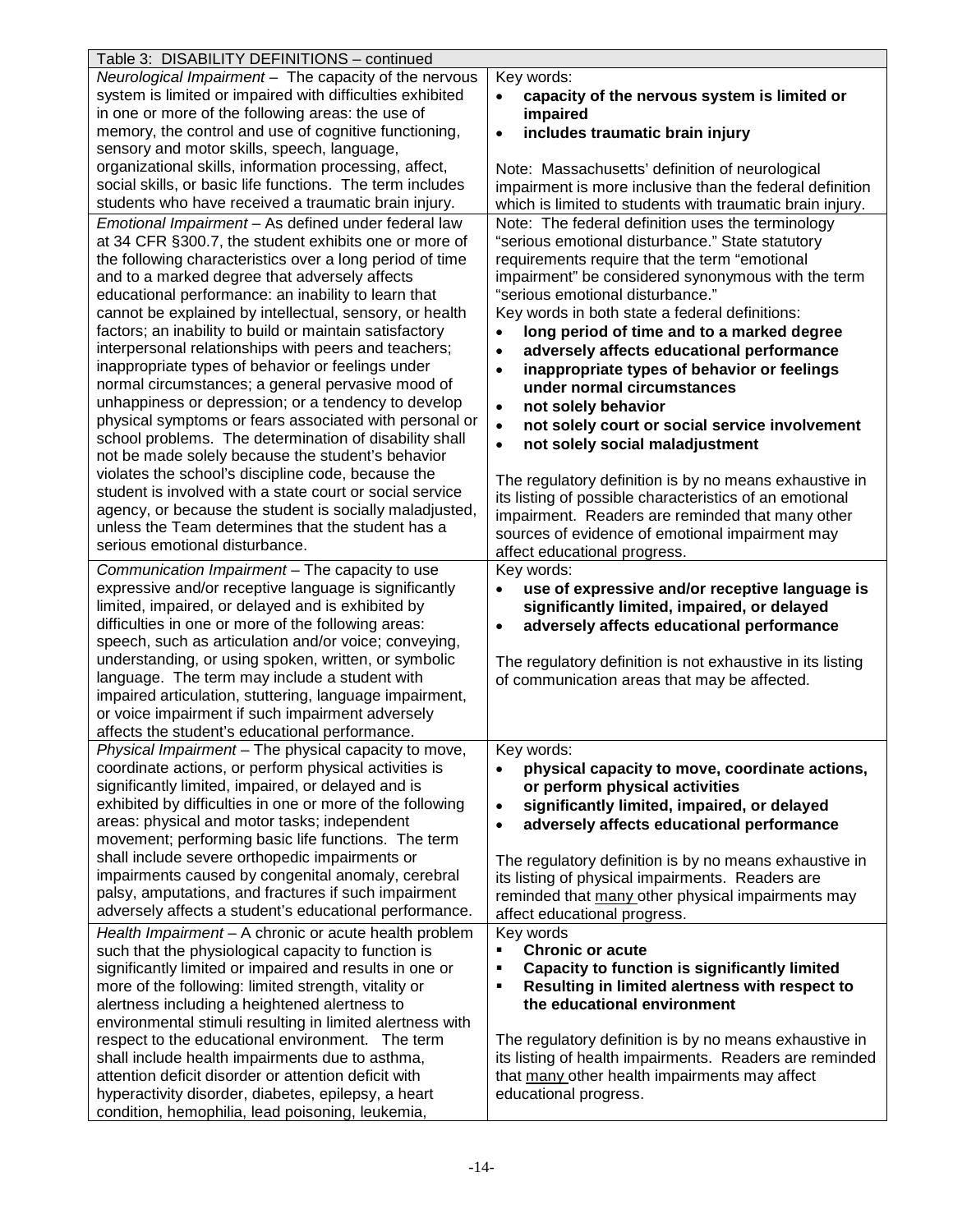| Table 3: DISABILITY DEFINITIONS - continued                                                                                                                                                                                                                                                                                                                                                                                                             |                                                                                                                                                                                                                                                                                                                                                                                                                                                                                                                     |
|---------------------------------------------------------------------------------------------------------------------------------------------------------------------------------------------------------------------------------------------------------------------------------------------------------------------------------------------------------------------------------------------------------------------------------------------------------|---------------------------------------------------------------------------------------------------------------------------------------------------------------------------------------------------------------------------------------------------------------------------------------------------------------------------------------------------------------------------------------------------------------------------------------------------------------------------------------------------------------------|
| Health Impairment (continued)                                                                                                                                                                                                                                                                                                                                                                                                                           |                                                                                                                                                                                                                                                                                                                                                                                                                                                                                                                     |
| nephritis, rheumatic fever, and sickle cell anemia, if                                                                                                                                                                                                                                                                                                                                                                                                  |                                                                                                                                                                                                                                                                                                                                                                                                                                                                                                                     |
| such health impairment adversely affects a student's                                                                                                                                                                                                                                                                                                                                                                                                    |                                                                                                                                                                                                                                                                                                                                                                                                                                                                                                                     |
| educational performance.                                                                                                                                                                                                                                                                                                                                                                                                                                |                                                                                                                                                                                                                                                                                                                                                                                                                                                                                                                     |
| Specific Learning Disability - The term means a<br>disorder in one or more of the basic psychological<br>processes involved in understanding or in using<br>language, spoken or written, that may manifest itself in<br>an imperfect ability to listen, think speak, read, write,<br>spell, or to do mathematical calculations. Use of the<br>term shall meet all federal requirements given in<br>federal law at 34 C.F.R. §§300.7(c)(10) and 300.541. | Comments: use of the term "an imperfect ability"<br>٠<br>must be considered in the context of other federal<br>language which provides guidance that such term<br>may be considered to mean "seriously<br>compromised".<br>34 CFR 300.541 includes an assessment of<br>٠<br>whether the student was provided with learning<br>opportunities appropriate to the age of the student,<br>and directs the Team to look for a severe<br>discrepancy between achievement and<br>intellectual ability. (See also Table 5A) |

|                                   | Table 4: Assessment Factors Related to Type of Disability<br>(NOTE: THIS LIST IS NEITHER PRESCRIPTIVE NOR EXHAUSTIVE)                                                                                                                                                                                                                                                                                                                                                                                                                                                                                                                                                                                                                                                                     |
|-----------------------------------|-------------------------------------------------------------------------------------------------------------------------------------------------------------------------------------------------------------------------------------------------------------------------------------------------------------------------------------------------------------------------------------------------------------------------------------------------------------------------------------------------------------------------------------------------------------------------------------------------------------------------------------------------------------------------------------------------------------------------------------------------------------------------------------------|
| <b>DISABILITY</b><br><b>TYPE</b>  | POSSIBLE ASSESSMENTS & ASSESSMENT FACTORS                                                                                                                                                                                                                                                                                                                                                                                                                                                                                                                                                                                                                                                                                                                                                 |
| Autism                            | Autism-specific rating scales<br>$\bullet$<br>Assessment of social maturity and skills<br>$\bullet$<br>Communication Sample and assessment of student's language skills including pragmatic<br>$\bullet$<br>language skills<br>Observations - note if student engages in repetitive or stereotyped movements and the<br>$\bullet$<br>student's response to change in daily routines or environment<br>Assessment of student response to sensory experiences<br>$\bullet$<br>Assessment of student's emotional status (see also emotional impairment)<br>٠<br>Assessment in multiple environments with a variety of tasks<br>$\bullet$<br>Note: This is a low incidence disability. Assessors should have experience and<br>$\bullet$<br>knowledge related to appropriate assessment tools |
| Developmental<br>Delay            | Appropriate consideration only if student is nine (9) years of age or younger<br>$\bullet$<br>Assessment of developmental performance in language; cognition; physical development;<br>$\bullet$<br>social, emotional, or adaptive development<br>Psychometric assessments<br>$\bullet$<br><b>Classroom observations</b><br>$\bullet$<br>Developmental history<br>$\bullet$<br>Norm reference data or professional consensus finding of delay of 6 months or more in<br>$\bullet$<br>one or more areas for younger children and 9 months or more for older children                                                                                                                                                                                                                       |
| Intellectual<br>Impairment        | Developmental and educational history - evidence of permanent limitations of capacity<br>$\bullet$<br>Look for significant limitation, not just slower learning<br>$\bullet$<br>Assessment of: rate of learning, patterns of learning, understanding of abstract concepts.<br>$\bullet$<br>Assessment in different environments<br>$\bullet$<br>Assessment of adaptive behaviors of student<br>$\bullet$<br>Standardized IQ tests may be used as one measure for consideration, but is not sufficient<br>$\bullet$<br>for a finding of disability of this type                                                                                                                                                                                                                            |
| Sensory<br>Impairment-<br>Hearing | Audiological assessment including assessment of functional residual hearing capacity<br>$\bullet$<br>Assessment of student's capacity to derive assistance from the use of assistive<br>$\bullet$<br>technology such as hearing aids, auditory trainers, FM systems, or cochlear implants<br>Review of student's educational and developmental history<br>$\bullet$<br>Medical history and current medical assessment<br>$\bullet$<br>Assessment of oral language development and communication abilities of student<br>$\bullet$                                                                                                                                                                                                                                                         |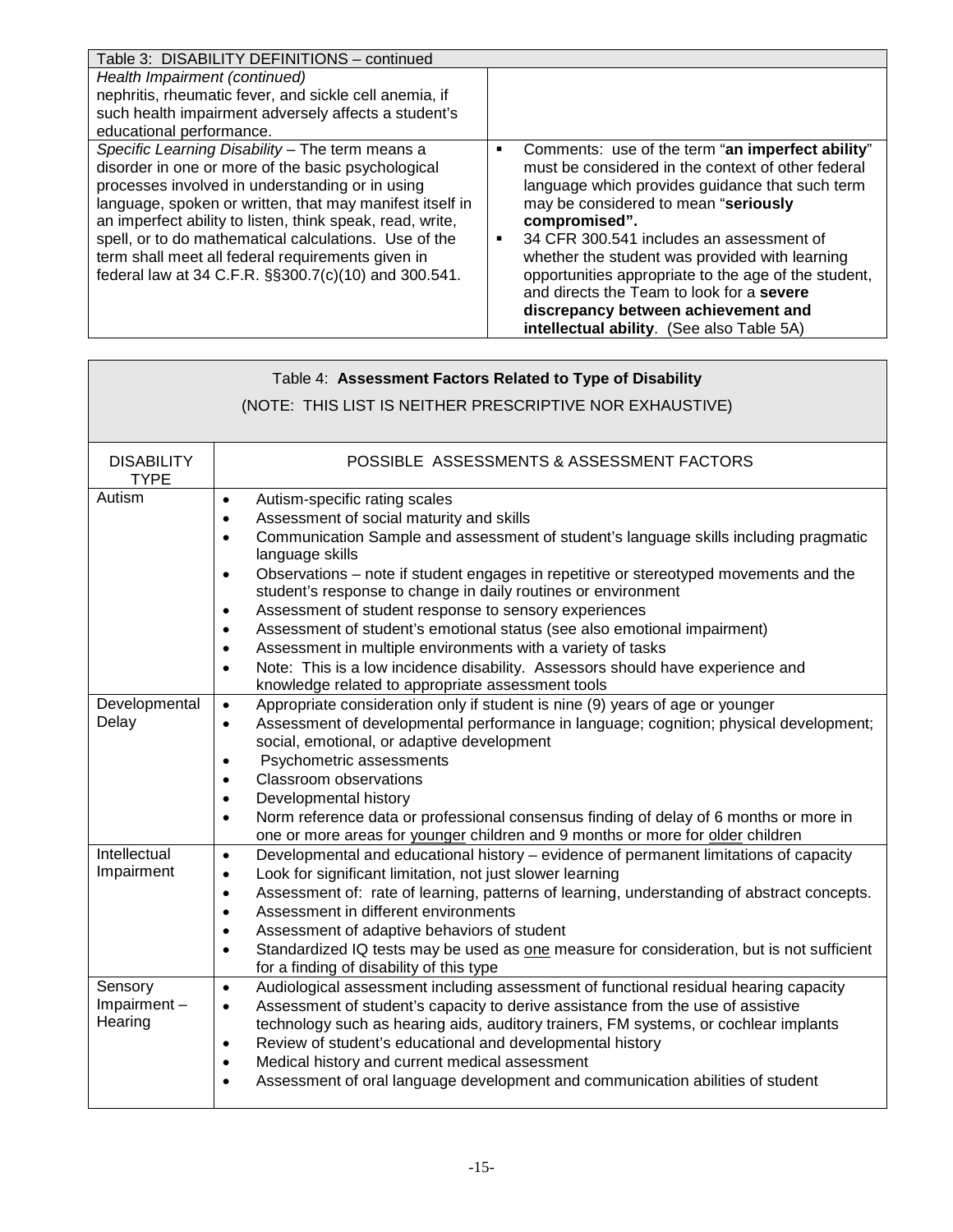|                                                  | Table 4: Assessment Factors Related to Type of Disability - continued                                                                                                                                                                                                                                                                                                                                                                                                                                                                                                                                                                                                                                                                                                                                                                                                                                                                                                                                                                               |
|--------------------------------------------------|-----------------------------------------------------------------------------------------------------------------------------------------------------------------------------------------------------------------------------------------------------------------------------------------------------------------------------------------------------------------------------------------------------------------------------------------------------------------------------------------------------------------------------------------------------------------------------------------------------------------------------------------------------------------------------------------------------------------------------------------------------------------------------------------------------------------------------------------------------------------------------------------------------------------------------------------------------------------------------------------------------------------------------------------------------|
| Sensory<br>Impairment-<br>Hearing<br>(continued) | Assessment of student in relation to school environment, and vice versa, including<br>$\bullet$<br>participation behaviors, social/communication behaviors, interaction with other students<br>and with adults, and behaviors in relation to different learning environments<br>Assessment of student's auditory discrimination and processing skills<br>Note: Hearing impairment is often concurrent with other disabling conditions and should<br>$\bullet$<br>be carefully considered when student has physical disabilities or syndromes, apparent<br>fluctuating or changed auditory skills, communication impairments or poor vision<br>Note: This is a low incidence disability. Assessors should have experience and<br>$\bullet$<br>knowledge related to appropriate assessment tools for students who may be deaf or hard<br>of hearing                                                                                                                                                                                                   |
| Sensory<br>Impairment-<br>Vision                 | Visual acuity assessment, including assessment of functional residual vision after<br>$\bullet$<br>correction<br>Note: students with multiple impairments are at risk for visual impairments. If multiple<br>$\bullet$<br>impairments are present, a vision screening should be provided<br>Medical history and current medical assessment<br>$\bullet$<br>Opthamological and clinical low vision assessment<br>$\bullet$<br>If appropriate, assessment of student's capacity to learn/use Braille<br>$\bullet$<br>Assessment of student's orientation and mobility skills<br>$\bullet$<br>Review of student's educational and developmental history<br>$\bullet$<br>Assessment of student's visual discrimination and processing skills<br>$\bullet$<br>Note: This is a low incidence disability. Assessors should have experience and<br>$\bullet$<br>knowledge related to appropriate assessment tools for students who may be visually<br>impaired                                                                                              |
| Sensory<br>Impairment $-$<br>Deaf-Blind          | Visual and auditory acuity assessments including assessment of functional residual vision<br>$\bullet$<br>or hearing capacity. Diagnosis of "deafblind" is best when made by an ophthalmologist<br>and audiologist<br><b>Observational checklists</b><br>$\bullet$<br>Communication assessment, both receptive and expressive<br>$\bullet$<br>Review of student's educational, medical, and developmental history<br>$\bullet$<br>Assessment of student's visual and auditory discrimination and processing skills<br>$\bullet$<br>Medical history and current medical assessment<br>$\bullet$<br>Note: High probability of associated disabilities; medical, neurological, behavioral,<br>$\bullet$<br>cognitive, and physical<br>Assessment of orientation and mobility skills<br>$\bullet$<br>Observation of student in multiple settings<br>$\bullet$<br>Note: This is a low incidence disability. Assessors should have experience and<br>$\bullet$<br>knowledge related to appropriate assessment tools for individuals who may be deafblind. |
| Neurological<br>Impairment                       | Assessment by qualified Neuropsychologist or Neurologist that does not repeat previously<br>$\bullet$<br>administered testing<br>Developmental and educational history<br>$\bullet$<br>Medical history and current assessment, including a medical screening for known<br>$\bullet$<br>neurological insults<br>Assessments in related areas such as: memory, cognitive functioning, sensory and motor<br>$\bullet$<br>skills, communication skills, organizational skills, information processing, social skills,<br>behavior, flexibility/adaptability, attention, reasoning, abstract thinking, judgment, problem-<br>solving, mental health status<br>Observation of student<br>$\bullet$<br>This type of disability is often associated with low birth weight<br>$\bullet$<br>Note: This is a low incidence disability. Assessors should have experience and<br>$\bullet$<br>knowledge related to appropriate assessment tools for students who may have<br>neurological impairment                                                             |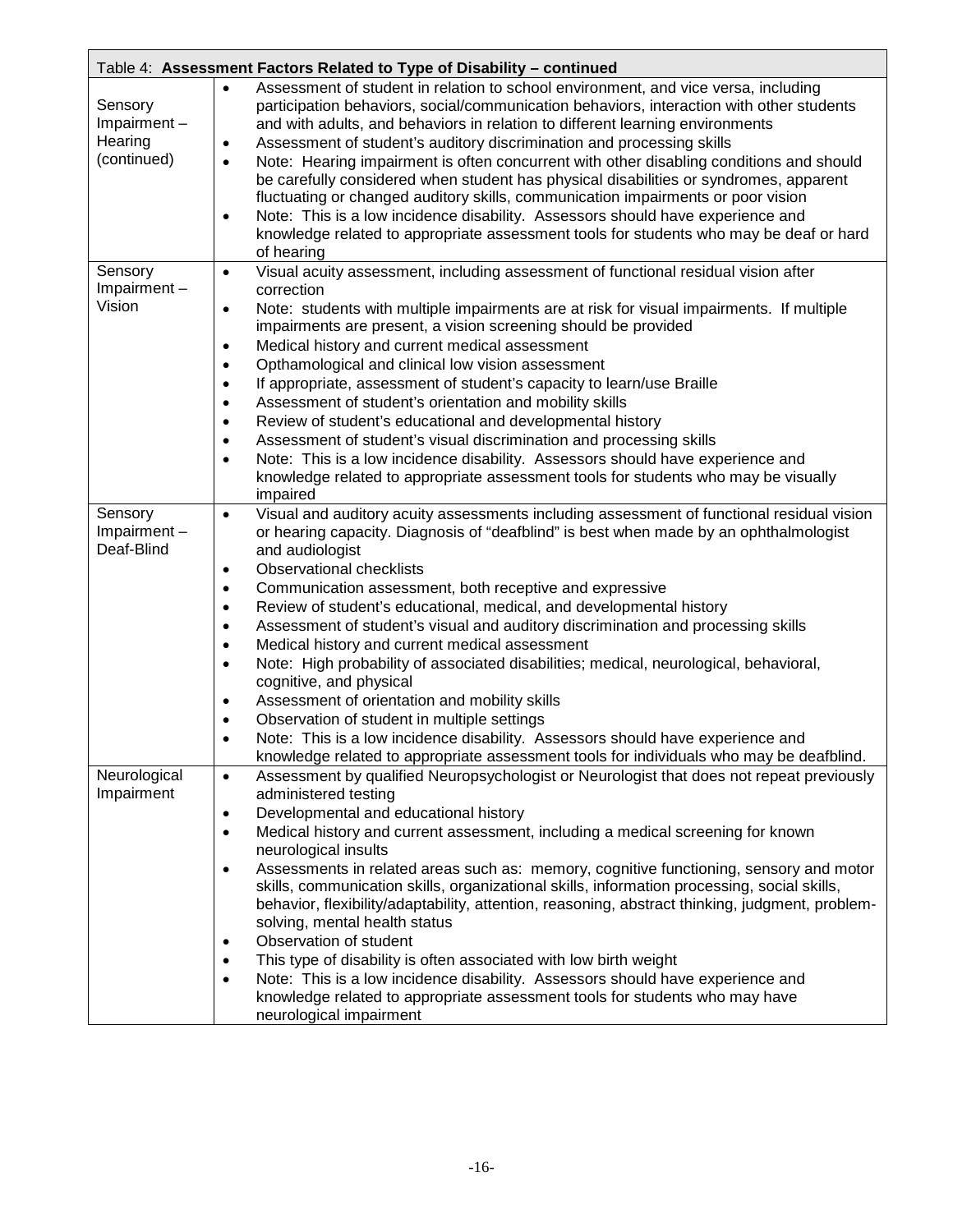|                        | Table 4: Assessment Factors Related to Type of Disability - continued                                                                                                                                                                                            |
|------------------------|------------------------------------------------------------------------------------------------------------------------------------------------------------------------------------------------------------------------------------------------------------------|
| Emotional              | Behavioral/diagnostic checklists and rating scales<br>$\bullet$                                                                                                                                                                                                  |
| Impairment             | Projective assessments<br>$\bullet$                                                                                                                                                                                                                              |
|                        | Teacher assessments and interviews<br>$\bullet$                                                                                                                                                                                                                  |
|                        | Observation of student<br>$\bullet$                                                                                                                                                                                                                              |
|                        | Psychiatric assessment<br>$\bullet$                                                                                                                                                                                                                              |
|                        | Psychological assessment or neuropsychological assessment<br>$\bullet$                                                                                                                                                                                           |
|                        | Parent interview<br>٠                                                                                                                                                                                                                                            |
|                        | Developmental and social history<br>٠                                                                                                                                                                                                                            |
|                        | Note: Many psychiatric disabilities are low incidence disabilities. Assessors should have<br>$\bullet$<br>experience and knowledge related to psychiatric disorders in order to determine the<br>nature of an emotional impairment and its impact on the student |
| Communication          | Assessment of expressive and receptive language skills, including articulation, fluency,<br>$\bullet$                                                                                                                                                            |
| Impairment             | and voice                                                                                                                                                                                                                                                        |
|                        | Oral-peripheral exam<br>٠                                                                                                                                                                                                                                        |
|                        | Vocabulary assessment<br>$\bullet$                                                                                                                                                                                                                               |
|                        | Assessments related to word retrieval, language and auditory processing skills, and<br>$\bullet$<br>semantic and syntactic skills                                                                                                                                |
|                        | Assessment of pragmatic language skills<br>$\bullet$                                                                                                                                                                                                             |
|                        | For younger children, analysis of play skills<br>$\bullet$                                                                                                                                                                                                       |
|                        | Observation of student<br>$\bullet$                                                                                                                                                                                                                              |
|                        | Language sample - oral and written<br>$\bullet$                                                                                                                                                                                                                  |
|                        | Teacher and parent interviews<br>$\bullet$                                                                                                                                                                                                                       |
|                        | Developmental and educational history<br>$\bullet$                                                                                                                                                                                                               |
| Physical<br>Impairment | Orthopedic or neuromuscular assessment<br>$\bullet$<br>Medical assessment                                                                                                                                                                                        |
|                        | $\bullet$                                                                                                                                                                                                                                                        |
|                        | Developmental history<br>$\bullet$<br>Assessment of school functioning across school environments                                                                                                                                                                |
|                        | $\bullet$<br>Observation of student<br>$\bullet$                                                                                                                                                                                                                 |
| Health                 | Medical assessment<br>$\bullet$                                                                                                                                                                                                                                  |
| Impairment             | Developmental history<br>$\bullet$                                                                                                                                                                                                                               |
|                        | Assessment of school functioning<br>$\bullet$                                                                                                                                                                                                                    |
|                        | Observation of the student, over time, with different tasks<br>$\bullet$                                                                                                                                                                                         |
|                        | Teacher and parent interviews<br>$\bullet$                                                                                                                                                                                                                       |
|                        | Assessment of effects of medication or medical treatment, if appropriate<br>$\bullet$                                                                                                                                                                            |
|                        | Assessment of effects of chronic absences, including cumulative effect of absences over<br>$\bullet$                                                                                                                                                             |
|                        | time, if appropriate                                                                                                                                                                                                                                             |
|                        | Assessment of emotional and psychological impact of the impairment, if appropriate<br>$\bullet$                                                                                                                                                                  |
| Specific               | Assessments as needed to determine if discrepancy between ability and achievement is<br>$\bullet$                                                                                                                                                                |
| Learning               | present in one or more of designated areas (See also Table 5A)                                                                                                                                                                                                   |
| <b>Disability</b>      | Assessment of provision of learning opportunities appropriate to age of student<br>$\bullet$                                                                                                                                                                     |
|                        | Developmental and educational history<br>$\bullet$                                                                                                                                                                                                               |
|                        | Classroom data on performance, over time, and with different tasks<br>$\bullet$                                                                                                                                                                                  |
|                        | Observations by more than one person, over time, with different tasks<br>$\bullet$                                                                                                                                                                               |
|                        | Psychometric, psychological, or neuropsychological assessments<br>$\bullet$                                                                                                                                                                                      |
|                        | Assessments as needed to also consider the possibility of associated sensory impairment,<br>$\bullet$<br>emotional impairment, cultural difference, intellectual impairment                                                                                      |
|                        | Caution $#1$ : Assessment should be initially informed by professional judgement and/or<br>$\bullet$<br>parental concerns and does not require assessment that "covers the territory"                                                                            |
|                        | Caution #2: The federal term "severe discrepancy" does not require specific IQ or<br>$\bullet$                                                                                                                                                                   |
|                        | achievement testing, nor does Massachusetts identify a definitive score or score range to                                                                                                                                                                        |
|                        | draw a clear line showing when a discrepancy becomes "severe" and warrants a finding of                                                                                                                                                                          |
|                        | disability. We emphasize that the finding by the Team must show that the student's                                                                                                                                                                               |
|                        | performance is seriously compromised in one or more of the areas designated in the law.                                                                                                                                                                          |
|                        | Such a determination may be made with information from multiple assessments (which<br>may include IQ tests), and/or criterion-referenced tests (which may include curriculum-                                                                                    |
|                        | based measurement), as well as other types of assessments                                                                                                                                                                                                        |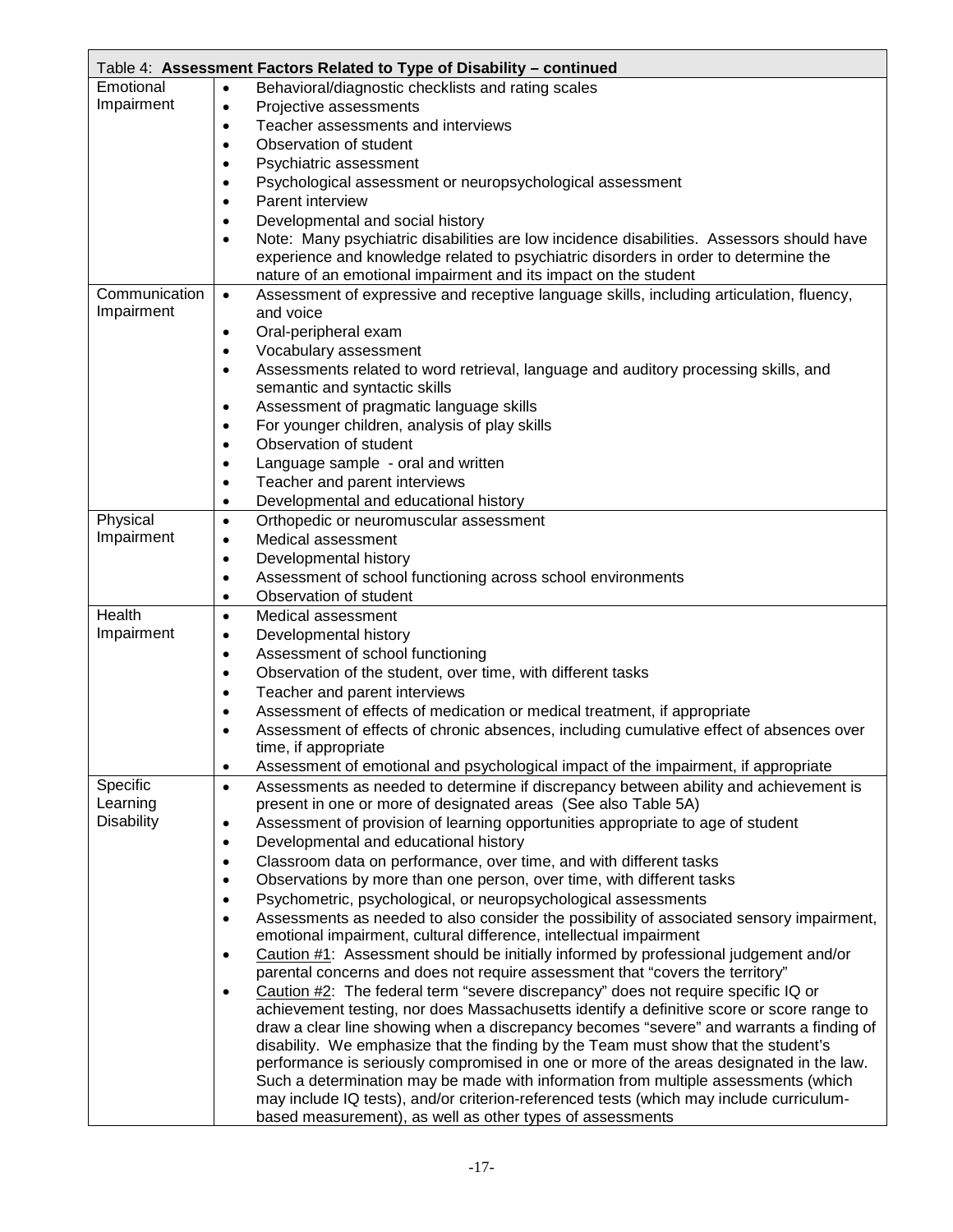# **V. MAKING AN ELIGIBILITY DETERMINATION**

The Eligibility Flowchart, ED-1, provided at the end of this section (Section V), reviews the full process of making a determination of eligibility or ineligibility.

According to the regulations, upon request, assessment information must be made available to the parent at least two days in advance of the Team meeting. A best practice is for a school district to make this assessment information routinely available to the parent and to other Team members in advance of the meeting.

**Question #1. Does the student have one or more than one disability?** The assessment information gathered through the required assessment in the area of the suspected disability will help the Team to answer the first question that must be considered: Does the student have some type of disability(ies)? The determination of type of disability must be answered "yes" and must identify the type of disability of the student.

Children may have no disabilities, one primary disability, or more than one disability. The Team must seek to identify if the student does have a disability and if so, is there only one type of disability or more than one? If more than one type of disability is present, the Team must determine if one disability is primary, or are multiple disabilities interacting with similar force in this student's learning profile? If one disability is primary, the Team should identify that one as the type of disability for the purposes of eligibility. The identification of a primary disability does not preclude the Team from attending to the effects of other "secondary" disabilities that may also be present. When the Team identifies more than one disability as primary, this means that the Team perceives each of the identified disabilities to have primary impact on the student's learning and the data for this student would reflect a finding of "multiple disabilities."

A disabling condition is characterized by significant delays, impairments, or limitations in the student's capacity(ies). To make this determination, the Team should consider all of the following as indices of limited, impaired, or delayed capacity:

- a pattern of difficulty that persists beyond age expectations;
- a pattern of difficulty across settings;
- a pattern of difficulty that is not solely the result of cultural, linguistic, or socioeconomic differences; and
- a pattern of difficulty that persists despite instructional support activities.

The regulatory definitions of disability include impact on learning. However, with the exception of a Specific Learning Disability, it is likely that Teams will look at the "disability label" as if it is occurring in isolation from learning, and because of this natural inclination, the eligibility determination process has been structured to include a consideration of educational impact. Teams may consider that in order to answer Question #1, they must also discuss Question #2. That sequence is perfectly acceptable as long as all questions are answered during the process of considering eligibility.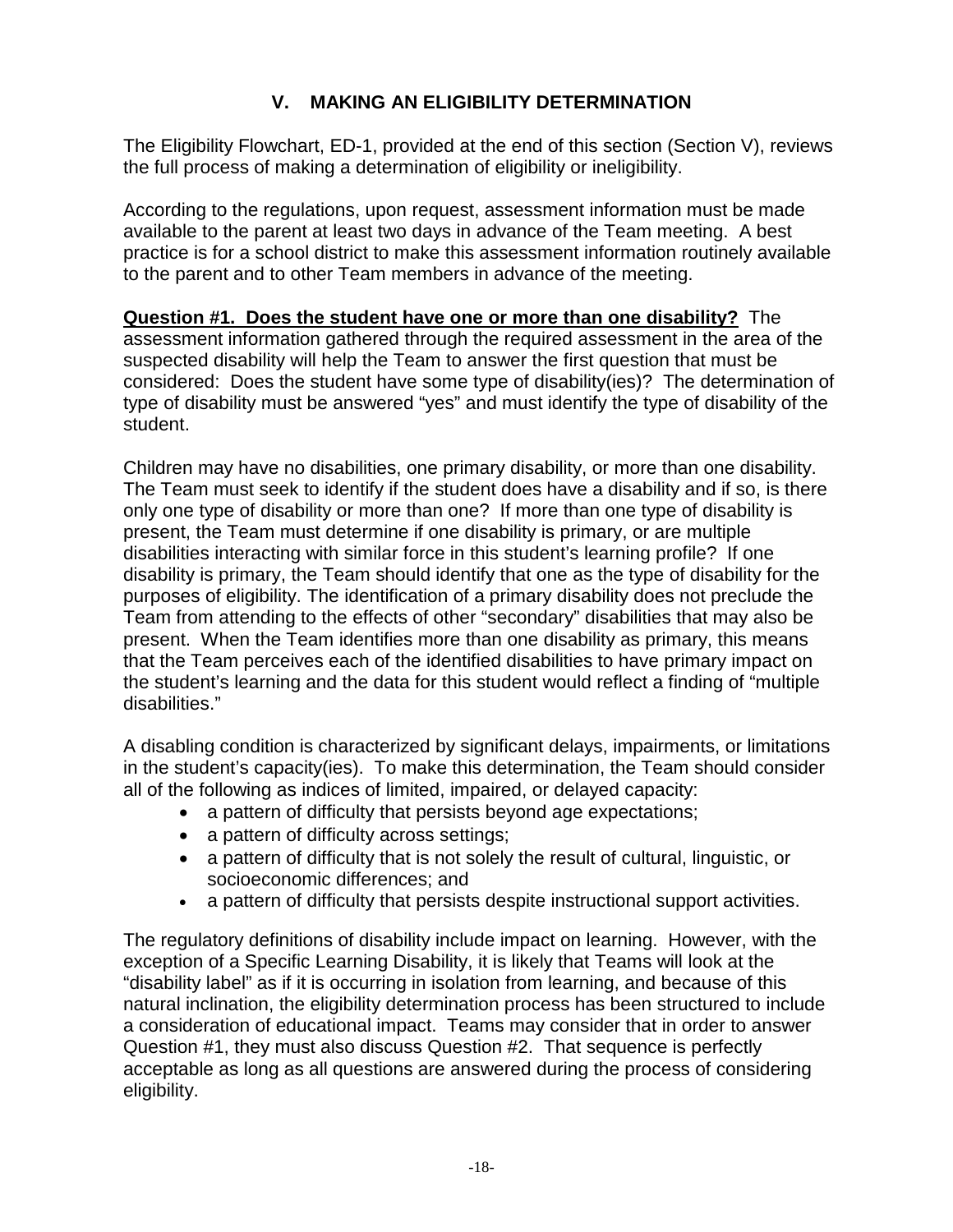Naming a type of disability has common characteristics with the process of making a diagnosis. However, it is important to stress that identification of type of disability is not a medical diagnosis, but a more general agreement among Team members that the assessed characteristics of the student are consistent with the regulatory definition for that type of disability(ies). The definitions in regulation are general definitions. Each one is comprised of many subgroups with specific associated diagnostic criteria, often medical in nature. It is not the intention of the special education law to require a specific diagnosis such as "Asperger's Syndrome" or "Cerebral Palsy." Those specific diagnoses will generally only be provided by medical personnel using criteria that include educational impact as only one aspect of the diagnostic process. Special education eligibility is both more specific and more general. The use of the disability label is more general, but the consideration of educational impact is very specific.

Some of the assessors who provide information to the Team may be in a position to make a medical diagnosis and the diagnosis may, therefore, be part of the Team discussion. However, although a Team may use a diagnosis made available to them as part of the assessment information, it is not the responsibility of the Team to confirm or deny a diagnosis made by an assessor. Teams should not spend time, therefore, attempting to agree on an exact diagnosis as long as the assessment information is sufficient to make the more general assertion that the student has a certain type of disability.

Conversely, Teams may often have conflicting information provided by assessors, including medical professionals, who have made a diagnosis naming a specific disability or disorder. Teams are not obligated to resolve such conflicts nor to accept such diagnoses as sufficient to require provision of special education services. In fact, the special education law explicitly requires that a Team of people, including educators and the parent(s), make a determination of eligibility. Although medical personnel may be members of a Team, they cannot be the only voice of the Team since a determination of eligibility for special education is an educational decision and not a medical one.

Tables 5A & B, presented at the end of this section identify special considerations unique to making an eligibility determination: Table 5A for each disability type; Table 5B for students with certain characteristics. Each Table includes guidance to support Teams in making eligibility determinations.

Identification of type of disability by a Team without a review of educational impact is insufficient to find a student eligible for special education. The Team must determine that the student is unable to progress effectively in general education and that a disability alone, or in conjunction with other factors, explains why the student is unable to progress effectively in general education. Finally, the Team must determine that the student requires special education in order to make effective progress.

**Three year reevaluations:** Following a three year reevaluation, the Team will convene to consider if a student *continues to be eligible for special education services*. In such case, the Team must determine if the student continues to have a disability that requires special education services. In most cases, determination of type of disability will not change, and the Team will spend more time and attention determining if the student continues to require special education services in order to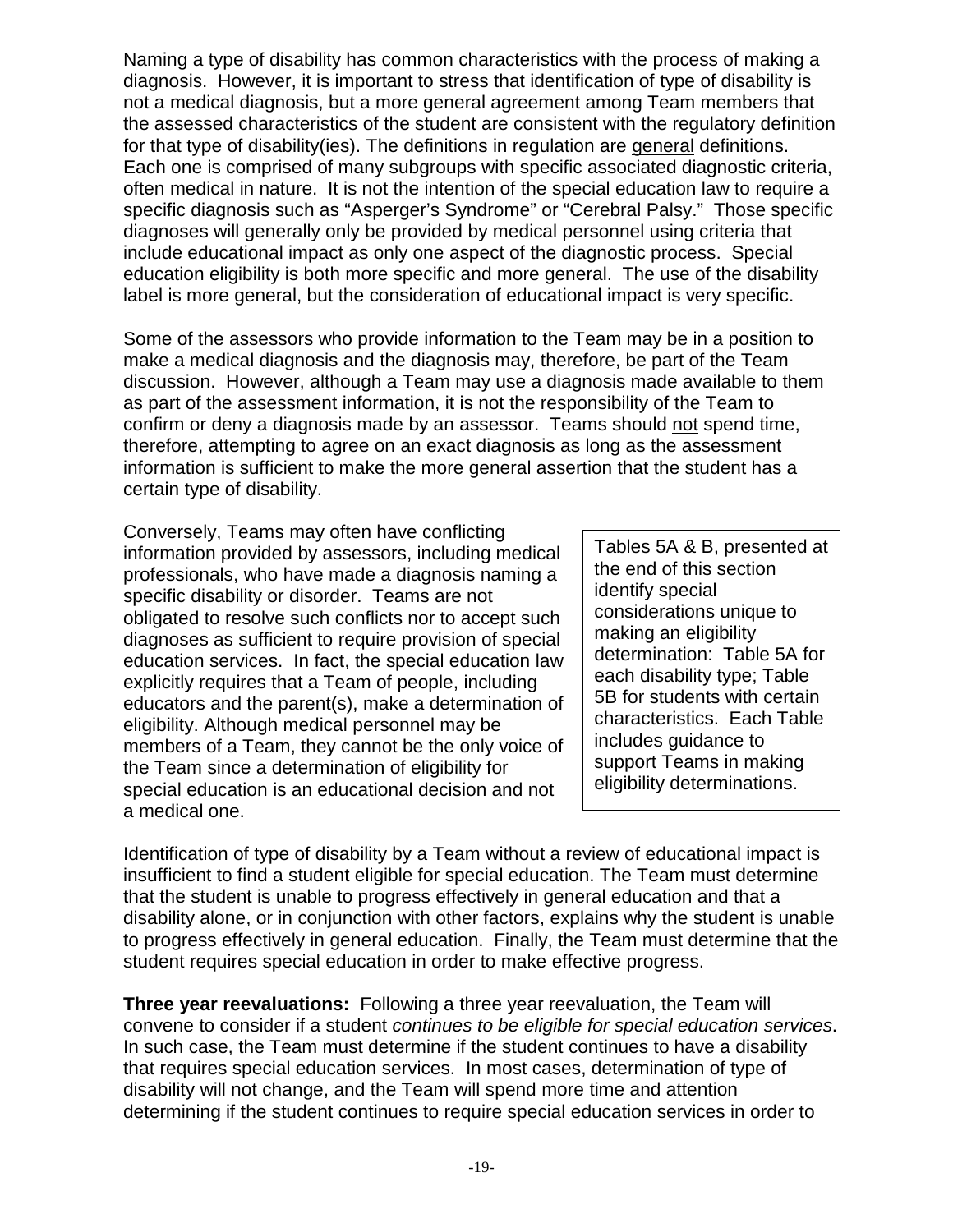make effective progress in education. Some factors may play a role, however, in considering type of disability at the juncture of the three year reevaluation:

- Massachusetts Teams have not been required to identify type of disability until September, 2000. Therefore, three year reevaluations occurring between September, 2000 and, approximately, September, 2003 may have no initial identification of type of disability as a reference to the discussion. In such cases, the determination of type of disability should proceed as it would for an initial determination of eligibility.
- If the student was originally found eligible for special education as a student with a "developmental delay" and the student is now or, within a year, will become 9 (nine) years old, then the Team must determine if the student has a disability other than "developmental delay."
- If the student's health, emotional, or physical circumstances have significantly altered such that another type of disability(ies) is playing a primary role in the student's learning profile and, therefore, the Team determines that identification of a different type of disability(ies) is appropriate.

# **Question #2(a) : Is the student making effective progress in school?** The educational assessment must provide sufficient information about educational standing

603 CMR 28.02(18) *Progress effectively in the general education program* shall mean to make documented growth in the acquisition of knowledge and skills, including social/emotional development, within the general education program, with or without accommodations, according to chronological age and developmental expectations, the individual educational potential of the child, and the learning standards set forth in the Massachusetts Curriculum Frameworks and the curriculum of the district. The general education program includes preschool and early childhood programs offered by the district, academic and non-academic offerings of the district, and vocational programs and activities.

and progress that the Team is able to determine if the student is making effective progress. This question should be first answered separately from the determination of disability. Looking at the student as if he/she were any general education student, does the assessment information indicate that this student is making effective progress in school?

We note here that the definition combines both individually determined factors (such as educational potential) and more standardized factors (such as chronological age, developmental expectations, and the learning standards of the Curriculum Frameworks). So, the definition of effective progress is not solely a review of the student's capabilities, but also a review of the school's expectations for similarly aged typical students. Further, the general education program includes more than just the academic curriculum and includes a broader assessment of the student's performance in all areas of the school.

Making an assertion of effective progress is not arrived at through a simple review of the student's grades. The law requires that the Team use both academic information and non-academic information about the student to determine if the student's participation in the life of the school represents effective progress.

Although failing grades would allow the Team to assert that the student is not making effective progress, the Team would not be able to comparably assert that the student is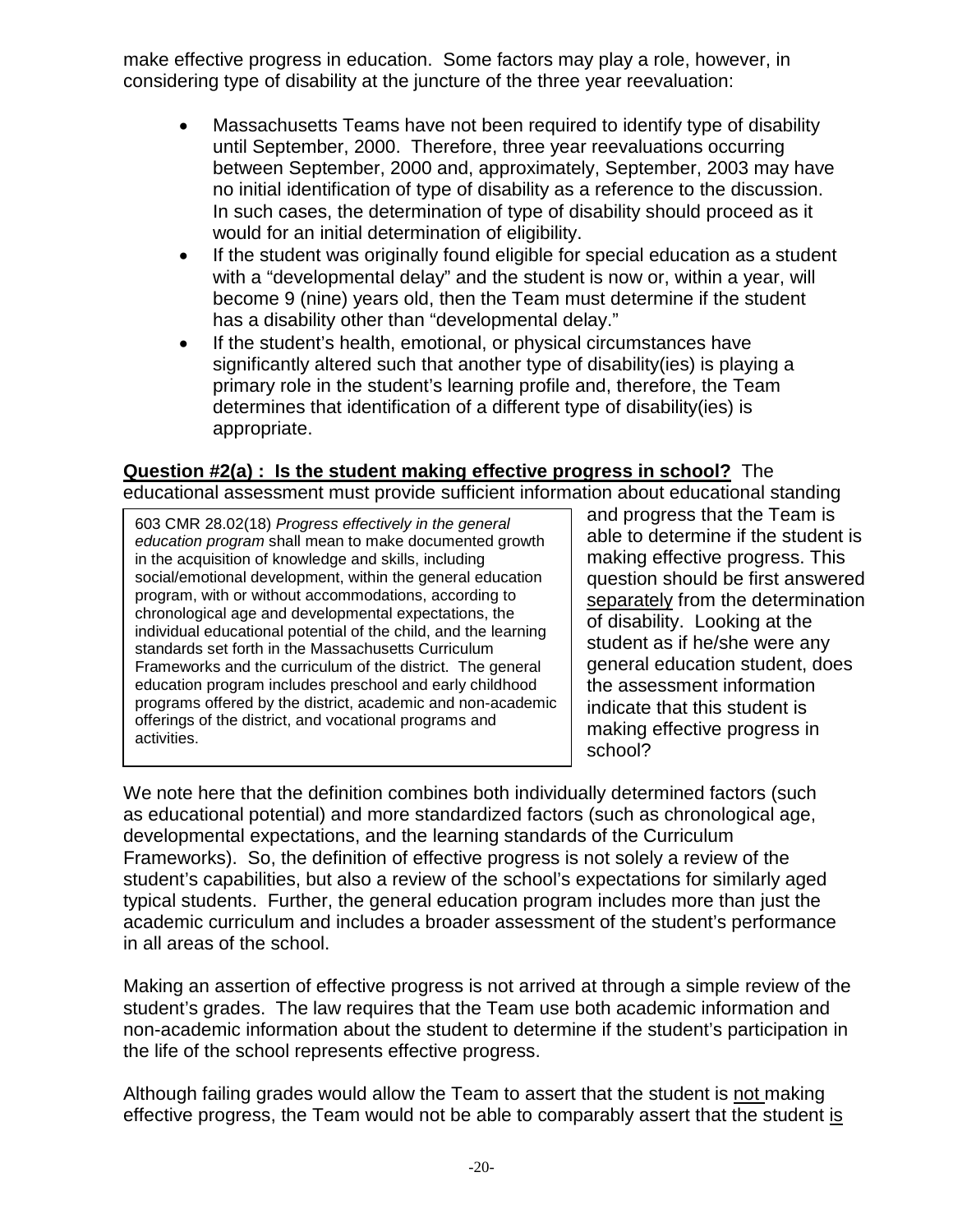making effective progress solely because he/she is making passing grades. In fact, the federal special education law specifically prohibits the Team from finding a student ineligible solely because the student is advancing from grade to grade (34 CFR 300.121(e)).

**Three year reevaluations:** When the Team convenes in response to a three year reevaluation, they are determining if the student *continues* to be eligible for special education services. The Team must consider the effect of the special education services that have been received by the student when determining if the student is making effective progress. If the student has been making effective progress and the special education services that have been received by the student are necessary for continued effective progress, then the Team must find that the student continues to be eligible for special education.

**Question 2(b): Is the lack of progress a result of the student's disability?** Once the Team has established that the student is not making effective progress, the Team should consider whether the lack of progress is occurring as a result of the student's disability. In some instances, assessment data will provide the Team with clear indications of the disability and its effect on the student's progress and thus enable the Team to proceed in the decision making process. In other cases, however, assessment results may prove inconclusive. At such times, the Team must take particular care in weighing and analyzing assessment data.

Lack of progress may have no discernable connection to a student's disability and if so, the Team must find the student ineligible for special education. For example: A student has a physical impairment which results in use of a single crutch to assist with mobility, however, the disability does not appear to affect the student's learning, and assessment has given no indication of other suspected disabilities. The student participates in class and extracurricular activities, asks questions and performs generally consistent with the expectations of similar aged peers, except that the student is having a difficult time with reading comprehension tasks and is reading below grade level expectations. The Team is required to consider the assessment results as well as other evaluative information, but if the Team sees no connection between the student's disability and the poor reading comprehension, then the Team must make a Finding of No Eligibility. Of course, as outlined in Section II of this report, we strongly would suggest that the school district have other avenues to offer the parent in addressing the reading difficulties of the student.

# **Question #2(c): Does the student require special education?**

# **Special education** is

- specially designed instruction to meet the unique needs of the student, and may include related services necessary to benefit from the specially designed instruction.
- Or, special education may be solely a related service(s) that is necessary to access the general curriculum.

# **Specially Designed Instruction**

is instruction for the student that is designed to meet the unique needs of that student. Such special design may require modifying content, methodology, delivery of instruction, or instructional format, or performance criteria. For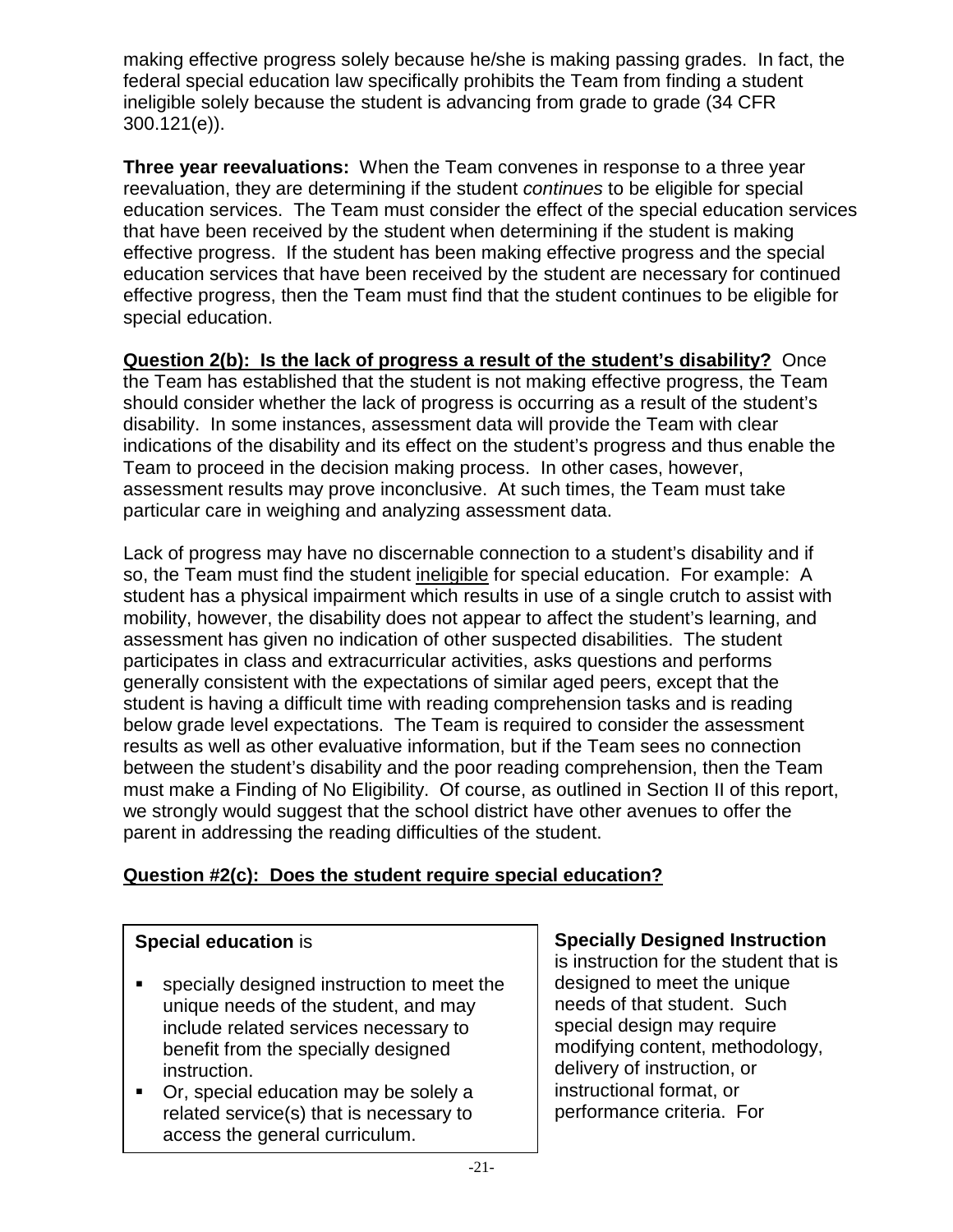instance, if the student's disability means that he/she cannot complete the same amount of work that other students in the class complete (either in quality or quantity or both), the determination of alternate performance criteria suited to the student's needs would be special education.

The Team must determine that, because of the disability, the student either requires specially designed instruction in order to make effective progress, or requires a related service that allows him/her to access the general curriculum.

**Related Service(s) In Order to Access the General Curriculum** are also considered special education in Massachusetts. Related services are defined in federal regulations (34 CFR 300.24) to include transportation and such developmental, corrective, and other supportive services as are required for a child with a disability to benefit from special education. Massachusetts adds (603 CMR 28.02(21)) that such services are considered special education if they are necessary to access the general curriculum. If a Team determines that the student with a disability does not require specially designed instruction, then the Team must also consider if the student requires a related service in order to access the general curriculum. A few examples highlight aspects of this requirement:

- A student who has been injured and has permanently lost a good deal of fine motor function in her hands is determined to have a physical disability. This student had been excused from a series of assignments following her injury and fell behind her classmates in learning the expected material. Although additional instruction provided by the teacher has brought the student's learning up to the classroom standards, she is unable to take notes or turn in written assignments without ongoing occupational therapy to maintain her remaining fine motor functions. This student is disabled, and because of her disability she is unable to make progress in education. She does not need modifications in instructional content or methodology, nor does she need modifications in performance criteria because, with **occupational therapy**, she can take notes and complete the work at an acceptable performance level. This student, however, does need occupational therapy in order to maintain her full access to the general curriculum. This student is eligible and should receive sufficient occupational therapy services to maintain her hand function for the purposes of school participation.
- A student has developed a severe anxiety disorder that results in extreme fears about performance and school attendance. He has an emotional disability and has, over the past year, fallen further behind in his classroom performance, occasionally does not attend school due to his anxiety level and no longer participates in any non-academic school events. The student is intelligent and capable and when he is not feeling stress or anxiety he is able to understand and participate fully in academic and non-academic activities. He does not require specially designed instruction. However, he does require ongoing **counseling** services to assist him in managing his anxiety disorder so that he can participate in school effectively. This student is eligible and should receive sufficient counseling services to allow him to continue to attend and participate in school and school events.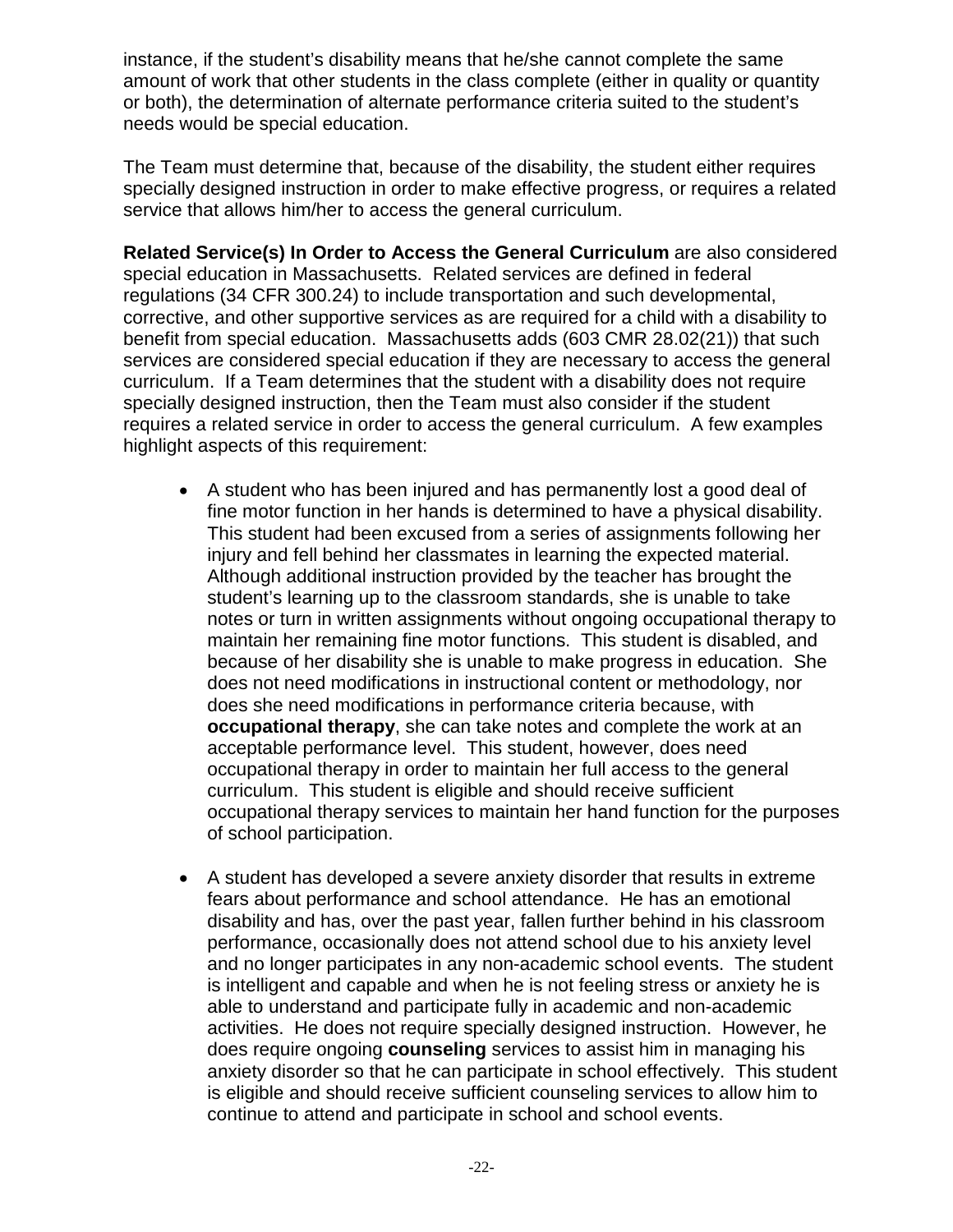Student Name: DOB: ID#: Date: **A. Proceed through the flowchart until an eligibility determination is reached. B. Answer this question for all students.** 1. Does the student have one or more of Is parent satisfied with the following types of disability? school evaluation? • Autism **no** • Developmental delay Student is not eligible for **Intellectual** Special Education but may • Sensory:Hearing, Vision, Deaf-Blind be eligible for other П **yes no** 由 services in other programs. **Neurological Emotional** Discuss **Continue Communication** Extended **Physical** forward as Evaluation and previously Specific Learning rights to an discussed. • Health If yes, indicate disability Independent type(s): **Educational** Evaluation.**KEY EVALUATION FINDINGS AND/OR NEXT STEPS** ⊡ **yes** 2. a) is the student making effective **yes** progress in school? (For reevaluations: Would the student continue to make progress in school without the provided special education services?) **no**  $\Box$  **ho**  $\Box$  **student is not eligible for** Special Education but may be eligible for accommodation(s) for 2. b) is the lack of progress a result of the **no** disability(ies) under student's disability? Section 504 of the - I Rehabilitation Act or may be eligible for other **yes** services in other programs. 2. c) does the student require specially **no** designed instruction in order to make effective progress in school **or** does the student require related services in order to access the general curriculum? 口 yes THE STUDENT IS ELIGIBLE FOR SPECIAL EDUCATION. Massachusetts DOE / Special Education Eligibility Determination - **REVISED (9/1/00) ED 1**

Special Education Eligibility/Initial and Reevaluation Determination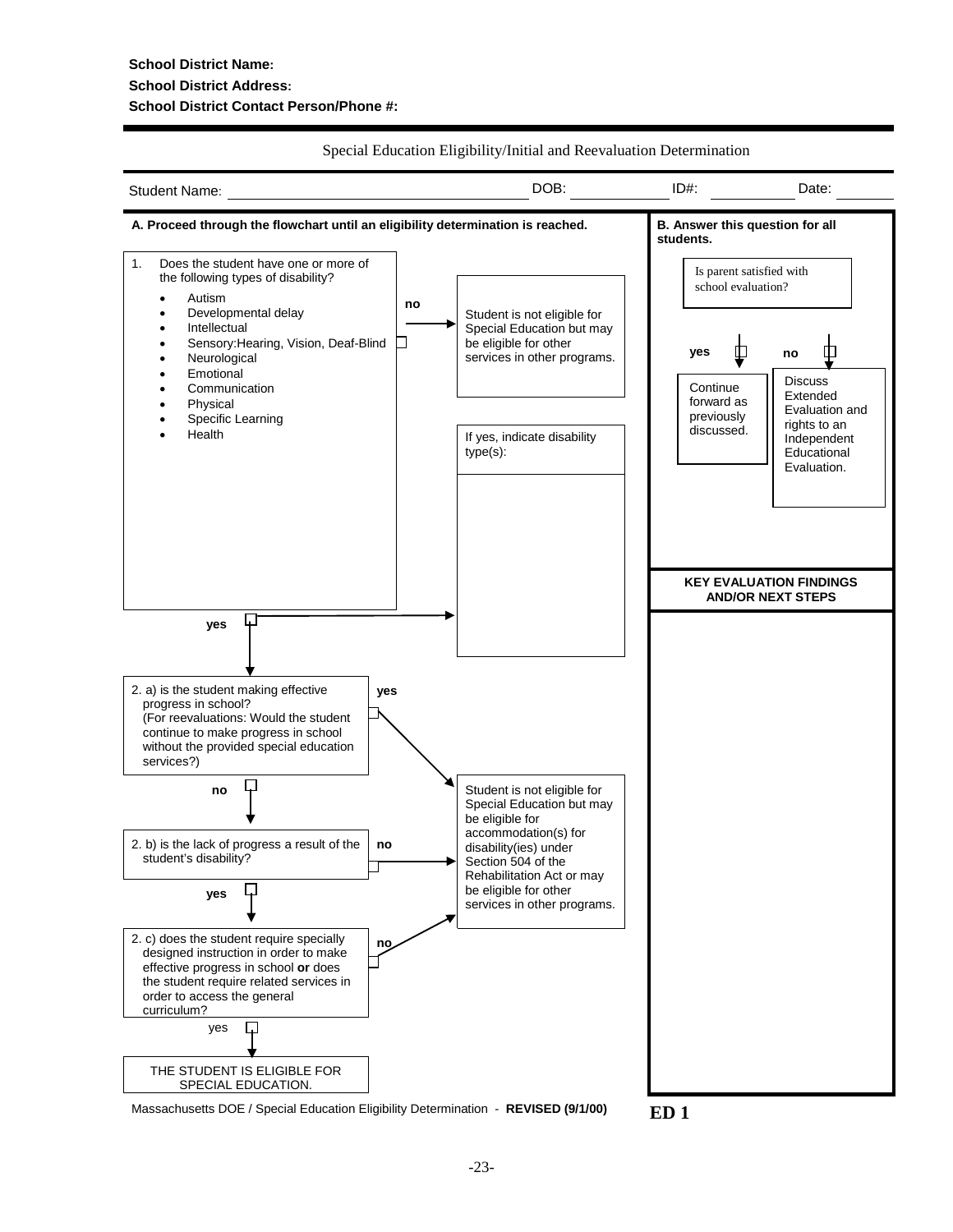#### Table 5A

## SPECIAL CONSIDERATIONS RELATED TO DISABILITY IN DETERMINING ELIGIBILITY

#### Autism

- Performance may be inconsistent and may not be consistent with developmental norms.
- Environmental structure and presentation of materials may significantly affect performance.
- High anxiety is frequently a major component and may affect performance measures.
- Students may manifest difficulty with incidental learning.
- The impact of this disability is pervasive.
- Students may manifest attentional issues and issues with organizing information and understanding abstract concepts.
- Developmental Delay • Appropriate consideration only for students 3 to 9 years of age.
- Team must consider developmental normative data and curricular expectations of the educational environment.
- Test scores cannot be single determinant of disability finding particularly in making a finding of a significant delay. A balanced approach to assessment results is required.
- For 3-5 year old students, Team must consider student participation in developmentally appropriate activities.
- Appropriate standards to determine that the developmental delay exhibited by the student is "significant" recommended minimum is 6 months delay. However, Team must determine if the effect on the student is "significant" in light of the educational context and expectations.
- Team should determine that delay is not a function of lack of instruction or opportunity to learn, nor a function of cultural differences or temporary events in the child's life.
- Category should not be used as a "temporary catch-all," and Team should consider if constellation of assessment findings fits with another disability type.

#### Intellectual Impairment

- Nature of impairment is permanent and generally consistent across similar learning tasks.
- Health or physical impairments may have similar presentations. Team should carefully consider history and other reasons for assessment results.
- Evidence of limited capacity in at least three different settings or situations should be present.
- The impact of this disability is pervasive.

### Sensory Impairment – Hearing

- Language and communication access and skills are integral to making effective progress for students who are deaf or who have hearing loss.
- Hearing acuity, not auditory processing, is a key feature.
- Finding should address hearing capacity after correction, if correction is possible. Cochlear implants, hearing aids, or use of an FM system can correct or facilitate learning. If student uses any of these, the impact of such should be part of the assessment consideration.
- Careful consideration must be given to any sudden changes in hearing acuity to determine if short-term, corrective action can be taken, prior to determining eligibility.
- Hearing impairments are at high risk for co-existing with other disabilities.
- Due consideration must be given to assessment challenges with young children.

#### Sensory Impairment – Vision

- Vision impairments are at high risk for co-existing with other disabilities.
- There is a lack of formal assessment tools for vision loss and concomitant issues. This presents challenges in obtaining complete and representative assessment information.
- Stability or progressiveness of vision loss is integral to examining impact.
- Standardized tests developed for use with sighted individuals may provide inaccurate measures of skills, abilities, or developmental levels for blind or visually impaired students.
- Visual acuity, not visual processing, is a key feature of this impairment.
- Finding should address vision capacity after correction, if correction is possible.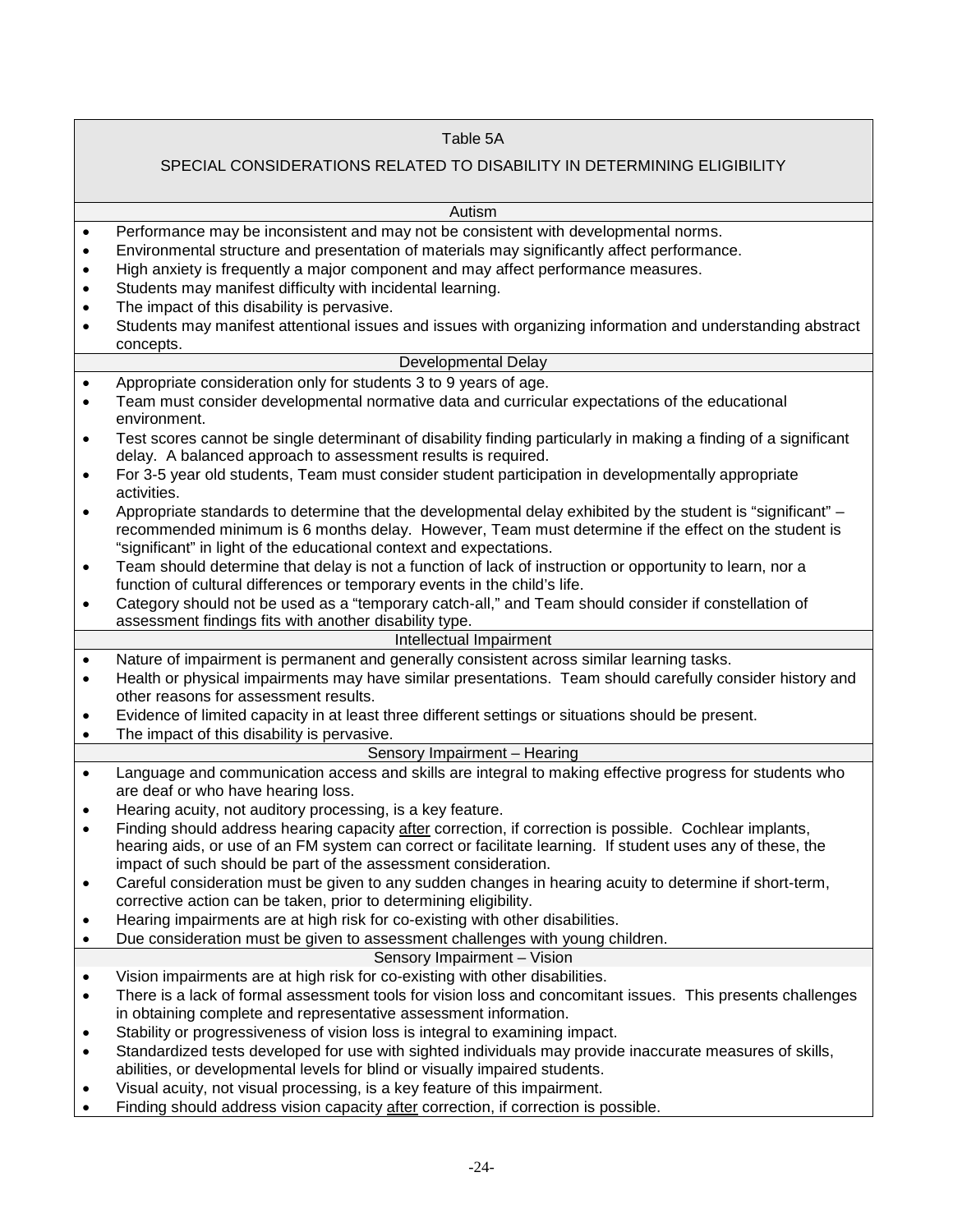#### Table 5A: SPECIAL CONSIDERATIONS RELATED TO DISABILITY – continued Sensory Impairment – Deaf-Blind • Deafblindness is at high risk for co-existing with other disabilities, the presence of which may mask hearing and vision loss. • Many syndromes are associated with deafblindness. Presence of a syndrome should trigger key assessments. Unique challenges in obtaining representative skill levels. • Low incidence population – presents challenges in identification and service issues. Acuity measures often fluctuate. Presence of an individual familiar with deafblindness is recommended. Safety and mobility generally significant concerns. • Intellectual capacity difficult to evaluate and often inappropriately ignored. Deafblind individuals have wide range of abilities. Neurological Impairment • Intellectual Impairment, Specific Learning Disability, or Emotional Impairment may have similar presentations. • Potential for intermittent, inconsistent, or delayed effects of neurological impairment confusing the connection to educational progress. • High incidence of co-occurrence of behavioral issues, substance abuse issues, or issues of socially inappropriate behavior. • Highly correlated with effects of neurotoxins (lead poisoning, substance abuse, Fetal Alcohol Syndrome). • Highly correlated with effects of stroke, brain tumors, traumatic brain injury, anoxia, spinal cord injury, infectious disorders (e.g., encephalitis), metabolic disorders, chemotherapy, radiation, degenerative diseases, and various syndromes. Emotional Impairment • Team must consider if presentation is due to serious emotional disturbance or social maladjustment (see Table 5B). • Willful decision making that does not result from deficits in judgment nor deficits in skill or performance attributable to an emotional impairment may preclude a finding of eligibility. • Voluntary behavior with an absence of remorse that cannot be attributed to an emotional impairment may preclude a finding of eligibility. • Involvement of the court or DYS must be carefully examined and not assumed to represent a finding of disability. • High anxiety is frequently a major component of an emotional impairment and may affect performance measures. • Lack of progress in relation to this type of disability must consider school attendance/school refusal/tardiness; transience; family, personal, or school crisis; and/or possible substance abuse. • High incidence of co-occurrence of behavioral issues, substance abuse issues, or issues of socially inappropriate behavior. Communication Impairment • Specific Learning Disability or Emotional Impairment may have similar presentation. • A finding of a "significant" communication impairment must be related to the ability of the student to convey meaning to others or to understand communication from others in both formal and informal educational contexts. • Should not be used to provide supportive services to students with language differences rather than a disability. • Presence of minor articulation errors or disfluencies must be considered in the context of the educational environment and its expectations in order to determine if a disability exists and if it is causal to a lack of educational progress. Many students with minor articulation errors or disfluent speech do not require special education.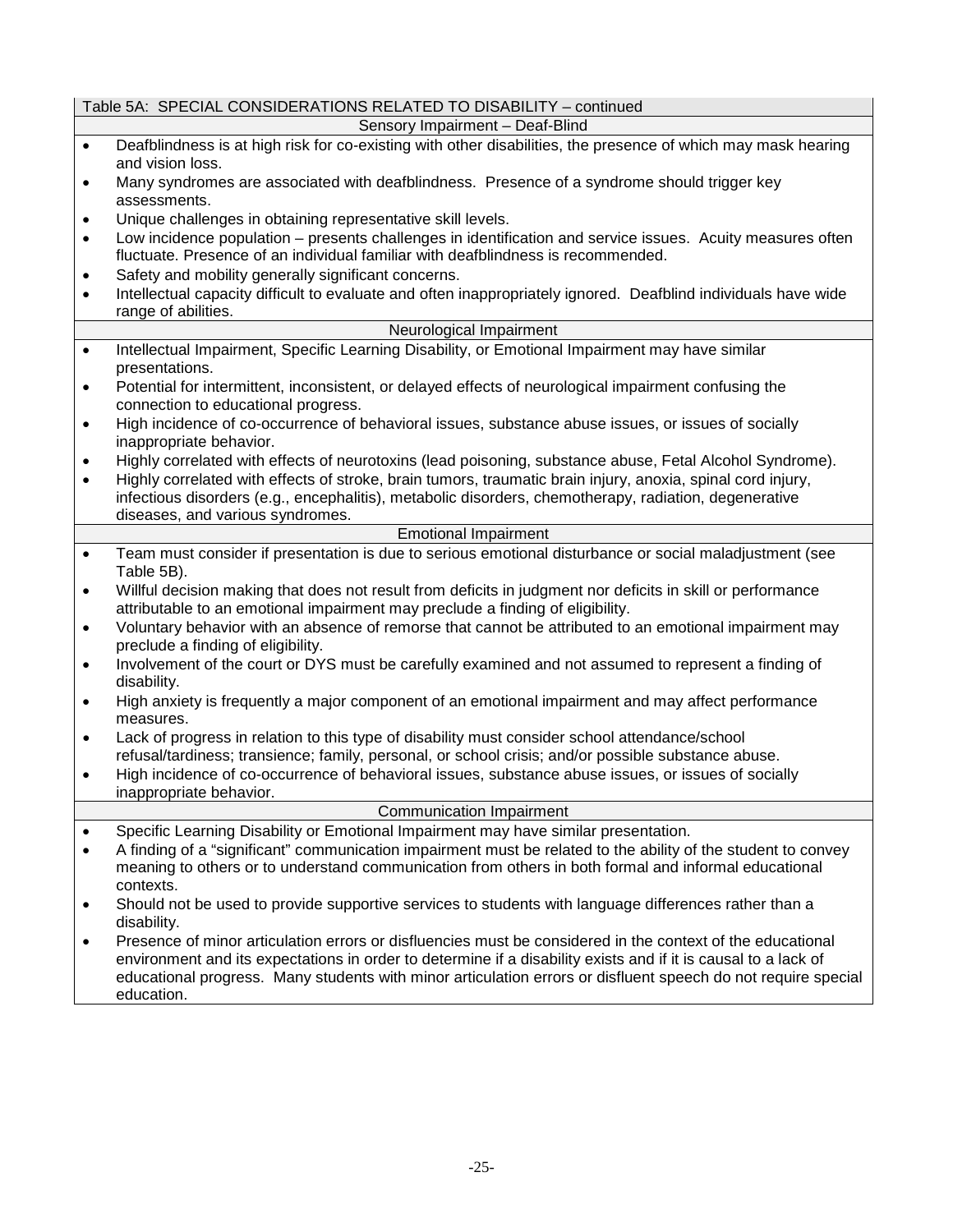# Table 5A: SPECIAL CONSIDERATIONS RELATED TO DISABILITY - continued

#### Physical Impairment

- Student is not eligible when the physical need is short term and medically treatable and does not affect ability to make effective educational progress. • Student is not eligible when problems of physical disability can be corrected through changes to the physical plant or classroom space. • Student is not eligible when problems of physical disability can be corrected through provision of assistive device(s) or equipment that can be used immediately without special training. (If such devices or equipment are educationally necessary, then the school is required to provide them during school hours.) • Student is not eligible when he/she has learned to independently use compensatory strategies or assistive devices or equipment and is, therefore, making effective educational progress. (If such devices or equipment are educationally necessary, then the school is required to provide them during school hours.) • Student may be eligible if physical impairment is progressive and although educational progress is not currently impaired, the progress of the physically disabling condition makes such limitation inevitable and requires immediate attention to compensatory strategies. Health Impairment • See special considerations related to physical disabilities (above). Similar concerns are present for health impairments. • Consideration of severity is critical and must occur in the context of the educational program and educational expectations as well as the nature of the health impairment and expected longevity and severity. • Consideration of temporary, episodic, or cumulative impact related to chronic conditions with phases of partial remission and acute impairment should be carefully considered in light of student's educational progress over time. • Health conditions may have an impact for the student that fluctuates over time and in response to medication or medical treatment. The Team must determine if such fluctuations represent a persistent threat to the student's ability to make effective progress, or if they are episodic and short term in nature and can be managed through temporary accommodations. • Attention deficit disorders are discussed in more detail in Table 5B. Specific Learning Disability • Test scores cannot be single determinant of disability finding particularly in making a finding of a severe discrepancy. A balanced approach to assessment results is required. • Federal requirements include that the Team must determine that the student does not achieve commensurate with age and ability, if provided with learning experiences appropriate for the student's age and ability (34 CFR 300.341(a)); and • Team must ensure that finding of inability to make progress is not the result of other impairments or environmental, cultural, or economic disadvantage (34 CFR 300.541(b)) (see also Table 5B). • Federal law requires that the Team find that the child has a severe discrepancy between intellectual ability and achievement in one or more of the following areas: oral expression, listening comprehension, written expression, basic reading skill, reading comprehension, mathematics calculation, and/or mathematics reasoning. (34 CFR 300.541(a)(2)) • A written statement(s) is required by the Team. (34 CFR 300.543) The statement must document the Team's determination of whether or not the student has a specific learning disability, the basis for the determination, the relevant behavior from observations, the relationship of that behavior to the student's academic functioning; the educationally relevant medical findings, if any; and whether there is a severe discrepancy between achievement and ability that is not correctable without special education and related services. The written report must also include the determination of the Team concerning the effects of environmental, cultural, or economic disadvantage. Each Team member is required to indicate if such statement reflects his or her own conclusions and if it does not, the Team member must submit a separate statement with his or her conclusions in these areas. • Disability finding meshed with finding related to inability to make progress in education – cannot be considered separately like most of the other disability types. • Consideration in relation to age, instructional history, cognitive abilities, and academic performance. • A pattern of strengths and weaknesses must be present.
	- Particular attention must be paid to reading instruction (or lack thereof) when considering SLD. See also Table 5B.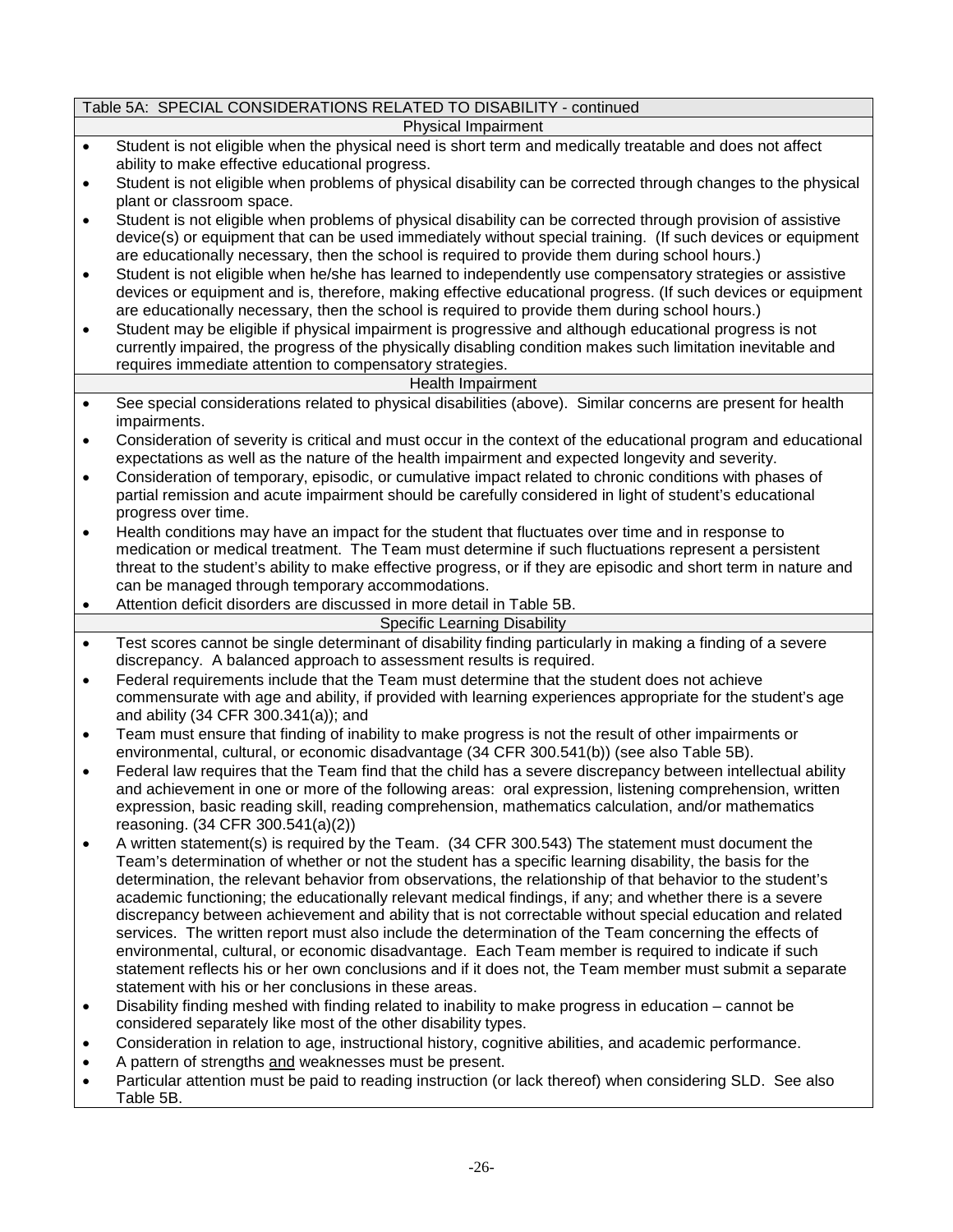#### Table 5B SPECIAL CONSIDERATIONS RELATED TO STUDENTS WITH CERTAIN CHARACTERISTICS Groups | SPECIAL CONSIDERATIONS Students with suspected ADD or ADHD • Not eligible for special education solely by virtue of the diagnosis – assessment must show that attentional issues rise to the level of a disability  $-$  if so, most likely disability type will be "health impairment". • Diagnosis by General Practitioners must be considered in light of educational impact Psychologists or Neurologists may be more precise in their use of this term in the educational context. • Student needs may be able to be met through environmental accommodations or adaptations and may not require special education. • Medical treatment options are controversial, and parents may elect not to consider their use for students with such characteristics. • Schools cannot make service contingent on use of medication for ADD or ADHD. • If the student does use medication, then assessment must reflect performance with medication. • Attentional issues may be components of other impairments or may co-occur with other impairments, and a careful consideration of emotional impairment, specific learning disability, neurological impairment, or other types of disabilities should accompany any discussion considering ADHD. • Student's attentional issues may significantly interfere with attention to the educational environment and may, therefore, significantly adversely affect educational performance. With no other presenting issues, the disability determination would be Health Impairment. Young Children  $\bullet$  If the student is coming from early intervention programs, consideration should be given to assessment information already available. • Assessment data may need to be gathered from natural environments such as the playground, the home, or other settings where the child spends time. • Observational data should include the child in relation to activities alone and with others, both adults and other children. • Young children develop at varying rates and according to the life experiences available to them. Great variation will be seen. Determining if the variation seen in the individual child's performance is aberrant or significantly delayed is the challenge. • Many standardized norm referenced tests are not applicable to young children. Assessment sources may be primarily informal. • Early childhood specialists and the child's family may be the most effective informants to the Team decision-making. • Concerns about the young child in relation to the general curriculum and the life of the school may consist of a review of typical play-based activities related to the developmental foundation for academic work and may not be based in a school environment. Students with **Different** Linguistic or **Cultural Background** • Different linguistic or cultural background may only be used to determine ineligibility if different linguistic or cultural background is the determinant factor for a students inability to make progress and the student does not otherwise meet eligibility criteria. • Different linguistic or cultural background more of an assessment factor as outlined in the following bullets. • Regulations require the use of tests that are linguistically and culturally free of bias. However, there are not sufficient unbiased assessment tools to provide comprehensive information. • Teams should ensure they have information available on the linguistic or cultural differences related to learning that may be applicable to the student being considered for special education eligibility. • Assessment of the student's inability to make effective progress must go beyond simple determination of English language skills. Language proficiency, both receptive and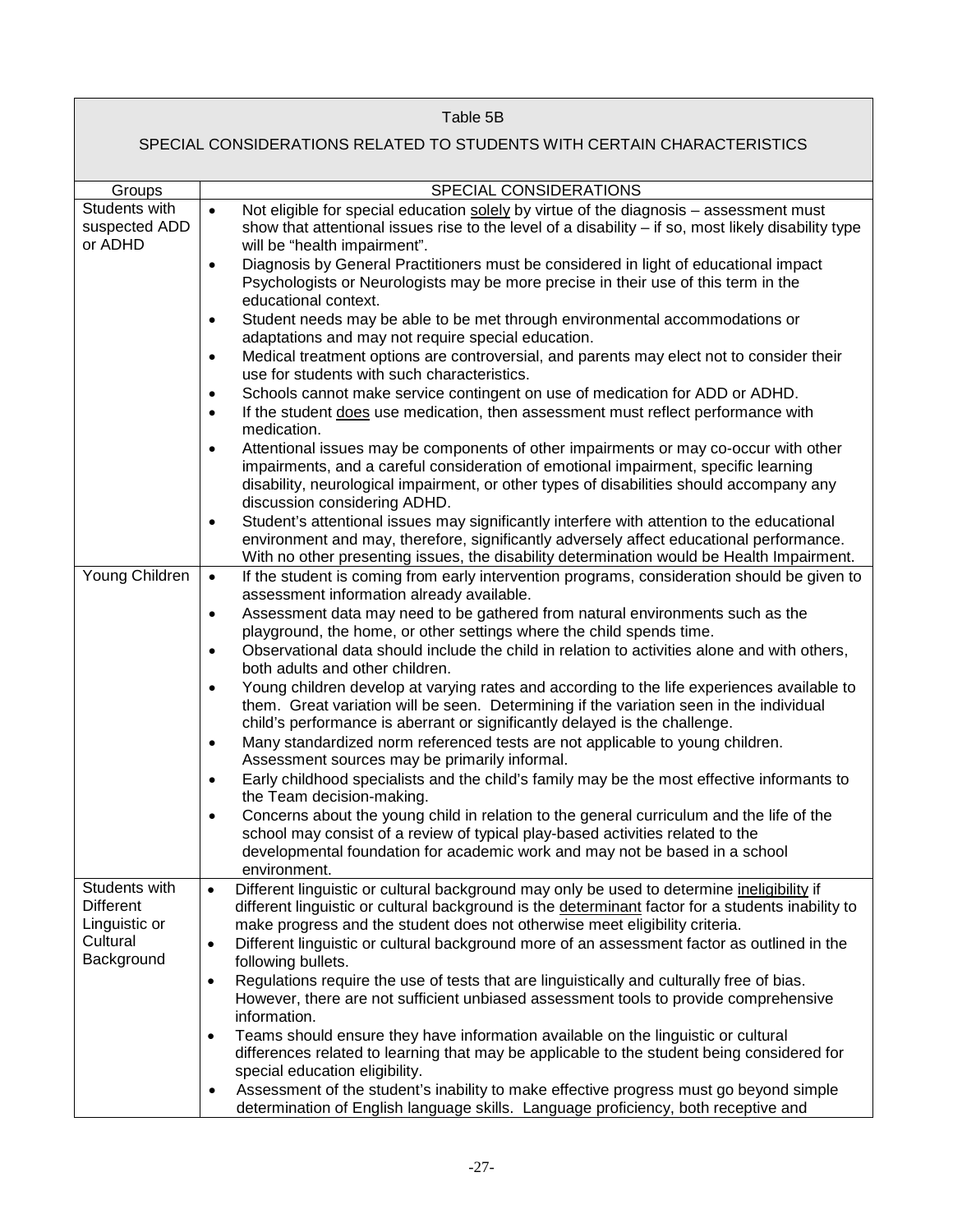|                         | Table 5B: SPECIAL CONSIDERATIONS RELATED TO CERTAIN CHARACTERISTICS - continued                                                                                                                    |
|-------------------------|----------------------------------------------------------------------------------------------------------------------------------------------------------------------------------------------------|
| Students with           | expressive, in relation to all aspects of school communication must be assessed to                                                                                                                 |
| <b>Different</b>        | determine relationship of linguistic/cultural background to school achievement.                                                                                                                    |
| Linguistic or           | Cultural differences may impact the student's approach to school and learning and the<br>$\bullet$                                                                                                 |
| Cultural                | student's educational history.                                                                                                                                                                     |
| Background              | Cultural differences of the parent may not be readily apparent in the student but may affect<br>$\bullet$                                                                                          |
| (continued)             | the student's approach to school, learning, and assessment.                                                                                                                                        |
|                         | When possible, information from a person fluent in the language and culture of the student<br>$\bullet$                                                                                            |
|                         | and conversant with academic expectations of the school would be valuable to the Team's                                                                                                            |
|                         | discussion.                                                                                                                                                                                        |
|                         | Information on the student's educational history should be considered very carefully and, if<br>$\bullet$                                                                                          |
|                         | possible, information on educational history outside of the U.S. should be obtained.                                                                                                               |
| <b>Students</b>         | Involvement with Social Services or the Courts should not result in a presumption that a<br>$\bullet$                                                                                              |
| involved with           | student requires special education nor that inability to make progress in education is                                                                                                             |
| <b>Social Services</b>  | caused by factors outside of the school environment.                                                                                                                                               |
| or the Courts           | Schools must use the same standard to determine eligibility as for any other student.<br>$\bullet$                                                                                                 |
| Students with           | Teams may make a determination of multiple disabilities if all disabilities are inextricably<br>$\bullet$                                                                                          |
| Multiple<br>Impairments | meshed and there is no primary disability.                                                                                                                                                         |
|                         | Determination of a primary disability would be appropriate if the Team believes that the<br>$\bullet$<br>educational impact of one type of disability is much greater than any other impairment of |
|                         | the student.                                                                                                                                                                                       |
| Social                  | The Team must determine that student behavior interfering with student achievement<br>$\bullet$                                                                                                    |
| Maladjustment           | does not result from willful misbehavior or the effects of willful unconcern with education                                                                                                        |
|                         | with no indication of a causal disability such as an emotional impairment.                                                                                                                         |
|                         | The determinations that a Team would make when considering if a student's misbehavior<br>$\bullet$                                                                                                 |
|                         | is a result of the student's disability are instructive. The Team would seek to determine if                                                                                                       |
|                         | the student knew what was appropriate behavior at the time of the misbehavior, was                                                                                                                 |
|                         | capable of appropriate behavior at the time of the misbehavior, and still willfully choose                                                                                                         |
|                         | not to do the appropriate thing.                                                                                                                                                                   |
|                         | Information related to use of alcohol or drugs may be a factor in making a finding that<br>$\bullet$                                                                                               |
|                         | social maladjustment is causal to lack of progress rather than a disability.                                                                                                                       |
| Poor                    | Statutory language explicitly requires that students not be found eligible for special<br>$\bullet$                                                                                                |
| performance on          | education solely because of poor performance on the Massachusetts Comprehensive                                                                                                                    |
| <b>MCAS</b>             | Assessment System (MCAS) tests.                                                                                                                                                                    |
|                         | Poor MCAS performance should be considered one piece of assessment information that<br>$\bullet$                                                                                                   |
|                         | is appropriately considered when a student is referred for an evaluation because of a                                                                                                              |
|                         | suspected disability.                                                                                                                                                                              |
| Lack of                 | Ineligibility may only be found if lack of instruction is the determinant factor for lack of<br>$\bullet$                                                                                          |
| Reading or<br>Math      | progress and the student does not otherwise meet the eligibility criteria.                                                                                                                         |
| Instruction             | Special education is not the appropriate service solely to provide instruction to a student<br>٠<br>who has not received instruction in the past.                                                  |
|                         | Lack of instruction may occur for students coming to the U.S. from underdeveloped                                                                                                                  |
|                         | $\bullet$<br>countries.                                                                                                                                                                            |
|                         | Lack of instruction may occur for migrant students or students from families with transient<br>٠                                                                                                   |
|                         | histories.                                                                                                                                                                                         |
|                         | Lack of instruction may occur when students have been homeless.                                                                                                                                    |
|                         | Lack of instruction may be considered by the Team when the Team has knowledge that<br>$\bullet$                                                                                                    |
|                         | the student received limited instruction with limited instructional variation. For instance,                                                                                                       |
|                         | reading instruction that employed solely a whole language approach.                                                                                                                                |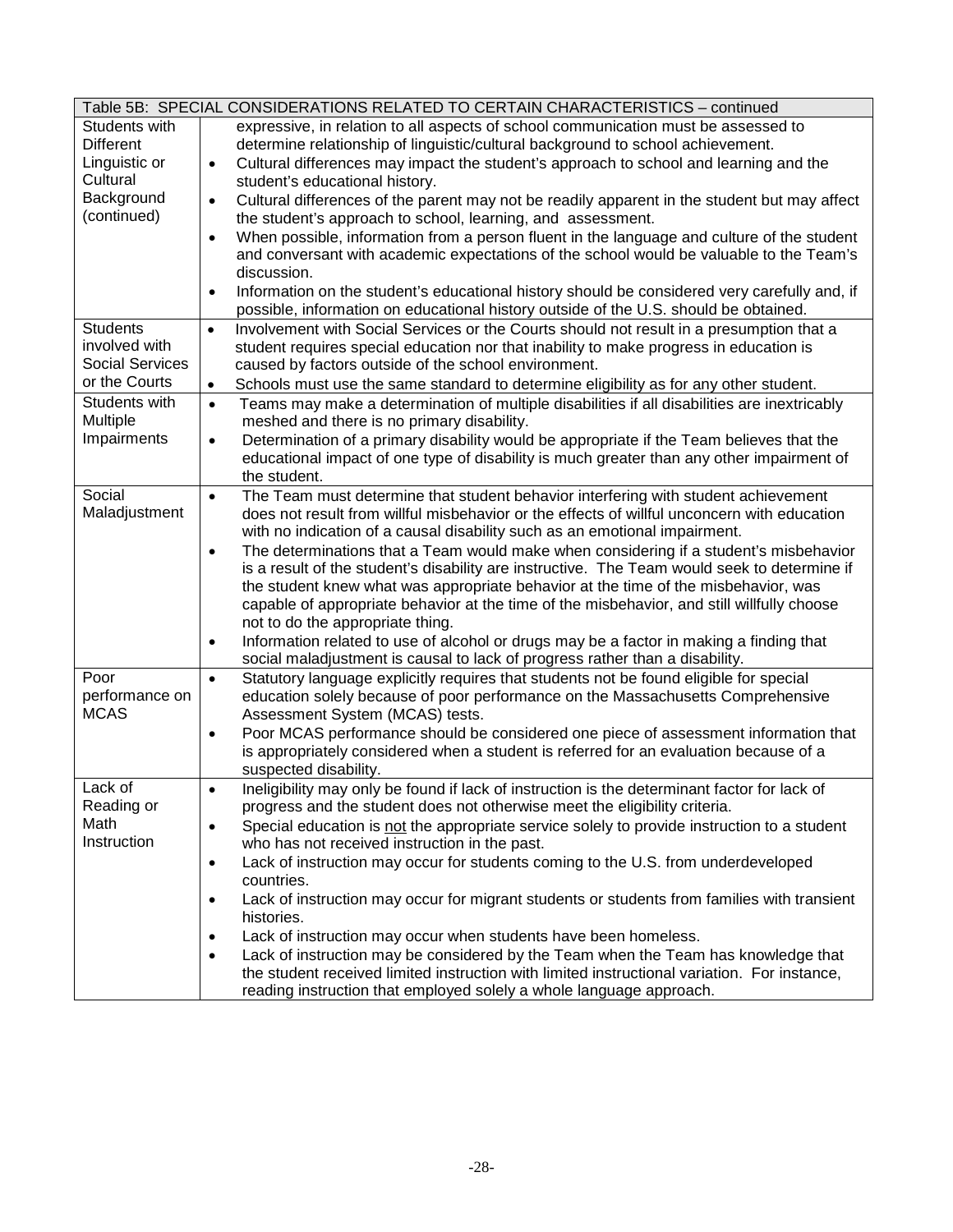# **VI. CONCLUSION**

The process and activities pertinent to making an eligibility determination are serious and critical. A Team is obligated to take such actions as are necessary to fairly consider all of the various indicators involved in such a decision. School districts will make the process of such decision-making more effective and more consistent across the Commonwealth if multiple options for assistance are available to students having difficulty in school.

School districts are encouraged to gather together the entire school community, including parents of students with and without disabilities, to discuss the type of school community that is necessary to serve all the students in the district. Such discussions will ensure that school administrators are fully aware of the demographics of the student body and the expectations of the school community that they serve. The commitment in Massachusetts to education reform and to effective schools that promote high standards and strong services for all students will help to ensure that special education remains an option for the students who need it the most and for whom the program was designed in the first place – students with disabilities who need special assistance to make progress in school.

# **What's next?**

These guidelines strongly encourage Teams to carefully and separately discuss eligibility first at the initial determination, and again when the student is scheduled for a three year re-evaluation. However, a finding of eligibility for a student inevitably becomes a discussion of services as the Team then seeks to develop an appropriate individualized education program (IEP).

We know that the evaluation completed by the school district has two purposes: (1) to provide information for the Team to determine eligibility; and, if the student is eligible, (2) to provide information for the Team to determine appropriate services. The

Department, therefore, encourages Teams to use the information available about the disability to consider appropriate service and instruction for the student. However, information about disability is only one piece of information and does not take into account individual needs, and must not be used as a template to force-fit services for any student. Although

Massachusetts has a long history of resisting efforts to use disability labels as a means of discriminating against children with disabilities. Our state statute and state special education regulations both contain this limitation:

*Identification of "disability" cannot be used to provide a basis for labeling or stigmatizing the student or defining the needs of the student and shall in no way limit the services, program, and integration opportunities provided to the child.*

knowledge of a type of disability is a critical piece of information, the variation of student needs and behaviors both within and among disabilities is incredibly diverse. The services and instructional program identified for the student, therefore, should be based on the individual needs of the student.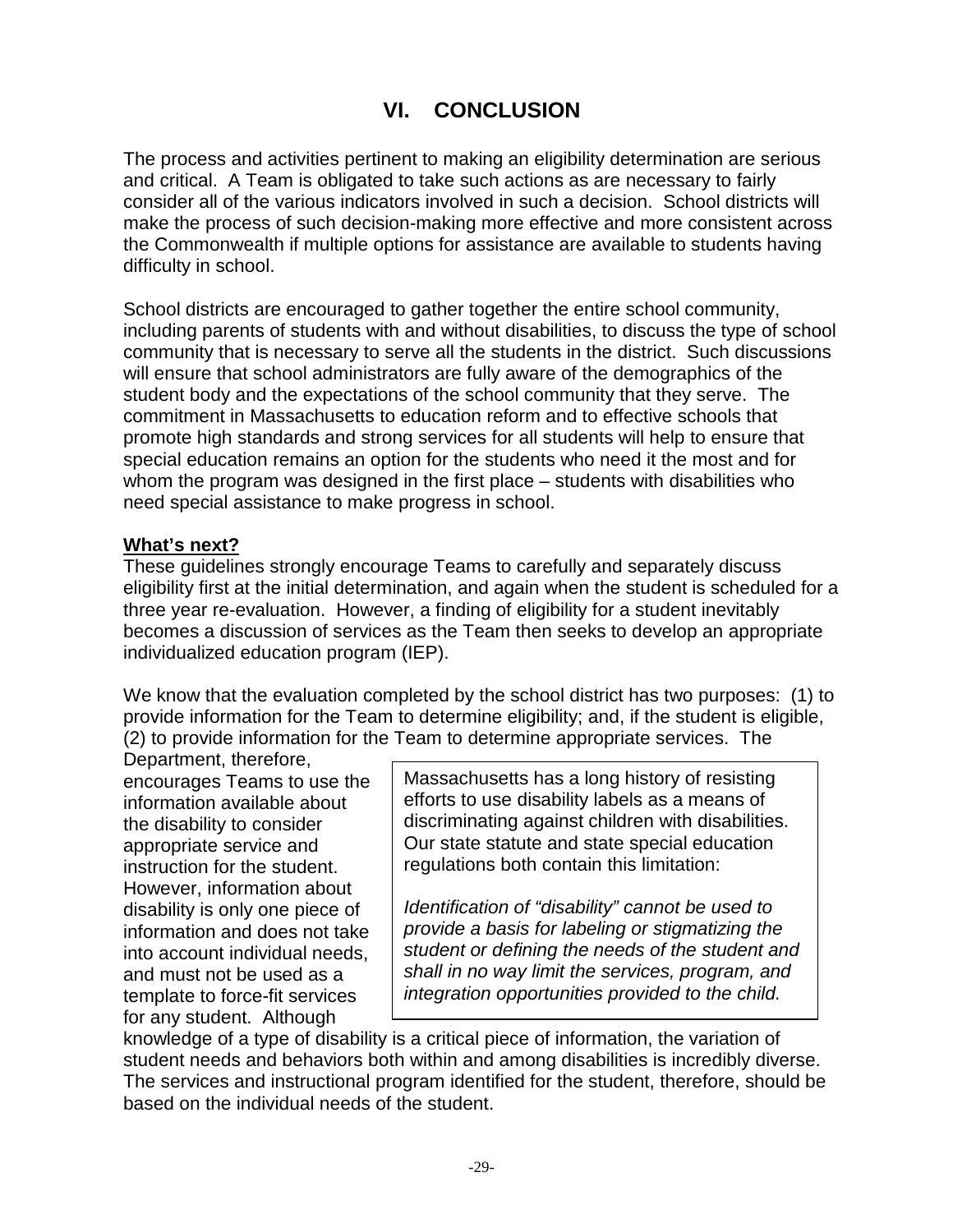Making an eligibility determination well and fairly is critically important and deserving of our attention, but it is only the first step in seeking to appropriately serve students with disabilities. It must be followed by effective planning and services that are provided to allow the student to discover and use his or her strengths and resources. Ultimately, special education is provided to help students with disabilities flourish as individuals with the ability to participate fully in educational opportunities and prepare themselves for independent adult life. Massachusetts has deliberately chosen to ensure that eligibility determinations are based on an individualized inquiry process, with education professionals and parents working together to determine the nature of a student's difficulties in school. We have sought to provide guidelines rather than strict standards. The process does have very consistent parameters, many of which are delineated by law and regulation, such as the use of certain types of assessments and the deliberation of a Team of people, including the parent. However, since one of the primary concepts of the law is that services must be individualized, Massachusetts continues to support an individualized decision on eligibility that will depend for its consistency on well-informed educators and parents. We believe that requiring an affirmation of continuing eligibility at least every three years will ensure that Teams and districts will continue to carefully consider if and when students require special education services.

We hope these guidelines are helpful. Additional technical assistance in understanding the law and regulations that form the legal underpinnings of the eligibility determination may be obtained from the Massachusetts Department of Education, Program Quality Assurances, (781) 338-3700.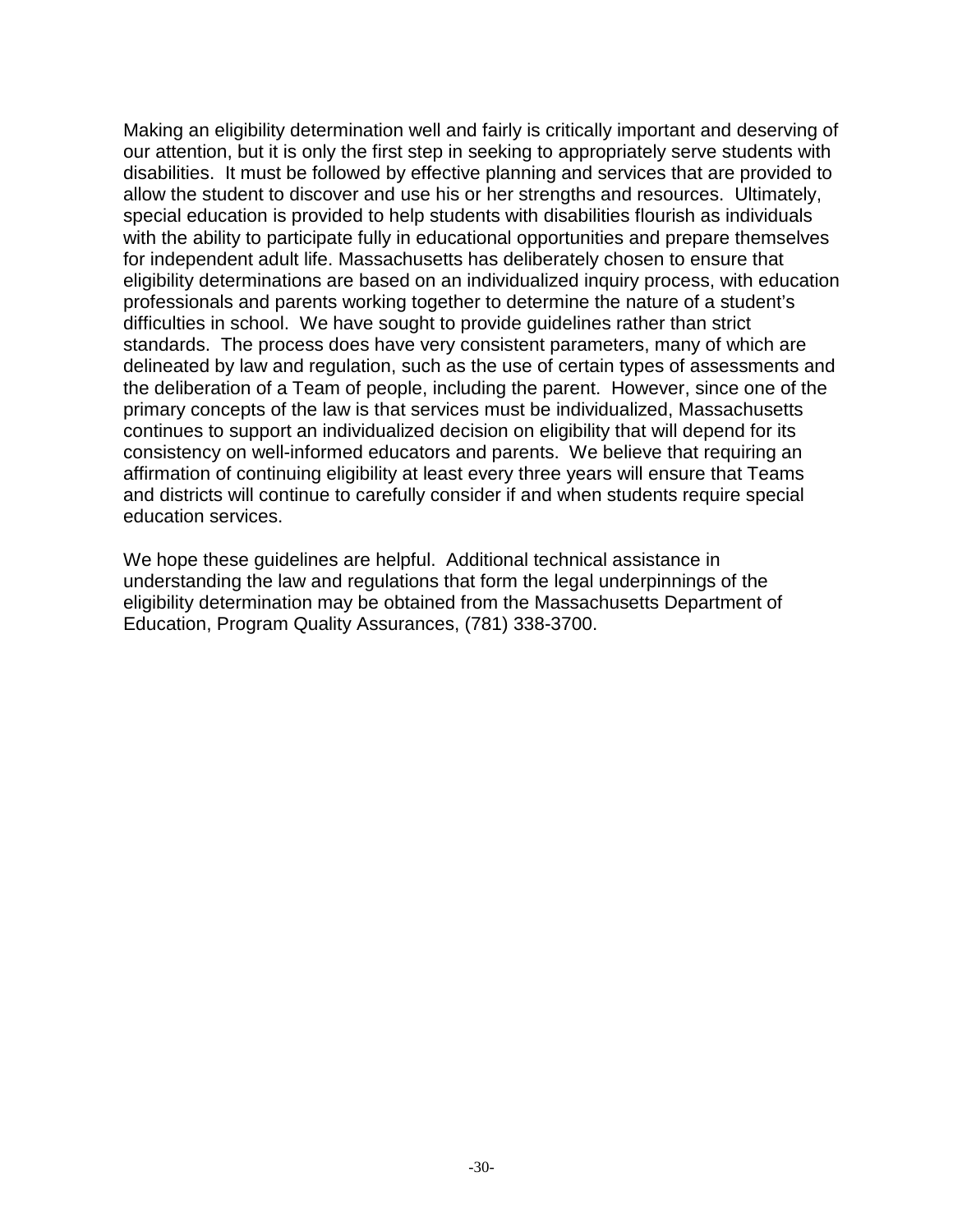# **APPENDIX Disability Work Groups:**

Special thanks are due to the many individuals who gave their time and expertise to assist in the discussions and review of this document. If the document is helpful, it is due in major part to these individuals. Individuals and their affiliations are ordered below as members of the various Disability Work Groups convened during the summer and fall of the year 2000.

## Work Group Focus: Autism

## Members:

Veron Allalemdjian, Content Specialist, Massachusetts Department of Education Joy Flanders, Teacher, Lowell Public Schools Anne Larkin, Director, Say Yes to Education, Lesley University Janet McTarnaghan, Education Consultant, Community Autism Resources Mildred O'Callaghan, Special Education Director, Whitman-Hanson Regional Public Schools Tracy Osbahr, Coordinator of Specialty Services, Western Regional Office, Massachusetts Department of Public Health Ann Roberts, Director of Clinical Services, Boston-Higashi School Louise Ross, Consultant, Autism Society of America- Mass. Chapter

Ruth Smith, Co-Director, Project Aware

## Work Group Focus: Developmental Delay

## **Members**

Kathy Barrett-Lewis, Family Ties Agency, DPH; Parent of a child with a disability Maura Donovan, Pre-School Coordinator, Framingham Public Schools Margery Gerard, Director of Special Education, Gateway Regional School District Carol Grimm, MSPCC Project Connect, Framingham, MA Ellie Lyons, Director, Odyssey Day School, Wakefield, MA Linda Schaeffer, Pentucket Area Early Intervention, West Newbury, MA Barbara Sugrue, Evaluator, Learning Lab, Lesley University, Cambridge, MA Linda Tarmy, Education Specialist, Massachusetts Department of Education Susan Turgess, Speech and Language Specialist, Rockland Public Schools

## Work Group Focus: Intellectual Impairment

## **Members**

Lee Clinton, Professor, Boston University Sheryll Ferris, Teacher, Dartmouth Public Schools Elizabeth Fishe, Director of Pupil Services, Hingham Public Schools Debra Hart, Program Coordinator, Institute for Community Inclusion Patricia Knipstein, Parent, Early Childhood Services, Department of Education Pat Larson, Executive Director, Cardinal Cushing Centers Jeanne Linehan, Education Specialist, Massachusetts Department of Education Ellyn Salkin, Coordinator of Clinical Services, Cardinal Cushing Centers Kay Seale, Elementary Program Director, Brockton Public Schools Paulette Watson, Children's Service Coordinator, South Coastal DMR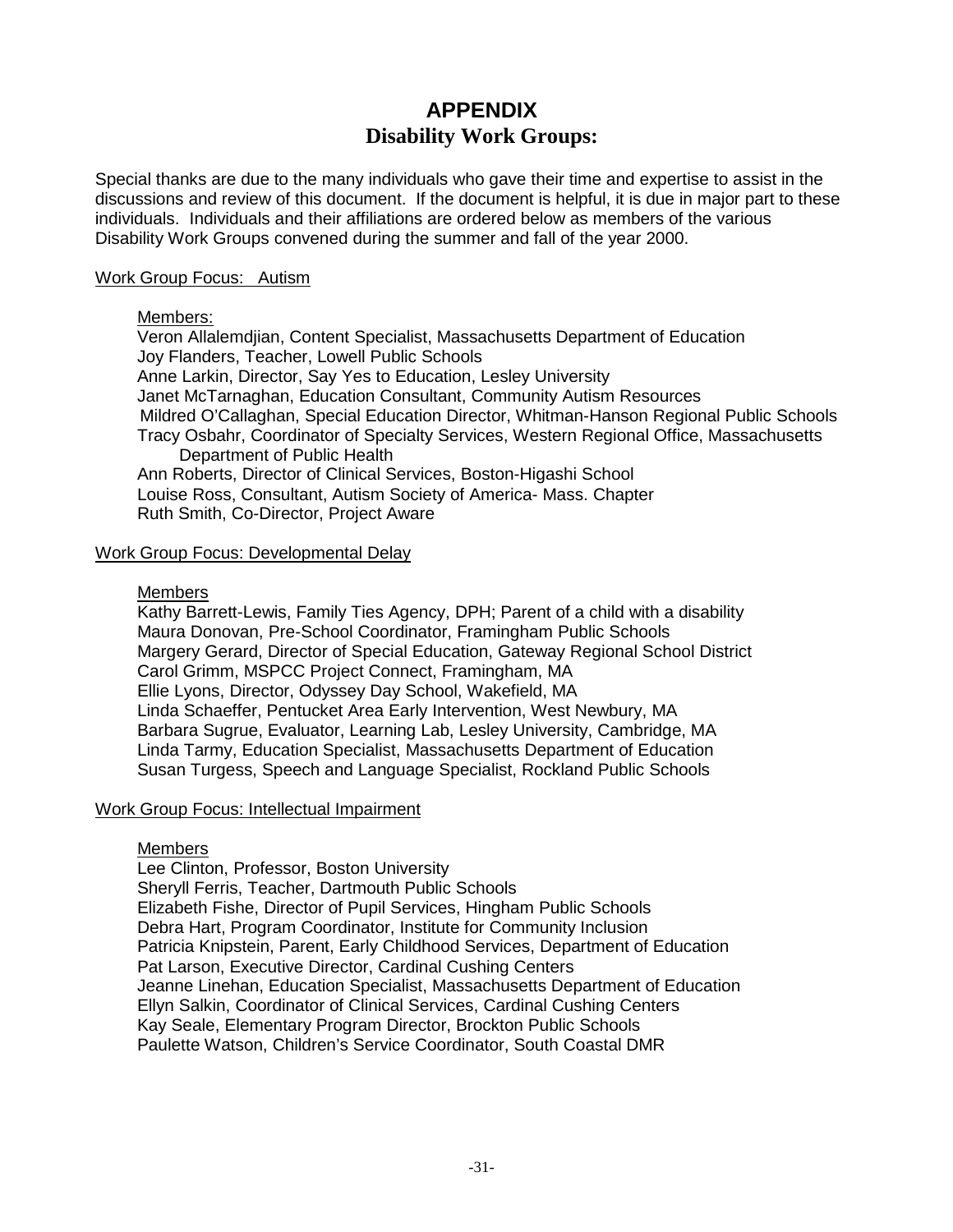Work Group Focus: Sensory Impairment-Hearing

**Members** 

Louis Abbate, Executive Director, Willie Ross School for the Deaf

- Liz Banta, Director, Case Management and Social Services, Massachusetts Commission for the Deaf and Hard of Hearing (MCDHH),
- Terrell Clark, Director of Clinical Programs, Children<sup>1</sup>s Hospital Medical Center (CHMC)

Patrick Costello, Teacher, The Learning Center for Deaf Children

Patrice DiNatale, Principal, Horace Mann School for the Deaf and Hard of Hearing

Dennis Djerdigen, President, Clarke School for the Deaf, parent of a Deaf child

- Jeannine Dusombre, Legal Council, Massachusetts Commission for the Deaf and Hard of Hearing
- Holly Elkins, President, Massachusetts State Association of the Deaf (MSAD)
- David Farwell, Executive Director, Beverly School for the Deaf

Robert Hoffmeister, Director, Center for Communication and the Deaf, Deaf Studies Department, Boston University, Child(ren) of Deaf Adults (CODA), parent of a Deaf child Katherine Honey, Education Specialist, Massachusetts Department of Education

William Huston, 37 Deaf relatives, Child(ren) of Deaf Adults (CODA), counselor, Northern Essex Community College (NECC)

Judy Jacobs, Director of Programming, The Learning Center for Deaf Children

- Diane Krause, Children's Specialist, Massachusetts Commission for the Deaf and Hard of Hearing (MCDHH)
- Isabel Lyndon, Children's Specialist, Massachusetts Commission for the Deaf and Hard of Hearing (MCDHH)
- Alan Marvelli, Program Director, Smith College/Clarke School for the Deaf Teacher Education Program
- Ed Mulligan, Director, EDCO Program for the Deaf and Hard of Hearing in Newton
- Evelyn Rankin, R.E.A.D.S. Collaborative Program for Deaf and Hard of Hearing Students
- Kathy Russo, Department Head, Deaf and Hard of Hearing Program, A.L.L School, Worcester Public Schools
- Marvin Sallop, Special Assistant to Commissioner Wood, Massachusetts Commission for the Deaf and Hard of Hearing (MCDHH)
- Howard Shane, Director of Speech Pathology Services, Children<sup>1</sup>s Hospital Medical Center (CHMC)
- Pat Slate, parent of deaf child who attended The Learning Center for Deaf Children, the EDCO Program, and is now in college in upstate New York
- Margaret A. Sunners, Federation for Children with Special Needs, Sped Trainer (contract basis), Special Education Advocate, parent of a hard of hearing child
- Kendra Timko, Family Sign Language Program (FSLP), Massachusetts State Association of the Deaf (MSAD), third generation deaf in deaf family
- Kathy Vesey, Director, Gallaudet University Regional Center at Northern Essex Community **College**

# Work Group Focus: Sensory Impairment-Vision

**Members** 

Ann Barber, M.Ed., Teacher of Visually Impaired/O&M Specialist, Perkins School for the **Blind** 

Mary Beth Caruso, Perkins School for the Blind

Kim Charlson, MLS, Chair, Massachusetts Braille Literacy Council, consumer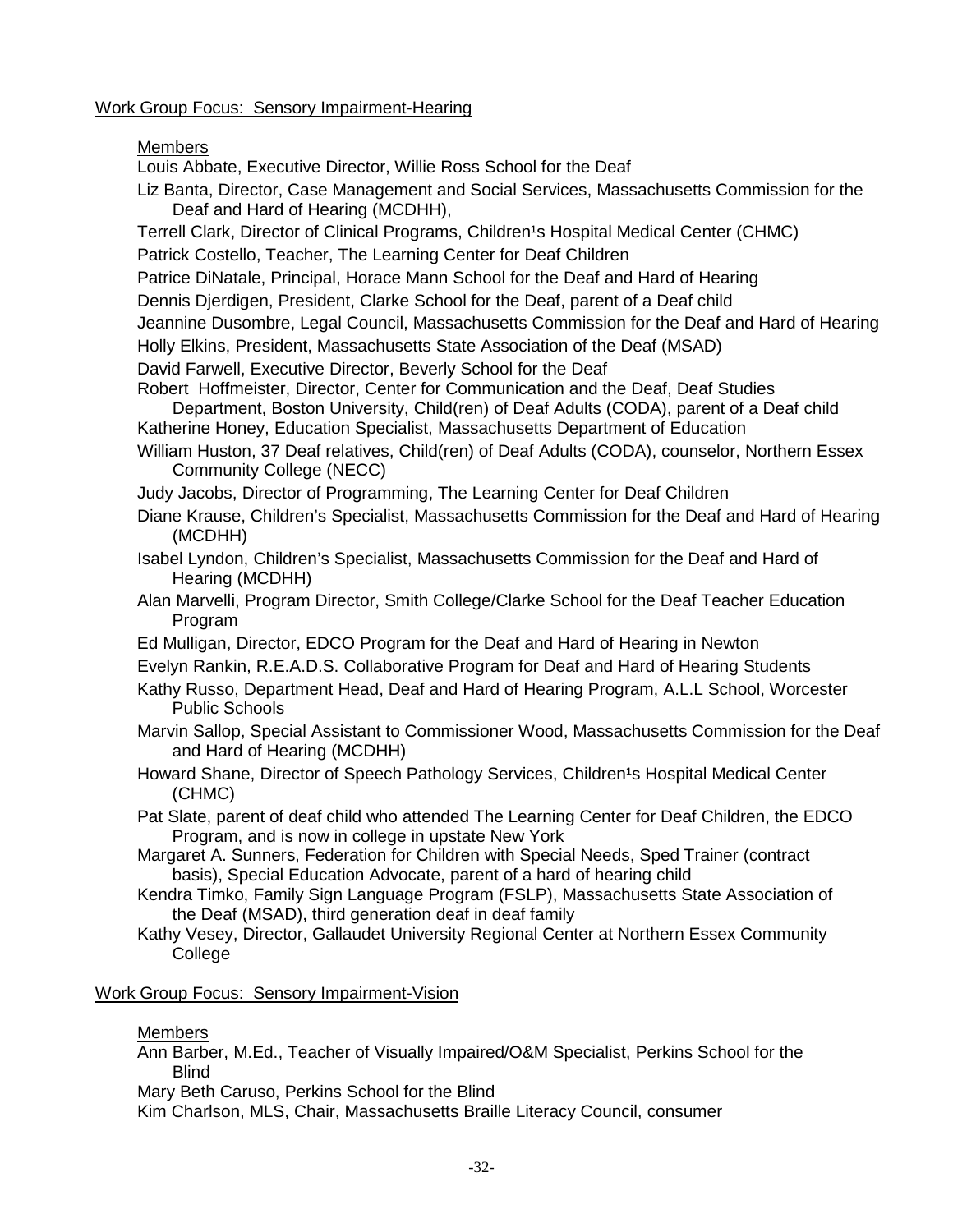Eileen Curran, President, Association of Massachusetts Educators of Students with Visual Impairments (AMESVI)

Sandra Daly, Director, Children's Services, Massachusetts Commission for the Blind (MCB) Joseph D'Ottavio, MA, School Psychologist, Perkins School for the Blind

Cynthia Essex, Director, Secondary Programs, Perkins School for the Blind

George Flynn, Director, SEEM Collaborative, Stoneham

Katherine Honey, Education Specialist, Massachusetts Department of Education

- Susan LaVenture, Executive Director, National Association of Parents of Children with Visual Impairments
- Dr. Patricia Kowalski, New England College of Optometry
- Thomas Miller, Supervisor, Preschool Service (birth-six), Perkins School for the Blind
- Diane Redmond, M.Ed. Teacher of the Visually Impaired, Boston Public Schools, Ex-Officio, AMESVI
- Darick Wright, MA, CLVT, Outreach Services, Perkins School for the Blind, Low Vision Therapist/Orientation & Mobility, UMass Boston, Graduate College of Education

# Work Group Focus: Sensory Impairment-Deafblind

## Members

Donna Bent, MA, MS, CAGS., Perkins School for the Blind, Teacher of Visually Impaired Linda Collins, M.Ed., Teacher/Consultant for Deafblindness, Perkins School for the Blind Michael Collins, Director, Hilton/Perkins Program

Susan DeCaluwe, M.Ed., Deafblind Specialist, New England Center (NEC) James Earley, Ed.D., Administrator of Special Education, Watertown Public Schools Tracy Evans Luiselli, Project Coordinator, New England Center for Deafblind (NEC) Mary Hill Peters, Deafblind Specialist, New England Center (NEC), Deafblind Project Katherine Honey, Education Specialist, Massachusetts Department of Education Barbara Mason, M.Ed., Project Director, New England Deafblind Project (NEC) Patricia Mason, Coordinator Deafblind Program, Lynch School of Education, Boston College Barbara McLetchie, Ph.D., Lynch School of Education, Boston College Thomas Miller, Supervisor, Preschool Service (birth-six), Perkins School for the Blind Richard Murphy, Ph.D., Director, FLLAC Educational Collaborative Steve Peck, classroom teacher, Garfield School, Revere Pam Ryan, School Psychologist, Deafblind Program, Perkins School for the Blind Vicki A. Wilson, MS, CCC-A, Audiologist, Perkins School for the Blind

## Work Group Focus: Neurological Impairment

## **Members**

Ronald Gorin, Special Education Administrator, Weymouth Public Schools Francesca LaVecchia, Chief Neuropsychologist, MRC / State Head Injury Program Nina Marchese, Educational Director, May Institute Margaret Reed, Interim Director, Project Spoke Sandra Shaheen, Neuropsychologist, Children's Hospital & Longwood Neurological Association Rick Sprague, Executive Director, CHARMSS Collaborative Anna Thorpe, Content Specialist, Massachusetts Department of Education Frank Vargo, Neuropsychologist, North Shore Children's Hospital & Fireside Center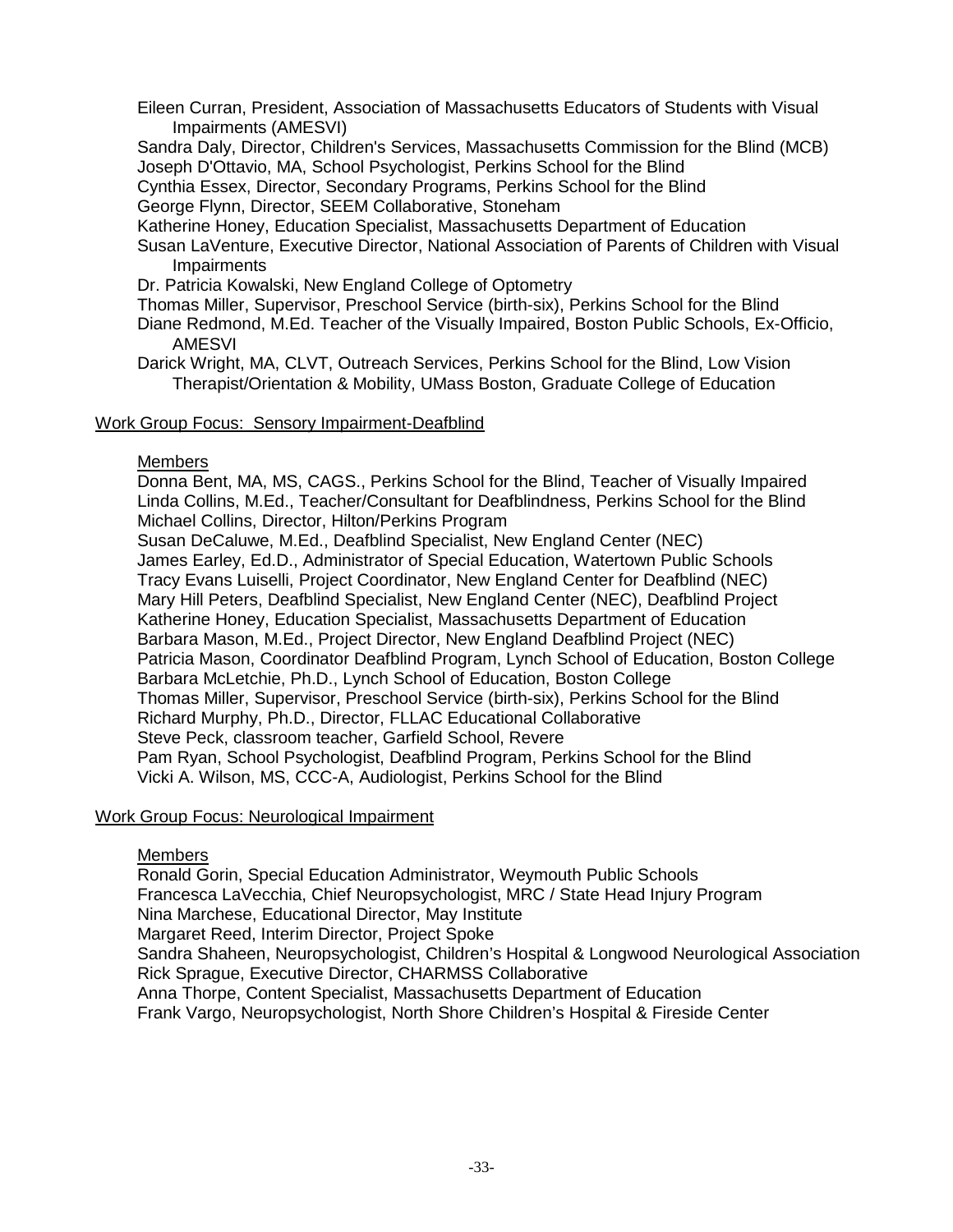## Work Group Focus: Emotional Impairment

## **Members**

Katherine Brady, Instructional Management Specialist, Fitchburg Public Schools Bonnie K. Culhane, Director, Farr Academy Diana Minton, Director of Pupil Personnel Services, Ipswich Public Schools Cynthia Nicholls, Family Research Coordinator, Worcester Community of Care Alec Peck, Professor, Boston College Leah Thibodeau, Director of Studies, Chamberlain School Jennifer Thomas, Liaison, Program Quality Assurance Services, Massachusetts Department of Education Anna Thorpe, Content Specialist, Massachusetts Department of Education

## Work Group Focus: Communication Impairment

## Members

Davida Bloom, Teacher, Foxborough Public Schools Pat Calley, Mass. Speech-Hearing-Language Association, Speech Therapist Valerie Chase, Speech Therapist, Professor, Fitchburg State College, Consultant Dr. Mary Connor, Education Department Chairperson, Curry College Jeanne Linehan, Education Specialist, Massachusetts Department of Education Christine Miller, Speech Therapist, Professor, Assumption College, Consultant Kathy S. Murphy, Speech Therapist, Developmental Team, Harvard Vanguard Medical Karl Pulkkinen, Public School Liaison, Landmark School Andrea Roynestad, Speech Therapist, Morton Hospital Sue Silver, Speech Therapist, Sharon Public Schools Catherine Stauffer, Special Education Director, Lee Public Schools Linda Weissman, Director of Student Services, Farmington River Regional School District

## Work Group Focus: Physical Impairment

## **Members**

Veron Allalemdjian, Content Specialist, Massachusetts Department of Education Shelley Blanchard, Special Education Teacher, Mass Hospital School, Canton Karen Chaffee, Physical Therapist, Gateway Regional Schools Lisa Goldthwaite, Inclusion Facilitator, Newton North High School Ann Howard, Professor, Fitchburg State College Todd Kates, Director United Cerebral Palsy Association John Keck, Education Consultant, Lesley College Adjunct Kathy Levine, Special Education Director, East Bridgewater Public Schools Jennifer O'Callaghan, Occupational Therapist Intern, Rockland Public Schools Joyce Sullivan, Occupational Therapist, Rockland Public Schools Michael Talbot, Director, Cotting Schools

## Work Group Focus: Health Impairment

## **Members**

Leslie Codianne, Director of Special Education, Cambridge Public Schools Judy Devaney, Special Education High School Teacher, Barnstable Public Schools Julianne Doyle, Educational Consultant in School Liaison Program, Dana-Farber Cancer Institute, Boston

Mary Fischer, School Nurse, Keefe Technical High School, Framingham